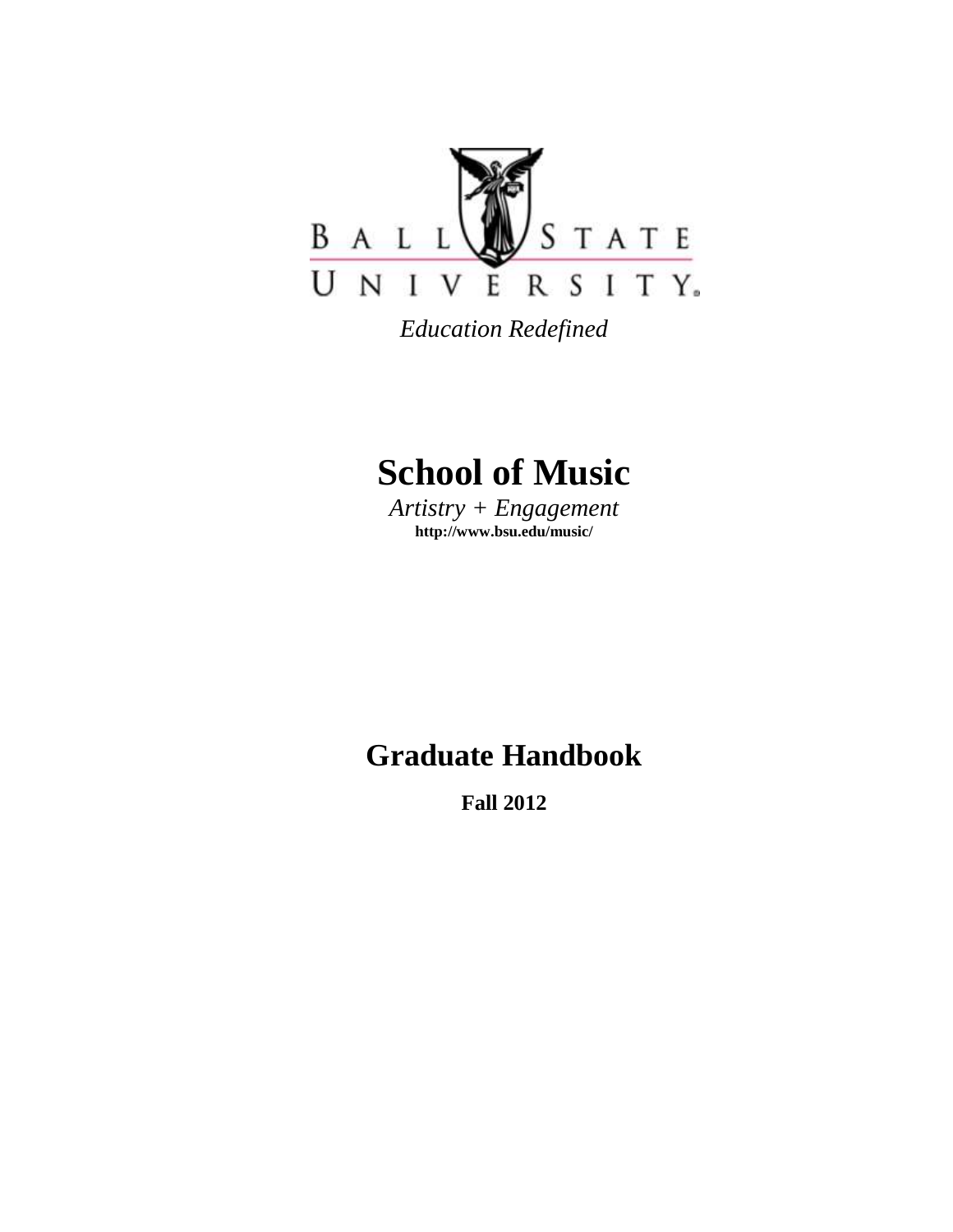Helpful Contact Information:

Ball State University [School of Music Website](http://www.bsu.edu/music)

Ball State [Facebook Page,](https://www.facebook.com/BallStateSchoolofMusic) Music Programs

Ball State University [Graduate School Website](http://cms.bsu.edu/Academics/CollegesandDepartments/GradSchool.aspx)

Ball State University [Rinker Center for International Programs](http://cms.bsu.edu/Academics/CentersandInstitutes/Rinker.aspx) Website

Dr. Linda Pohly Linda Elliott Coordinator, Graduate Programs in Music Secretary to the Coordinator [lpohly@bsu.edu](mailto:lpohly@bsu.edu) - 765-285-5502 [lelliott@bsu.edu](mailto:lelliott@bsu.edu) - 765-285-5502



 Education Redefined  *Artistry + Engagement*

This handbook is a supplement to the current edition of the Ball State University Graduate [Catalog.](http://cms.bsu.edu/Academics/CollegesandDepartments/GradSchool/Academics/GraduateCatalog.aspx) Policies in the Graduate Catalog take precedence over the guidelines presented in this handbook and other School of Music documents. We believe the guidelines presented herein are in conformance with the Graduate Catalog. If policies from these sources appear to you to be in conflict, please consult with the Graduate Coordinator.

The handbook is revised each summer, as needed, to reflect policy and procedural changes. It also is available online through the School of Music website. Students may opt to continue with policies/procedures in place when they began their degree program; it may be wise to keep a copy of the handbook in use when you matriculate for the first time. The online version also contains files that can be downloaded and active hyperlinks.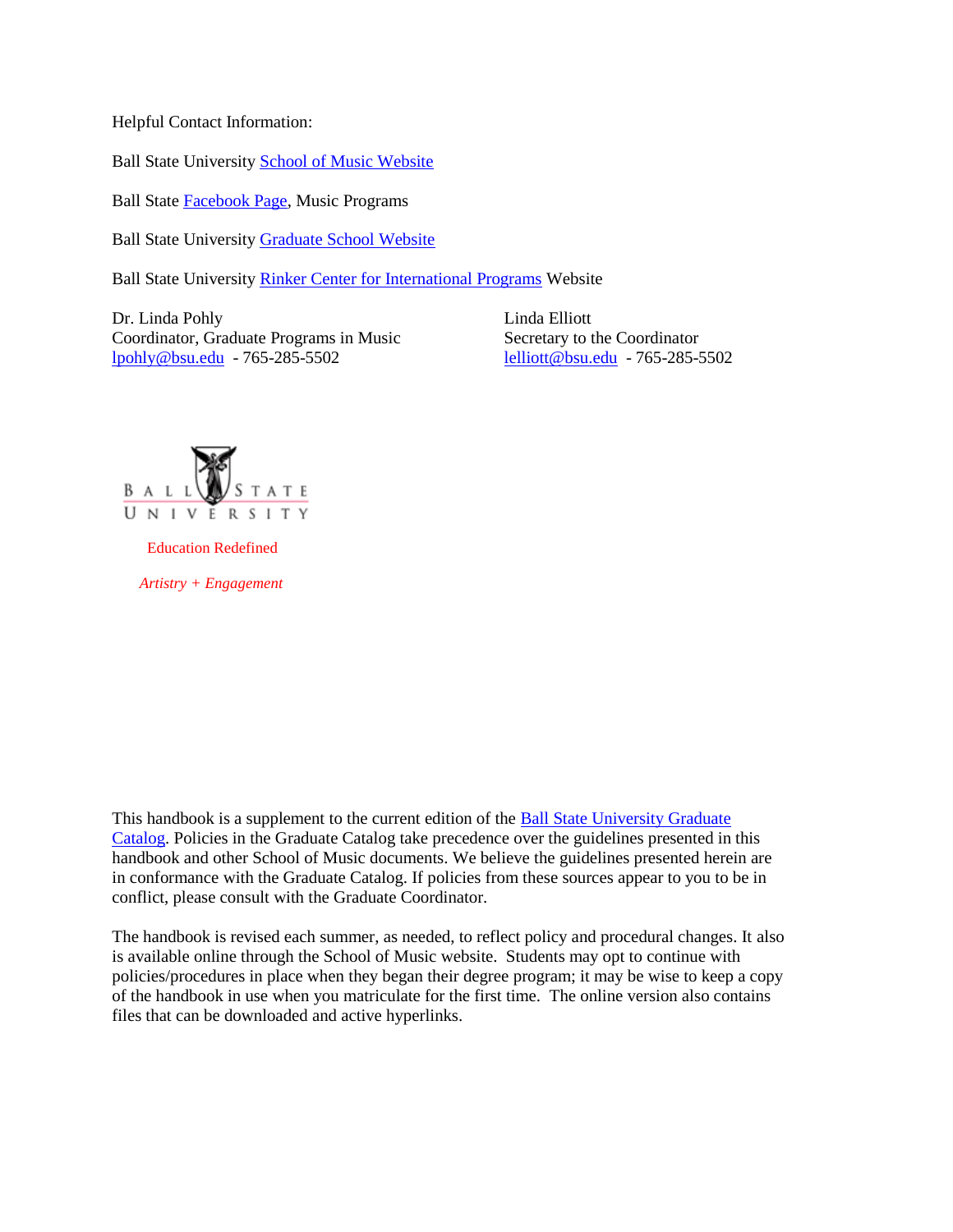# **Table of Contents**

| General Information on Forms, the Doctoral Committee, and Program Details 39 |  |
|------------------------------------------------------------------------------|--|
|                                                                              |  |
|                                                                              |  |
|                                                                              |  |
|                                                                              |  |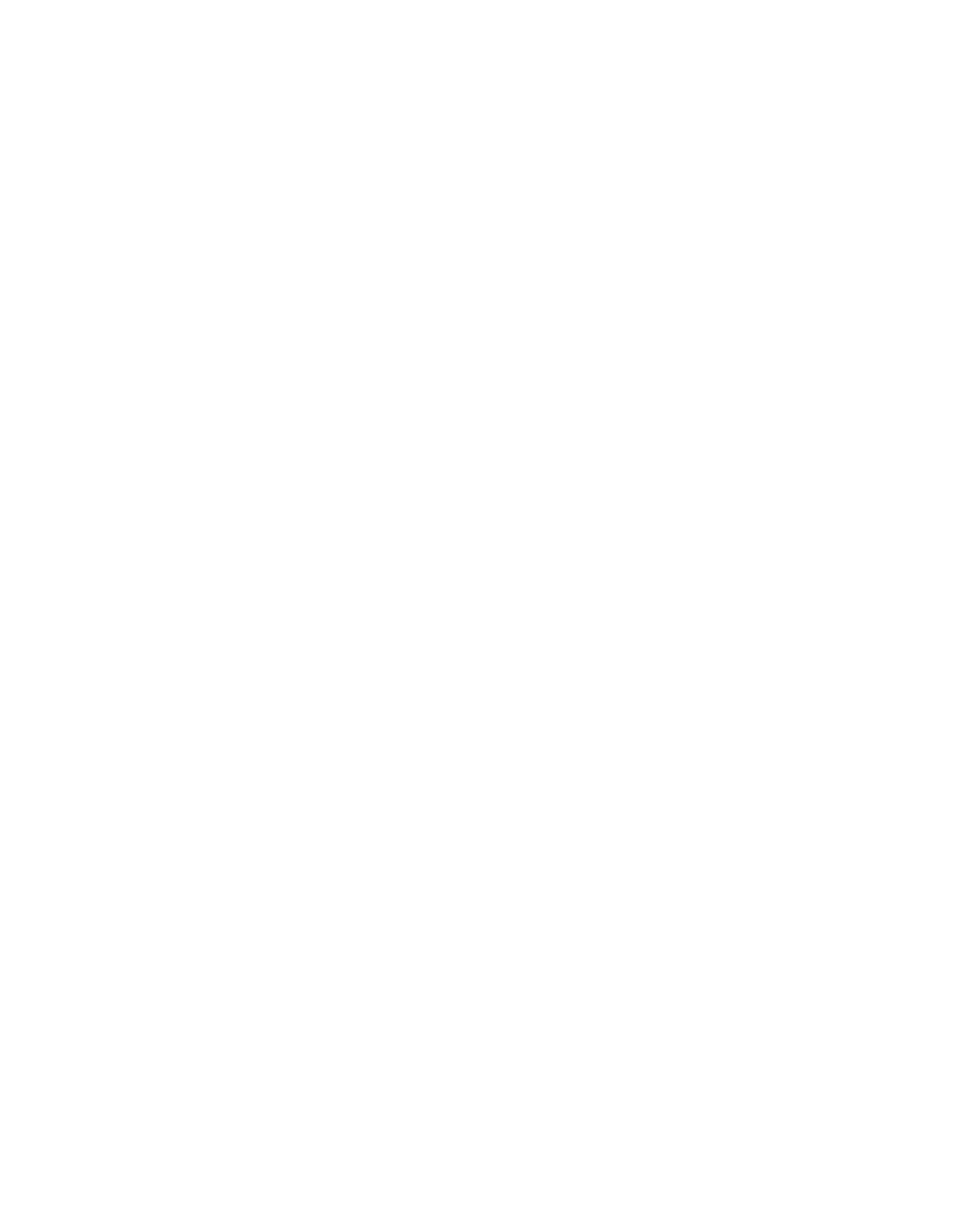# **School of Music**

Long cited for innovative programs, new music activities, a wide and varied performance program, and national leadership in music education, the Ball State University School of Music offers programs leading to two master's degrees, the Artist Diploma in music performance, and the Doctor of Arts degree. Intensive study and performance opportunities in a beautiful campus setting—several concert halls, including the Music Instruction Building with its world-class Sursa Performance Hall (seating 580) and Emens Auditorium (seating 3,600); the music technology studios that offer direct experience with state-of-the-art sound engineering equipment and computers; a library noted for its significant collections; and varied supplemental employment opportunities, including performance with the Muncie Symphony Orchestra—all join together to create an environment for excellence in our graduate program.

The School of Music is located in the Hargreaves Music Building and the Music Instruction Building, both at the corners of Riverside and McKinley Avenues.

Ball State University is a fully accredited member of the [National Association of Schools of](http://nasm.arts-accredit.org/)  [Music.](http://nasm.arts-accredit.org/)

### **Admission to Graduate Study**

The graduate programs of the School of Music are open to those students who present evidence of their ability to sustain a program of study at an advanced level. Opportunities for in-depth study are offered, as well as programs for those interested in securing a broad coverage of the discipline of music at the graduate level.

The requirements and procedures set forth below are for students seeking admission to one of the master's programs, the artist diploma program, or the doctoral program in music. Graduate students at Ball State also have the opportunity of earning credits toward a second master's degree (in some cases), or under a "non-degree" classification.

Application materials are available online or may be sent to prospective students following an inquiry to the office of the Graduate Music Coordinator, School of Music, Ball State University, Muncie, Indiana, 47306 (765-285-5502), or send an email to the graduate secretary, Linda Elliott, lelliott@bsu.edu.

### **Placement Tests in History and Theory**

All master's and doctoral applicants are required to achieve acceptable scores on the placement tests in music history and music theory prior to enrolling in graduate-level history and theory courses. (One exception: prior to completing the theory placement test/review course, students *may* register for MUST 625/626, Electronic Music Studio I and II.) Students not achieving acceptable scores will be required to complete the history review course or the theory review course, or both. If required based on placement scores, the review courses must be successfully completed whether or not any additional history/theory courses are needed to fulfill program requirements. The review courses cannot be used to meet graduate degree requirements. Students must be adequately prepared in both music history and music theory in order to enroll in regular graduate classes in music history. Therefore, if you need to take MUST 601, theory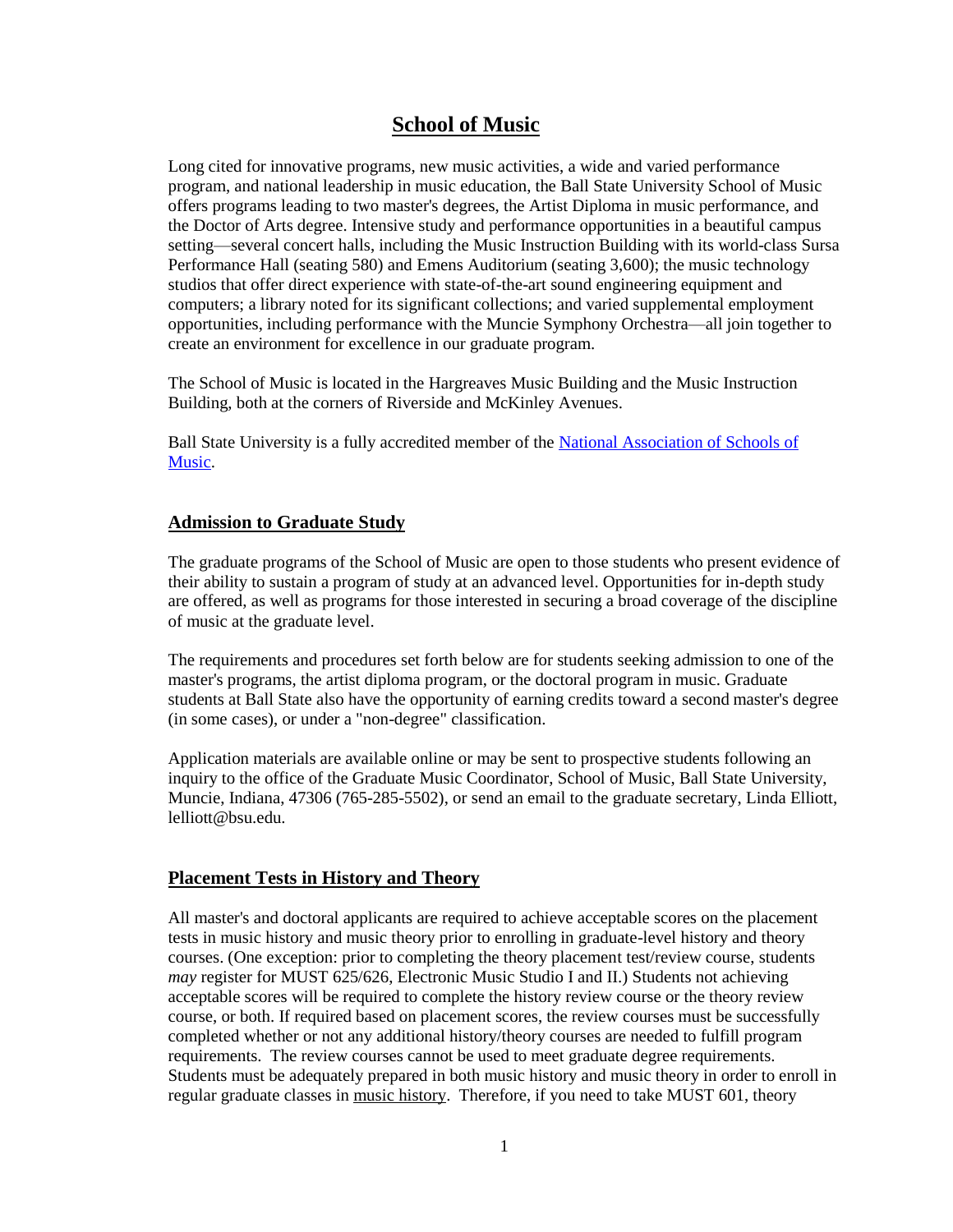review, you must complete it before enrolling in any music history other than MUHI 330 or MUHI 601. (MUST 601 and MUHI 601 or MUHI 330 may be taken simultaneously.)

Students who did not major in music as undergraduates should see the information further below concerning admissions.

- $\bullet$  A student who does not earn at least a C in MUHI 601 is required to complete the review deficiency by taking MUHI 330 and 331 consecutively (in other words, he/she may not repeat 601 without specific permission from the instructor).
- It is expected that a student who takes MUHI 330 and 331 in place of MUHI 601 will earn at least a C in both classes in order for the review requirement to be completed. (See below regarding Test Scoring.)
- Students who *elect* to take MUHI 330 and 331 in place of MUHI 601 may take them simultaneously, although it is not advised. Students who are *required* to take MUHI 330 and 331 in place of 601 must take them consecutively, not simultaneously.

To schedule these tests (each test is multiple choice, and takes approximately 50 minutes) please call our office at 765-285-5502 or email Linda Elliott (lelliott@bsu.edu). The tests should be taken on campus during the time of your audition/interview; rarely do we permit them to be given by a proctor in a remote location. The tests must be completed prior to registering for regular courses in history and theory and at least 2 weeks before the start of your first semester. (Applicants interested in teaching in the areas of music theory, ear training/sight-singing, or music appreciation as part of their assistantship, should complete them before March 1, preferably by February 15.) Scores from the tests will be considered in decisions concerning graduate assistantship awards.

### **Test Scoring**

- Students who score 60% and above on the theory test may register for regular course work in music theory. Students with scores below that mark are required to take MUST 601, usually offered every fall and some summers.
- Students who score 60% and above on the history test may register for regular course work in music history. Students with scores between 40% and 59% are required to take MUHI 601, usually offered every fall (and rarely in the summer). Students with scores below 40% are required to take two undergraduate music history courses, MUHI 330 and 331, consecutively. These courses are offered during the fall and spring semesters, and the first summer session.
- Students scoring between 56% and 59% are eligible to take the second history test, in an effort to reach at least 60% (a retest with different questions). They may retest according to the following schedule:
	- o Students taking the first test prior to March 1 may retest prior to the summer review class (if the class is offered).
	- o Students taking the first test after March 1 and prior to the end of the spring semester may retest during the summer.
	- o Students taking the first test during the summer (and not passing) have the choice of enrolling in the review class in the fall, or taking the second test in the late fall or early spring.
- During those rare summers when the history review course is offered, students on the 4 summer MM in music education plan who are required to take MUHI 330 and MUHI 331 (by virtue of having scored lower than 40% on the placement tests) may be allowed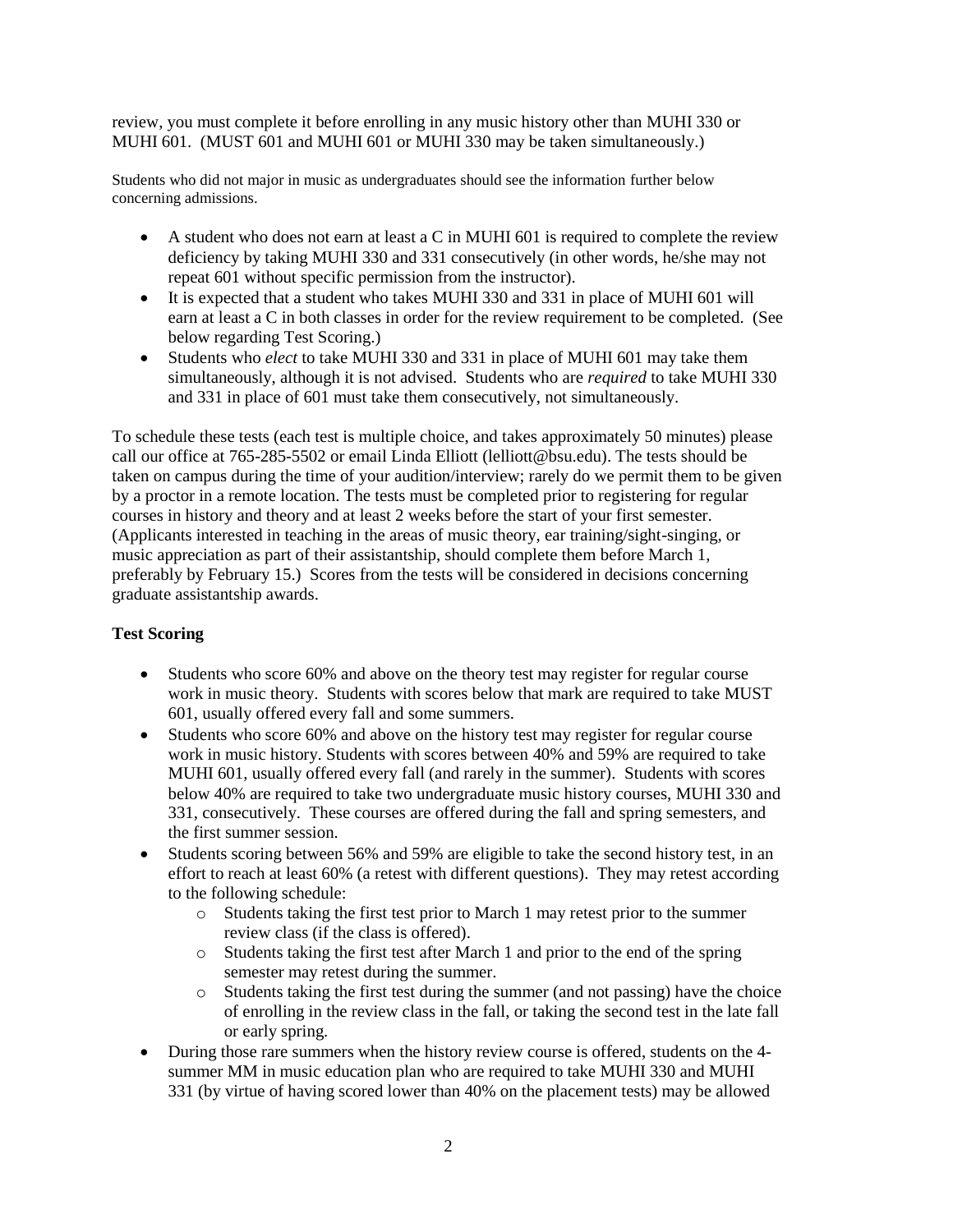to register for MUHI 601 in the summer with the understanding that they also work with a tutor outside of class. These arrangements are dependent upon the School's ability to identify a suitable tutor.

### **Test Preparation**

Applicants are strongly encouraged to review their undergraduate theory and history materials. Websites for review include the excellent pages maintained by W. W. Norton here: [www.wwnorton.com/musichistory.](http://www.wwnorton.com/musichistory) A helpful site for reviewing theory fundamentals is found here[: www.teoria.com.](http://www.teoria.com/)

Applicants interested in teaching in the areas of music theory, ear training/sight-singing, or music appreciation as part of their assistantship must complete these tests before March 1 (preferably by February 15).

Applicants should also consult a recent edition of some of the texts listed below. Theory texts:

Tonal Harmony and Voice Leading

- Aldwell, Edward, and Carl Schachter. *Harmony and Voice Leading*.
- Gauldin, Robert. *Harmonic Practice in Tonal Music*.
- Kostka, Stefan, and Dorothy Payne. *Tonal Harmony with an Introduction to Twentieth-Century Music*.
- Ottman, Robert. *Advanced Harmony: Theory and Practice*.
- Piston, Walter, and Mark DeVoto. *Harmony*.

Musical Form and Musical Analysis

- Berry, Wallace. *Form in Music*.
- Spencer, Peter, and Peter M. Temko. *A Practical Approach to the Study of Form in Music*.
- Stein, Leon. *Structure and Style*.

Eighteenth-Century Counterpoint

- Gauldin, Robert. *A Practical Approach to Eighteenth-Century Counterpoint*.
- Kennan, Kent. *Counterpoint*.
- Piston, Walter. *Counterpoint*.

Twentieth-Century Music:

- Kostka, Stefan. *Materials and Techniques of Twentieth-Century Music*.
- Lester, Joel. *Analytic Approaches to Twentieth-Century Music*.
- Simms, Bryan R. *Music of the Twentieth Century: Style and* Structure.
- Williams, J. Kent. *Theories and Analyses of Twentieth-Century Music*.

If you work your way systematically through just one book in each category, making sure you understand all the material that is presented, you will be prepared for the theory placement test and for your graduate theory courses.

History Text:

- Burkholder, J. Peter, Donald Jay Grout, and Claude V. Paliska. *A History of Western Music*.
- *Norton Anthology of Western Music* (scores) and *Study and Listening Guide* (coordinated with the text).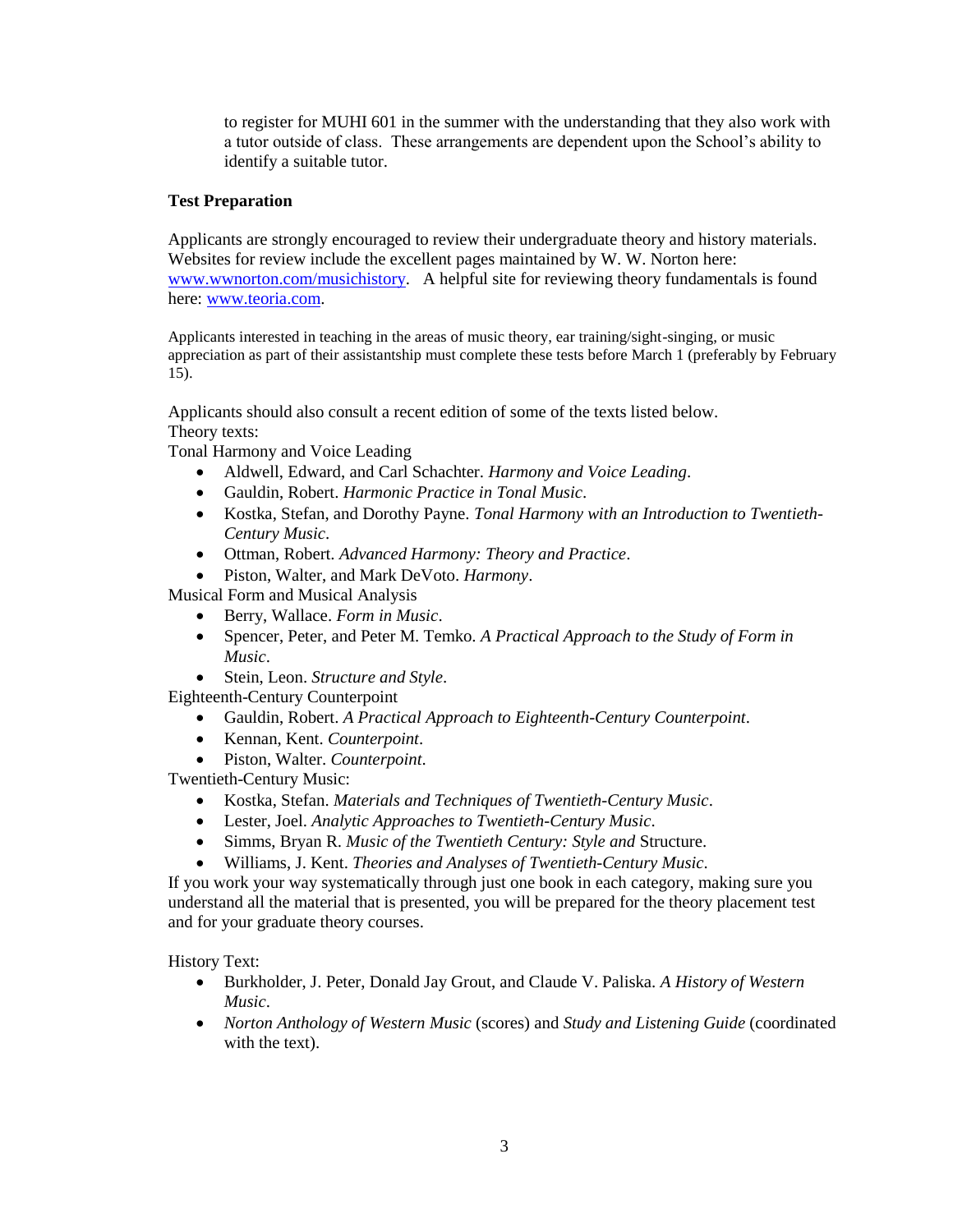### **Intensive English Institute**

Students whose first language is not English will be tested to determine whether English classes are required before graduate academic work can begin. Testing will be monitored by the Ball State Rinker Center for International Programs; email questions to [intadmit@bsu.edu.](mailto:intadmit@bsu.edu) It will take the form of the TOEFL or similar test. The School of Music minimum target goals for acceptance are scores of 460 for Artist Diploma applicants, 480 for master's applicants, and 550 for doctoral applicants. Artist Diploma students must successfully complete through level 4 of the IEI; other students must complete all levels. If an Artist Diploma student stays at Ball State to work on a degree program, the final levels of IEI must then be completed. (At the time of this writing, the tuition for IEI courses is covered by graduate assistantships. This policy is subject to change by the university. Students without an assistantship will incur charges.)

### **Financial Information**

#### **Assistantships**

A number of assistantships are available each year to students in the School of Music. There are full- and half-time assistants who are given teaching, performance, and administrative duties that supplement the work of the faculty of the School of Music. Full-time assistants are assigned an average of 20 hours of work per week; half-time assistants, 10 hours. Full-time assistants receive a stipend for the academic year, remission of the graduate course fee and the contingent portion of the general fee, plus an out-of-state fee waiver. Half-time assistants receive a stipend and a tuition waiver equivalent to half that of the full-time assistant. Students holding the assistantship for an entire academic year are given a tuition waiver for the following summer. (The student pays only the student service fee for each semester or summer session of enrollment, the music course fee, and the workshop fee when applicable.) The total value of the assistantship per year for an out-of-state student who makes use of the summer waiver is more than \$39,000 at the master's level, and \$43,000 at the doctoral level.

Additionally, the School of Music usually has a limited number of Tuition Waiver awards to offer. Recipients teach or coach an average of 10 hours per week. They receive a full tuition waiver but do not receive a monthly stipend. Students holding the Tuition Waiver award for an entire academic year also receive a tuition waiver for the following summer.

Master's and diploma assistantships are renewable for the second year; doctoral assistantships for up to three years. The maximum number of years when pursuing two programs of study usually is four years. All Graduate Assistants will be evaluated by faculty within their work area, and both the student and the Graduate Coordinator will be provided with written documentation on the student's performance of assistantship duties.

Applicants indicate interest in an award by means of the letter to the Graduate Coordinator that accompanies the application materials, and by submitting the form "Application for a Graduate Award." To be assured of consideration for the assistantship, the School of Music admissions file must be complete by March 1. Requests for the assistantship will be considered after this date if any awards remain unassigned.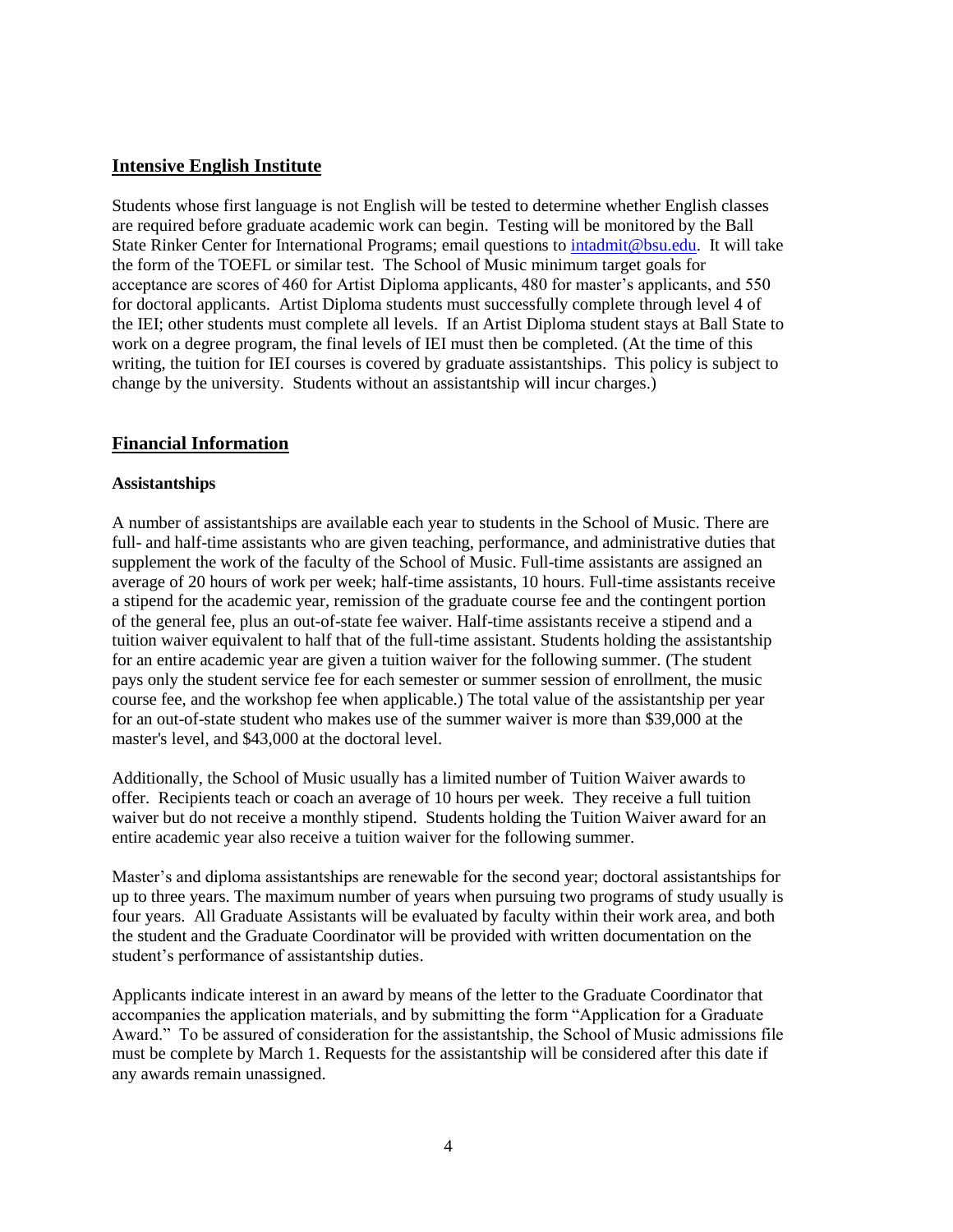### **To Apply for an Assistantship**

If an [assistantship](http://cms.bsu.edu/Academics/CollegesandDepartments/Music/AcademicsAuditions/Masters/GradAssist.aspx) is requested, applicants must:

- Present a personal audition (performers may submit an audition CD/DVD, see below in each area) or submit research projects, term papers, compositions, etc., as appropriate. Conducting applicants must audition in person.
- Submit three current letters of professional reference (sent by the writer, not the applicant; emailed letters to the Graduate Coordinator are welcome, lpohly@bsu.edu).
- Have on file scores from the [graduate placement tests](http://cms.bsu.edu/Academics/CollegesandDepartments/Music/AcademicsAuditions/Masters/GradPlaceTest.aspx) in theory and history (strongly recommended for everyone; required for assistantships in theory or history).
- Submit th[e Application for a Graduate Award](http://cms.bsu.edu/Academics/CollegesandDepartments/Music/AcademicsAuditions/Masters/~/media/DepartmentalContent/MusicSchool/PDF/applawrd.ashx) (download and print).
- Write a letter to the Graduate Coordinator detailing educational and work experiences, educational and career objectives, the suitability of the applicant for the requested assistantship, and any additional skills that may be of value to the School of Music in teaching, performance, research, and administration.

#### **Additional Financial Assistance**

In addition to assistantships, loan programs are available to graduate students. The loans are processed through the [Office of Scholarship and Financial Aid,](http://cms.bsu.edu/AdmissionsLanding/ScholarshipsandFinancialAid.aspx) 765-285-5600. Part-time student employment is available to graduate students. For more information, write or call the Director of Career Services, 765-285-5634.

### **Music Course Fee**

In addition to the regular fees for academic study—basic graduate tuition, graduate fee, nonresident tuition, student services fees, and mandatory fees—there is a music course fee that applies to all music courses and lessons. It is computed on actual registered credit hours. Please visit the Ball State University Bursar's Office website for complete information: <http://cms.bsu.edu/About/AdministrativeOffices/Bursar/TuitionFees.aspx>

For information regarding online course fees, see:

[http://cms.bsu.edu/Academics/CollegesandDepartments/Distance/Costs/Graduate/201112fallsprs](http://cms.bsu.edu/Academics/CollegesandDepartments/Distance/Costs/Graduate/201112fallsprsum.aspx) [um.aspx](http://cms.bsu.edu/Academics/CollegesandDepartments/Distance/Costs/Graduate/201112fallsprsum.aspx)

#### **Accompanist Fees**

There likely will be a fee for an accompanist for required recitals, juries, etc. See the School of Music policy, available from Dr. James Helton, or consult with your sub-area coordinator.

### **Adjudication of Public Performances**

All conducting and performance recitals and concerts used toward degree requirements will be designated as such on the recital/concert program and will be evaluated by a faculty jury. The lecture recital should be a "unified, integrated package presented in a single event." Students and faculty may acquire the latest policy regarding the jury and documentation procedures from the Coordinator of Graduate Programs in Music. (See individual program information that follows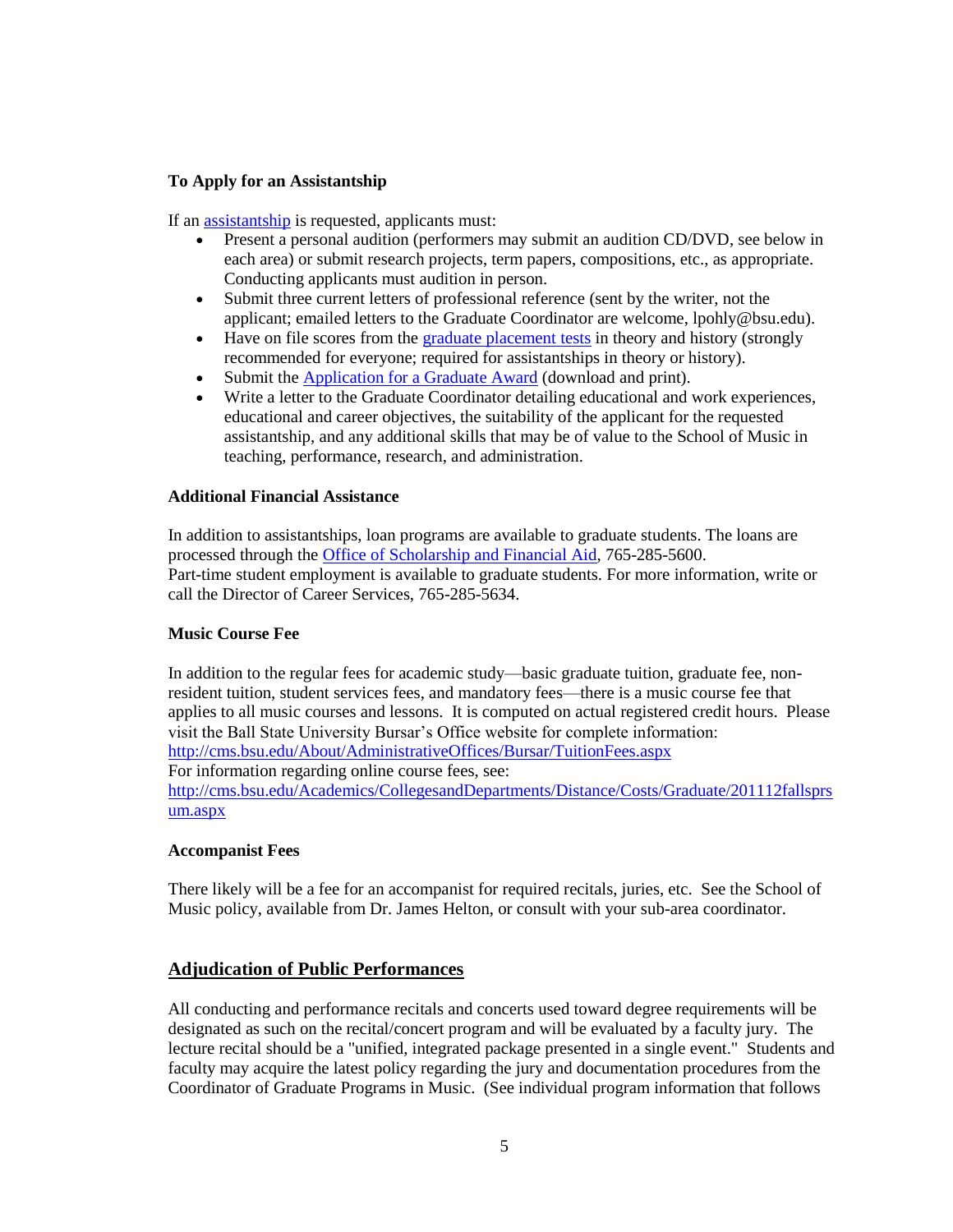for specific degree requirements. Consult with your major teacher and the Coordinator of Music Promotional Services regarding scheduling, program submission information, etc.)

### **Registering for Classes; Course Schedules and Loads**

#### **Curriculum Monitoring**

All graduate students should monitor their progress according to the curriculum outlined for their degree program (each is outlined later in this document). All students may consult with their primary teacher and should consult regularly with the Graduate Coordinator for advice concerning course loads and options, where applicable. Doctoral students will create a 90-hour plan for this purpose; master's and diploma students should keep a personal check sheet for their own record keeping.

#### **Class and Workshop Offerings and Scheduling**

During the year the School of Music offers both evening and daytime classes, thus accommodating the part-time graduate student as well as the full-time. Also, graduate credits may be earned through on-line classes or classes offered during each of two five-week summer sessions. While most applied courses are offered each semester, most academic courses are offered on a rotation. To facilitate course planning, graduate students should request a current Graduate Course Rotation from the Graduate Coordinator.

Students usually wish to make progress during the summer months—taking classes, pursuing their research and performance studies, consulting with committee members, working on proposal or DA comprehensive exams. Faculty members, however, may not be available during all or part of the summer, using that time to pursue their own research/performance opportunities. Thus, students are advised to consult with individual faculty well in advance of the summer to determine availability.

Additionally, workshops on select topics are offered each summer. Some workshops may be appropriate for elective or other course requirements in master's and doctoral programs.

#### **Registration Information**

To facilitate the registration process, prior to each semester, the Graduate Coordinator sends to each active graduate student in music an up-to-date list of course offerings for the upcoming semester, listing course title, instructor, time, and room. This information usually is sent via email, so it is important for each graduate student to check his/her Ball State email account. If a student has been away from classes for multiple semesters, he/she should inquire of the Graduate Secretary to receive a copy of the course offerings; the list becomes available near enrollment time for the next semester.

### **Applied Lesson Information**

Applied Lesson Credit Hours: The following designations will determine the credit hours earned and weekly contact time with the instructor (these letter designations will appear on the enrollment forms and faculty rosters, but not on the transcript):

 MUSP 600/620/700/720 = 30 minutes weekly MUSP  $600a/620a/700a/720a = 60$  minutes weekly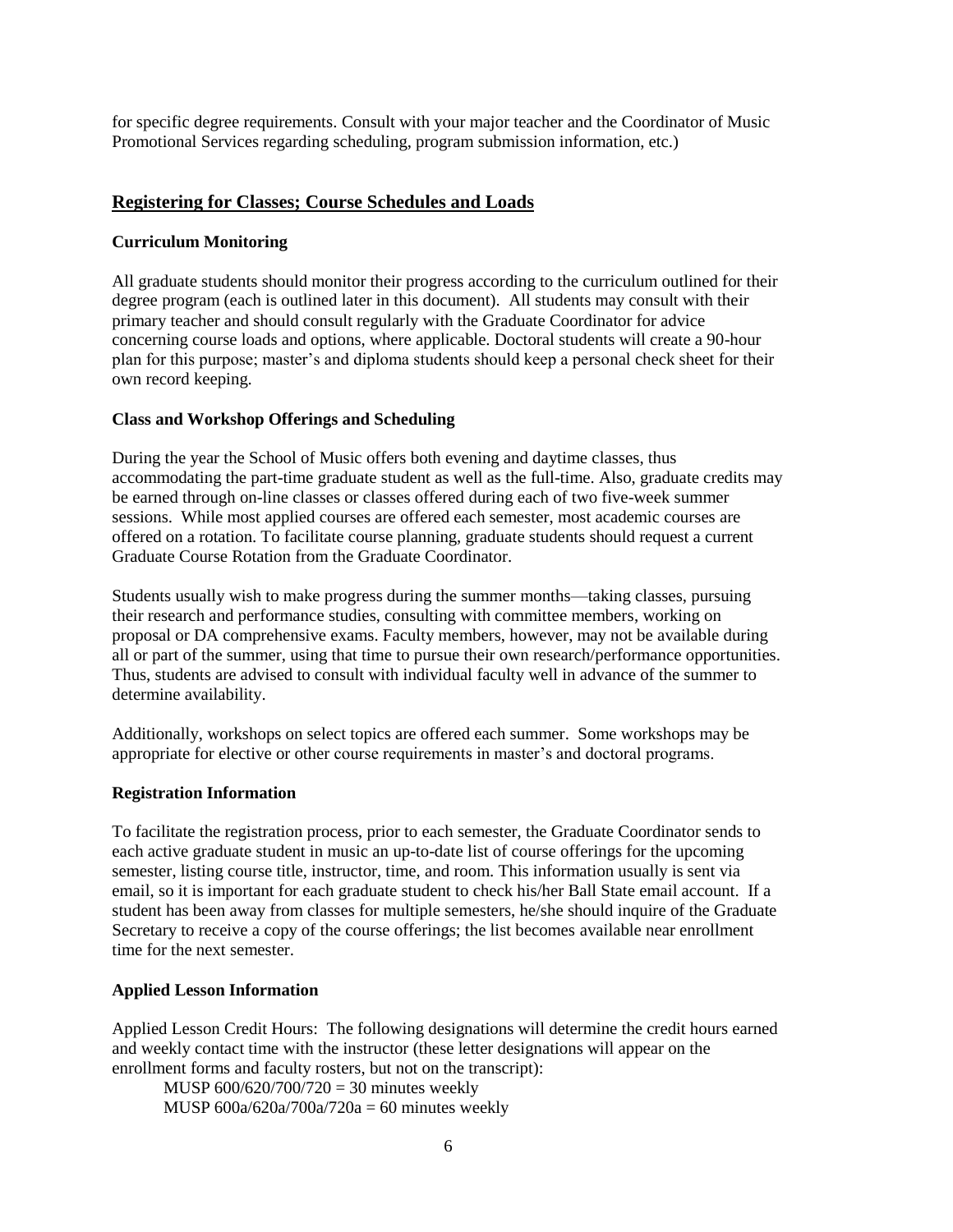$MUSP_000b/700b = 90$  minutes weekly MUSP  $600c/700c = 120$  minutes weekly (usually two 1-hour lessons) Each teacher will have a section of the basic course number as needed. See the Graduate Catalog for course descriptions.

#### **Course Loads**

Graduate students may register for a maximum of 15 hours during a semester, 6 hours during a five-week summer term, and 12 hours for the combined summer terms. However, graduate and doctoral assistants may register for a maximum of 12 hours during a semester. The minimum load for an assistant is 6 hours during a semester. Students requesting a course load in excess of these established maximums must secure the approval of the Graduate Coordinator and the Dean of the Graduate School. For this purpose, the form "Request to Register for Course Overload" is available from the Graduate Coordinator or online from the Graduate School.

### **Ethics, Hearing Health, Employment Opportunities, and Course Accommodations**

#### **Ethics**

Ball State students must conduct themselves in accordance with the highest standards of academic honesty and integrity. Academic dishonesty will not be tolerated and will be treated in accordance with procedures outlined in the Student Academic Ethics Policy section of the Faculty Handbook. See also the Academic Ethics and Class Attendance policies in the Graduate Catalog.

#### **Hearing Health**

The National Association of Schools of Music (NASM) and the Performing Arts Medicine Association (PAMA) have developed a comprehensive overview of hearing-health issues for postsecondary schools and departments of music. Information of a medical nature is provided by PAMA; information regarding contextual issues in music programs, is provided by NASM. For more information, see the NASM website. It addresses the risk of noise-induced hearing loss, a widespread and serious public health issue for musicians and others.

#### **Job Information**

Current information on job opportunities (based on information we receive through the mail or email) is kept in a file at the desk of the Graduate Secretary. Students are welcome to browse this file at any time. Your major teacher may know of websites that offer similar information in your field.

#### **Course Accommodations**

Students needing course accommodations or similar services should be in touch with the Office of Disabled Student Development or go online to [www.bsu.edu/dsd.](http://www.bsu.edu/dsd)

### **The Graduate Catalog has additional important information for Graduate Students concerning student rights, campus security, general degree policies and procedures,**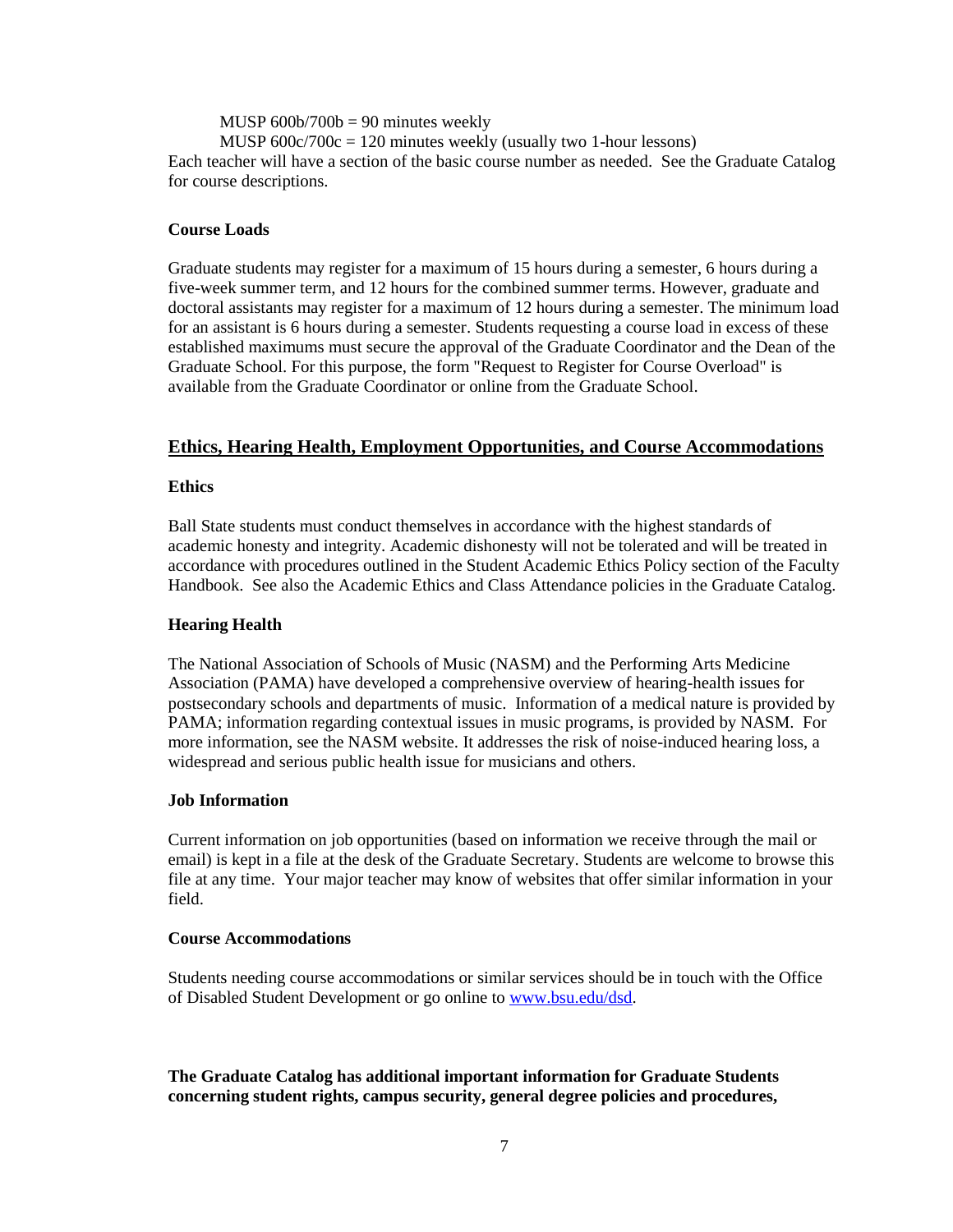**admissions, course withdrawal, appealing a policy or decision, fees and residency, computing services, research facilities, and student services.**

# **Master's Degrees in Music**

Two master's programs are offered in music, the Master of Arts degree and the Master of Music degree. One curriculum plan is available for the MA; several plans, reflecting various applied and academic emphases in the School of Music, are available for the MM.

The **Master of Arts** degree, a general degree in music with a core of studies in music performance, music history and musicology, music theory, and music education, is designed for students who are interested in securing a broad coverage of the discipline of music at the graduate level. The elective hours may be used for additional courses in music, for professionalization courses for certified teachers, or for a minor outside the School of Music. The degree includes a required research component that may take the form of a research methodology course, a research project or thesis, or a creative project.

The **Master of Music** degree offers in-depth study for students highly gifted in music performance, music composition, or research. Majors include music performance, conducting, woodwinds, piano chamber music/accompanying, piano performance and pedagogy, music history and musicology, music education, music theory, and music composition. The degree is designed for students who are certified to teach, as well as for those who do not have and do not seek such certification. To be eligible for acceptance into the Master of Music in Music Education program, applicants must have at least two years of K-12 school music teaching experience (see the Ball State Music Education website). A faculty-approved creative project, recital, research paper, or thesis is required of all students near the end of their degree work.

### **Master's Admissions**

### **Requirements**

- The applicant must hold a bachelor's degree from a college or university that is accredited by its regional accrediting association.
- The applicant must satisfy one of the following: Have an undergraduate cumulative grade point average of at least 2.75 on a 4.0 scale; or, a 3.0 on a 4.0 scale during the last two years of undergraduate work. (The School of Music will consider for "probationary admission status" a master's applicant who does not meet the requirement of an overall undergraduate GPA of 2.75, or 3.0 in the last half of the baccalaureate; who earns a ranking at approximately the  $35<sup>th</sup>$ percentile or higher on the verbal section of the Graduate Record Exam; who secures the recommendation of the faculty based on the audition, the submission of research papers, class projects, teaching portfolios, or compositions, as appropriate. For the applicant who meets the criteria above, a 9-semester-hour plan of study will be designed and submitted to the Graduate Dean for approval. Upon the completion of the 9-semester-hour course of study with at least an average GPA of 3.0, the probationary student will be considered for regular admission.)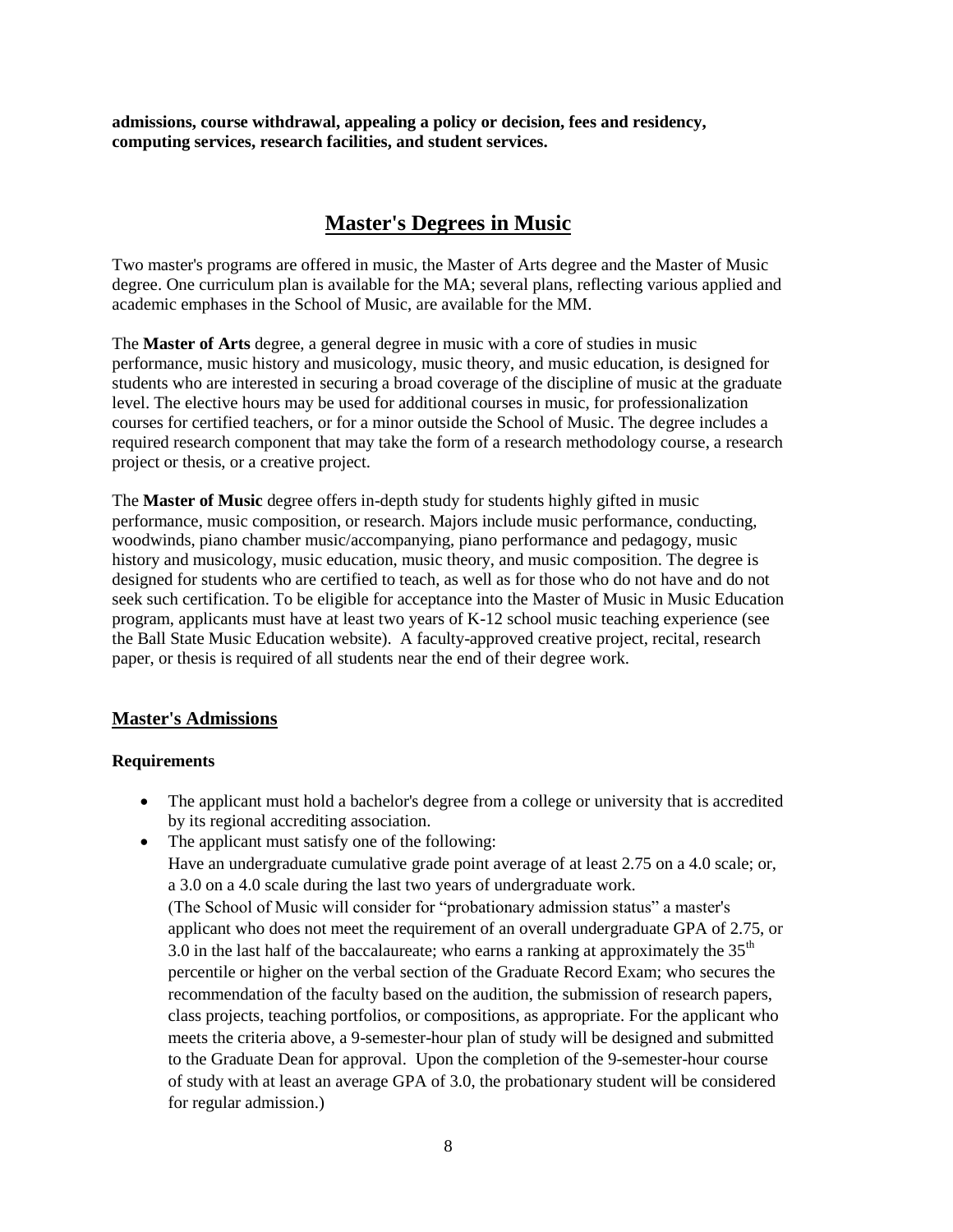Ordinarily the applicant will have majored in music at the undergraduate level. Applicants who did not major in music will need to take our "placement" tests in history and theory (see elsewhere in the handbook) as "entrance" tests. The School of Music Graduate Admissions and Awards committee and the Graduate Coordinator will review the test results and the applicant's credentials before final admission is approved. Additionally, it is very likely that the applicant will be required to take undergraduate courses in music to prepare for graduate work (MUHI 330 and 331, for example), and the student may have to enter Ball State initially with Non-Degree graduate status. (Undergraduate courses generally are not covered by assistantship tuition remission.) Subsequent work at Ball State will be evaluated by the committee, the coordinator, and faculty from the student's area before full degree admission is granted.

Incoming graduate voice majors who have not completed a diction class as part of his/her undergraduate degree, with a grade of B minus or better, may be required to complete MUSP 598 Diction for Singers. The faculty assesses skills in diction at the time of the voice audition. A minimum of one year of college-level Italian and one semester each of language courses in French and German (completed with a grade of B minus or better) are a prerequisite for admission to the MM degree with a major in voice. Any language deficiency must be corrected either by taking primary-level language courses or testing out of the first-semester classes by taking the Ball State language department placement exams*.* (Because Ball State does not offer Italian, for students who cannot verify previous college-level Italian study, substitutions of other languages are possible with the advanced approval of the voice area coordinator.) A total of 2 years of language study is required. All graduate vocal performance majors are required to take MUSP 529 Vocal Pedagogy if they have not taken a similar course at the undergraduate level (completed with a grade of B minus or better).

#### **Application Procedures**

The application process is two-pronged for all master's applicants:

1. U.S. citizens should note the following instructions for application to the Ball State [Graduate School,](http://cms.bsu.edu/Academics/CollegesandDepartments/GradSchool/Admissions.aspx) while international students should contact the [Rinker Center for](http://cms.bsu.edu/AdmissionsLanding/International.aspx)  [International Programs.](http://cms.bsu.edu/AdmissionsLanding/International.aspx)

2. All applicants (both U.S. and international) should note the instructions further below for what to send directly to the School of Music.

*See the Financial Information section above if you are interested in an assistantship. All applicants must take placement tests in music history and theory as soon as is feasible (see further above); contact the Graduate Secretary [lelliott@bsu.edu](mailto:lelliott@bsu.edu)*.

#### **\*\*To the Graduate School (U.S. citizens)\*\***

Send the following materials to the Graduate School, Ball State University, Muncie, IN 47306:

 [Application for Graduate Admission.](http://cms.bsu.edu/Academics/CollegesandDepartments/GradSchool/ApplyNow.aspx) You may download and print the application or apply online (online applications are encouraged). On the paper application check "master's degree," and indicate whether MA or MM. If MM, indicate the proposed major (e.g., piano performance, choral conducting, music education, music theory, etc.). On the online application, scroll to find the appropriate master's degree, and select. Note: It is possible to change degree patterns once course work is underway. For example, a student may begin to study under the MA pattern, then audition successfully for the MM program.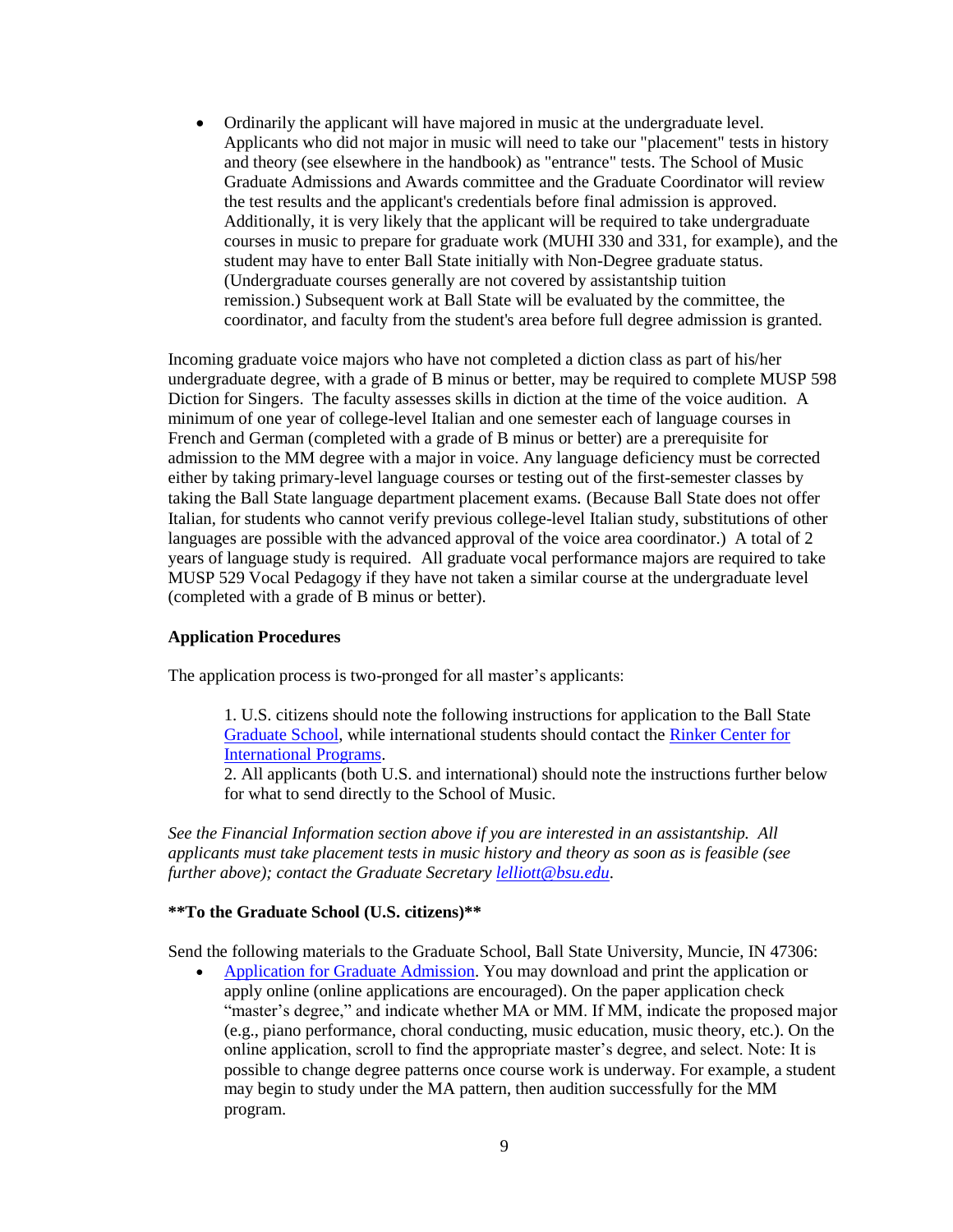- Application fee.
- One official transcript from the school that granted the bachelor's degree and from schools where additional undergraduate or graduate work was taken. Request a partial transcript if the undergraduate program has not yet been completed. Later a transcript must be sent showing the completed degree. **Applicants must request the registrar of these schools to send official transcripts directly to the Graduate School, Ball State University, Muncie, IN, 47306**; personal copies or photocopies of transcripts are not accepted by the Graduate School.

(As noted above, non-U.S. residents must apply for "international" admission through Ball State's Rinker [Center for International Programs.](http://cms.bsu.edu/AdmissionsLanding/International.aspx))

### **\*\*To the School of Music (All applicants)\*\***

Send the following materials to the Coordinator, Graduate Programs in Music, School of Music, Ball State University, Muncie, IN 47306:

- [Information Sheet for Master's Students in Music](http://cms.bsu.edu/Academics/CollegesandDepartments/Music/AcademicsAuditions/Masters/~/media/DepartmentalContent/MusicSchool/PDF/masterscheck.ashx) ("checksheet," download and print).
- The applicant's professional résumé.
- Master of Music applicants must be approved by the appropriate School of Music faculty. Applicants are asked to present an on-campus audition, or when a personal audition is not possible, you may send a un-edited DVD of a full, live recital with attached program. Conducting applicants must audition in person. (There may be an accompanist fee, as needed.) Applicants for areas other than performance are asked to send samples of research papers, class projects, and compositions as appropriate.
- There are additional admission requirements for applicants intending to pursue the Master of Music in Music Education. Consult the Ball State music education website.

### **More Information**

If you have questions, contact [Linda Pohly,](mailto:lpohly@bsu.edu) Coordinator of Graduate Programs in Music. For complete information on program requirements, please consult elsewhere in the Music Graduate Handbook (available from the School of Music website) and the [Ball State University Graduate](http://cms.bsu.edu/Academics/CollegesandDepartments/GradSchool/Academics/GraduateCatalog.aspx)  [Catalog.](http://cms.bsu.edu/Academics/CollegesandDepartments/GradSchool/Academics/GraduateCatalog.aspx)

### **Advising**

The Coordinator of Graduate Programs is the principal advisor to all graduate students in music. A member of the graduate faculty will give counsel and direction in the student's major area, and will supervise the student's creative project, research paper, or thesis.

### **Master's Research Options, Guidelines, and Procedures**

All master's degree students are required to fulfill the research requirement of the university. This requirement is met with course work taken at Ball State; transfer credits cannot be used. Options available to graduate students include the following plans: 1) the research methodology course plan, 2) the creative project, 3) the research paper, or 4) the thesis.

A student is not permitted to prepare and submit a creative project, research paper, or thesis before completing 12 credit hours of graduate work; they also must have completed a music research class or be concurrently enrolled in one. Before enrolling in the project, paper, or thesis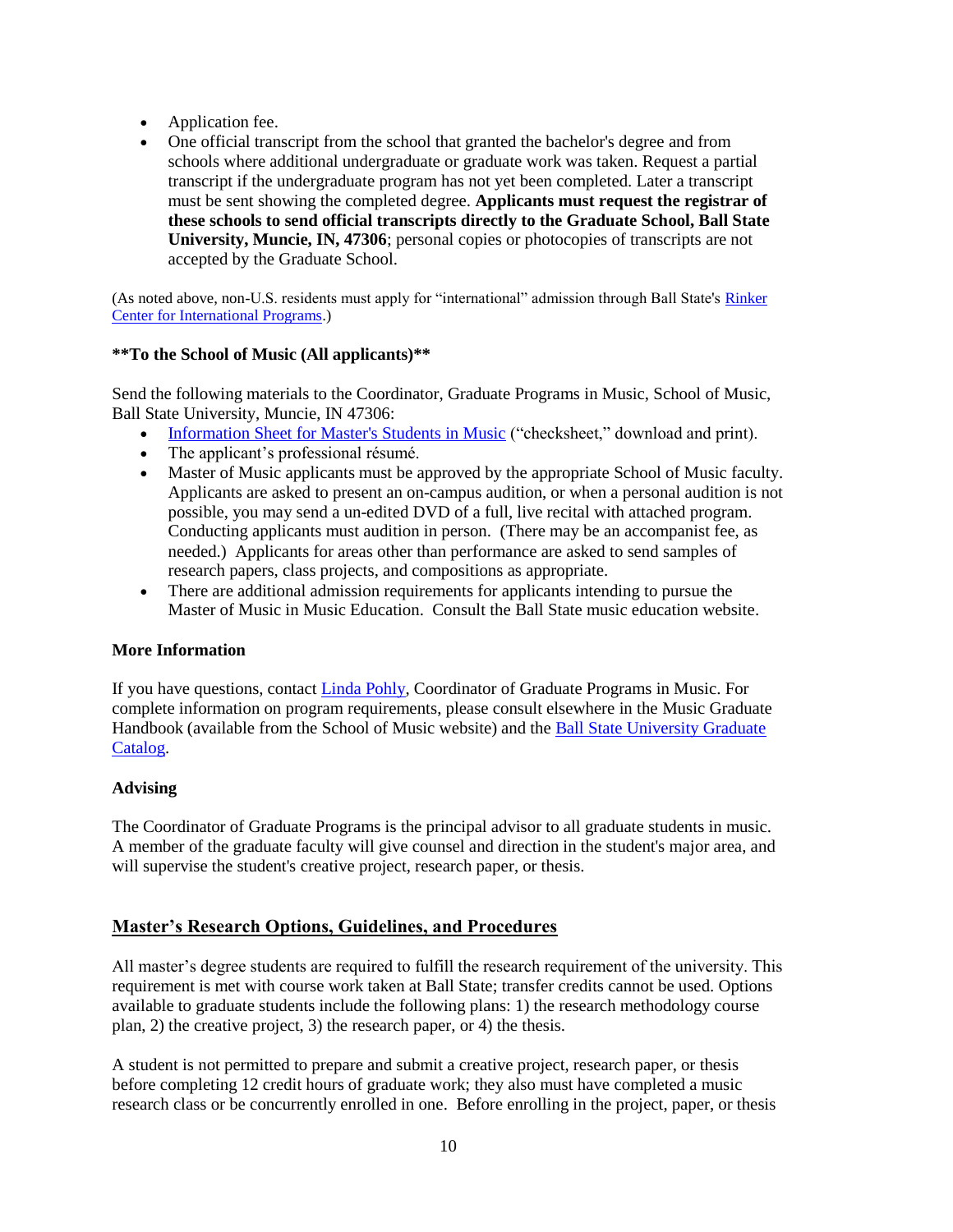credit hours, the student must submit a proposal and a related form, which is signed by the appropriate faculty and the Graduate Coordinator. Approval forms are available online from the Graduate School website*.* See the sections below on Proposals and Style Guidelines.

At the end of the process, the Final Approval Form and the ETD Signature Form, signed by the project advisor or all three members of the student's committee, and the Graduate Coordinator must be submitted to the Graduate School, indicating that the work is accepted towards the master's degree. (The signatures on the final forms must be original.) If the project involves a recital, two copies of the CD or DVD, properly labeled, must also be submitted. A composer often will upload the score of the project work and the accompanying explanatory/contextual paper. If the composition is electronic and does not have a score, consult with the Graduate Coordinator; likely you will submit CDs or DVDs.

Lastly, the project, paper, or thesis in its final edited form must be uploaded for the Graduate School by a published university deadline the semester in which the candidate is to be certified for graduation; the student's major teacher and a School of Music representative then sign off electronically after the upload. In addition to the final copy of the document, any accompanying materials and a 100- to 150-word abstract describing the nature of the project must be submitted. (Please note: Before the upload, the Graduate Coordinator should receive a copy of your paper for a final check of formatting and proofreading after your major teacher has worked with you on drafts and has approved it. Plan additional time for corrections in advance of the upload deadline.)

#### **Research Methodology Course Plan**

The research requirement is met by the Master of Arts student by successfully completing one of the following two courses: MUSE 668, Research in Music Education, or MUHI 600, Methodology and Bibliography in Musicology. This course plan option is not available to Master of Music students. (MA students may choose to prepare a creative project or a recital in addition to their research course; see below.)

#### **Creative Project (CRPR 698, 3 or 6 hours)**

Creative projects in music may take the form of a full performance recital, a lecture recital, a composition, a composition recital, or projects with pedagogical and educational significance. Projects usually are taken for three hours of credit; on occasion, the scope of the project merits a six-hour registration.

The creative project must be supported by a paper that includes background research and other significant information basic to some aspect of the project (see proposal information below). The paper will not take the form of an experiential paper or log/diary. The student is required to have a committee of three for the 6-hour project and an advisor for the 3-hour project. These members will be selected in consultation with the area chairperson and Graduate Coordinator. The creative project is not used to meet the requirements for any course except CRPR 698.

#### **Research Paper (RES 697, 3 hours)**

This paper must be an original study of non-thesis proportions showing that the student possesses the abilities to pursue successfully a research problem and to draw valid and significant conclusions from the data. Research papers are based upon experimental research, historical research, descriptive research, etc. The paper must be on a subject directly related to the student's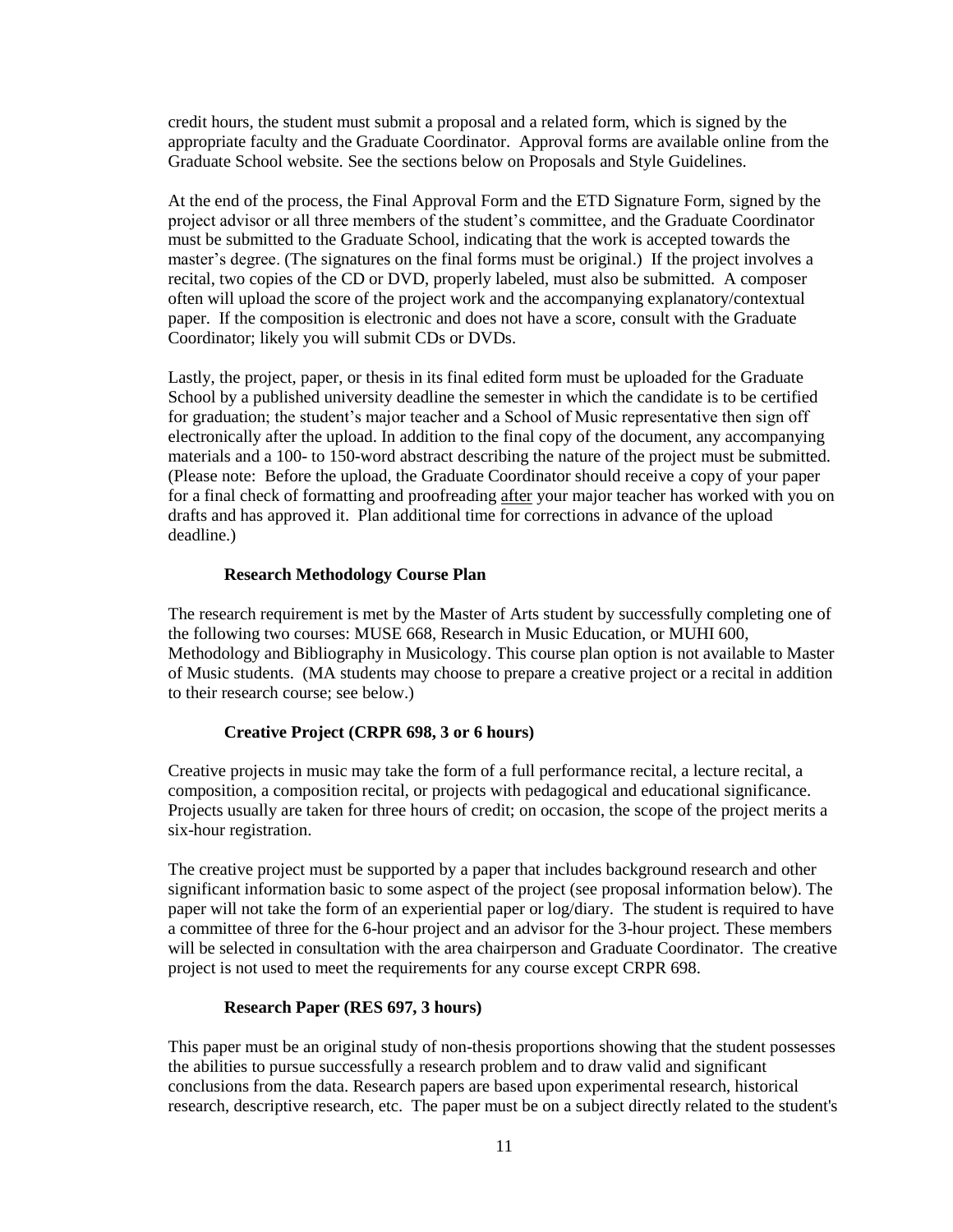area of concentration and must meet the approval of the major teacher and the Graduate Coordinator. See the section further below on Style Guidelines.

### **Thesis (THES 698, 6 hours)**

This plan requires the student to present a thesis embodying the results of a study of some subject directly related to the area of specialization. The thesis must show that the student possesses the abilities to pursue successfully a research problem and to draw valid and significant conclusions from the data. The student must have a committee of three faculty members selected in consultation with the major teacher, the area chairperson, and the Graduate Coordinator. See the section below on Style Guidelines.

### **Research Classes**

All master's students are required to take a course that introduces them to research methodology at the graduate level. In most master's programs the student may choose one of two courses: MUSE 668, Research in Music Education, or MUHI 600, Methodology and Bibliography in Musicology. Scheduling may also be a factor in your choice; see the current Course Rotation, which is available from the Graduate Coordinator.

For three of our master's programs, the research course is prescribed. Students pursuing the MM in Music Education are required to take MUSE 668; students pursuing the MM in Music History or the MM in Music Theory are required to take MUHI 600.

### **Proposal and Registering for the Creative Project/Research Paper/Thesis**

Prior to the semester of enrolling in creative project/research paper/thesis, the student must develop a research proposal. This proposal, along with the signed "Topic Approval Sheet," must be approved before the student is allowed to register for the creative project, research paper, or thesis. Skills in the development of research proposals are acquired in the School of Music's research courses, MUSE 668 and MUHI 600. For 3-hour enrollments, a 2-page proposal may be sufficient (although an advisor may request more details); 6-hour enrollments require more substantial proposals (even if a shorter version is attached to the Topic Approval Sheet). The student should work with his/her major faculty member or committee in drafting and revising the proposal; the Graduate Coordinator reviews it for a last formatting and proofreading check before final approval. The student must plan enough time to allow faculty input before enrollment.

The proposal typically contains an introduction, a statement of the research problem, a review of the literature, a description of methodology, and the bibliography.

### **Research Involving Human Subjects**

If your study involves interaction with human subjects, e.g., survey instruments or interviews, you *must* obtain approval from Ball States's Office of Research Integrity/Institutional Review Board, and this approval *must be secured before the study begins*. The IRB (a part of ORI) reviews and approves all of Ball State's research protocols involving human subjects so that the university and individual researchers comply with laws and national standards regarding the ethical treatment of human subjects. See the ORI/IRB website for details.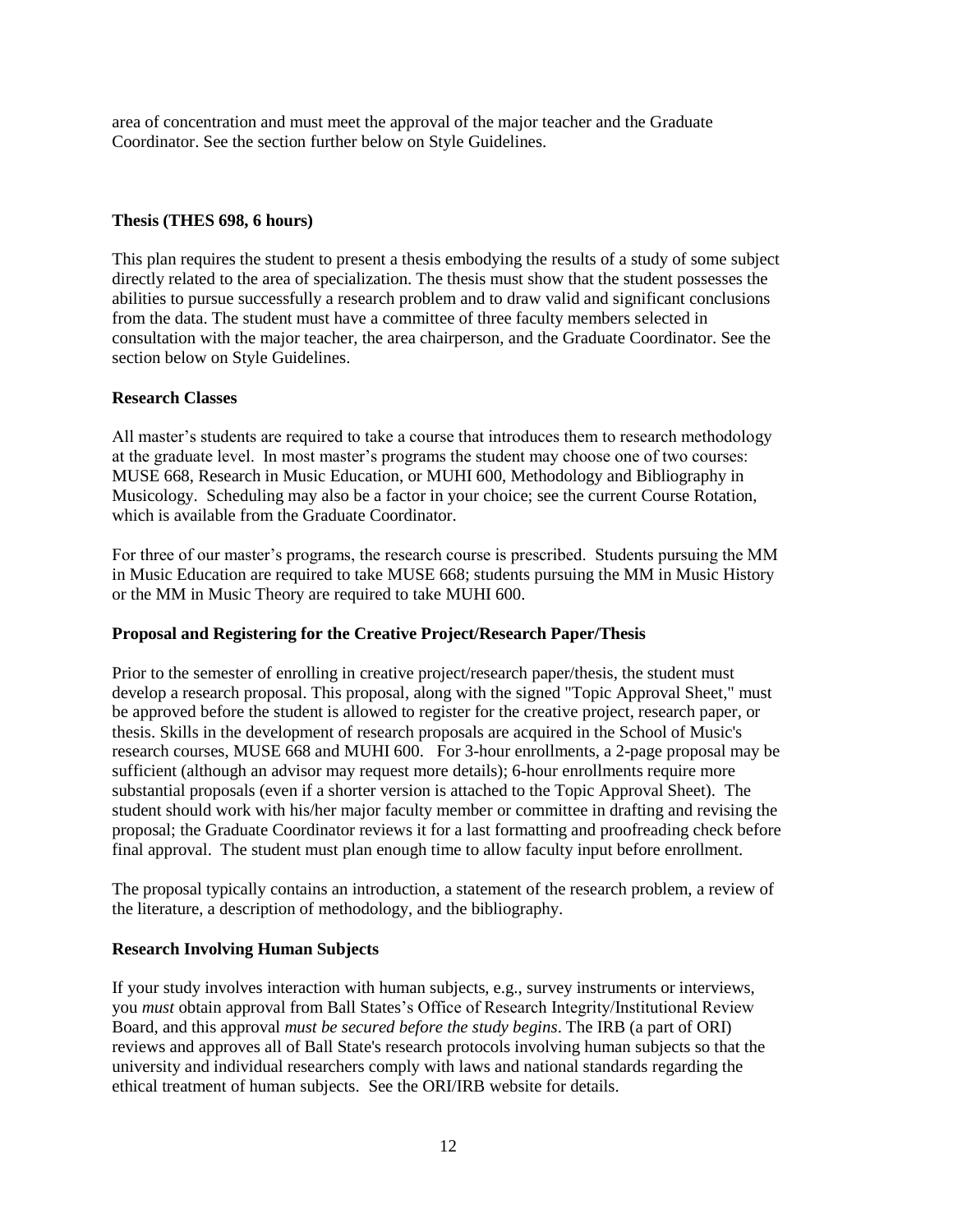#### **Creative Project Recital Guidelines**

The student, under the guidance of the major teacher, is responsible for the preparation of the recital (and the supportive paper). Students usually will present the recital in the final semester of study, and it is critically important to schedule the recital before the date by which all materials must be turned in to the Graduate School. Failure to meet this deadline will cause your graduation to be delayed.

Once it is determined that the creative project recital is an appropriate goal, the student works with his/her studio teacher, area coordinator, and the Coordinator for Music Promotional Services regarding scheduling, recital program submission information, equipment needs, and recording procedures. During the semester in which the recital is given (usually), the student registers for CRPR 698. As indicated in the previous section, an acceptable research proposal must be submitted before the student registers for CRPR 698.

If the recital will be used to meet degree requirements, a faculty jury will evaluate the student's performance. The Graduate Coordinator assigns the faculty jurors; see the earlier statement in this document and the current School of Music policy.

### **Style Guidelines**

Prior to writing the final document, students should obtain online Ball State's requirements on matters such as size of margins, contents of the title page, etc. You may consult with the music graduate secretary regarding links and examples or see the Graduate School webpage "Forms" and "Preparing for Graduation" sections.

Two editorial styles are typically used in School of Music papers: 1) the system described in *The Chicago Manual of Style* (also in Turabian's *A Manual for Writers of Term Papers, Theses, and Dissertations*), and 2) the system described by the American Psychological Association (APA style). To determine which system is most appropriate for the project, the student should consult the supervising teacher.

Also recommended is *A Handbook for Preparing Graduate Papers in Music*, by J. David Boyle, Richard K. Fiese, and Nancy Zavac (current edition). This paperback book is a useful introduction to writing course papers, creative project papers, and dissertations in music.

### **Core Classes in Music History and Music Theory**

All master's students are required to take course work in music history and music theory. The faculty has identified core or foundational courses in each discipline.

The core courses in **music history** are as follows: MUHI 501 Piano Literature MUHI 535 Music in the Baroque Era MUHI 536 Music in the Preclassical and Classical Eras MUHI 537 Music in the Romantic Era MUHI 538 Opera History from 1780 to 1980 MUHI 603 Chamber Music Literature MUHI 605 Vocal Literature MUHI 632 Music in the Renaissance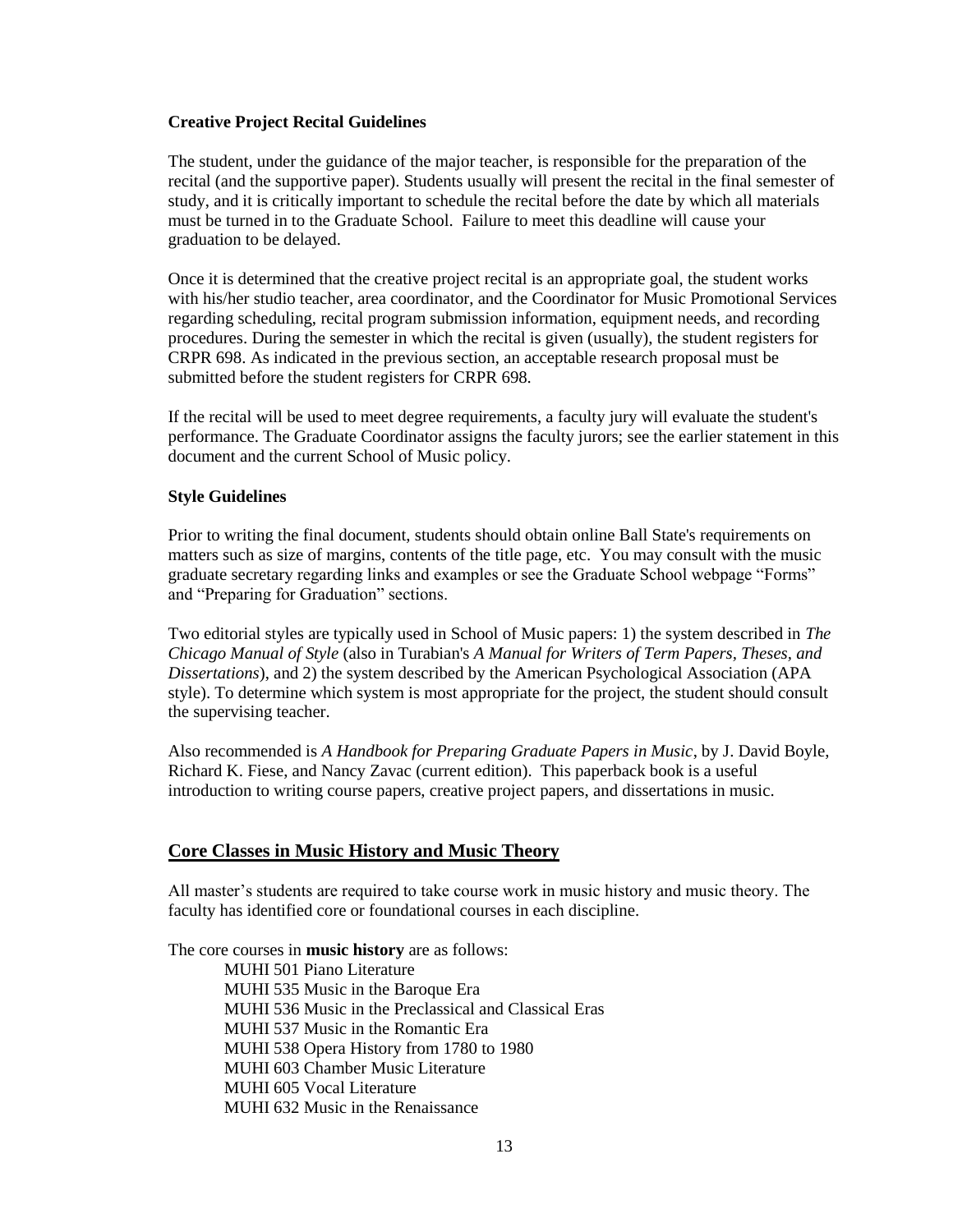MUHI 633 Music in the Twentieth Century MUHI 680 Symphonic Literature

If your master's program requires only one history course, then that course must be selected from this list. If your program requires two history courses, then one of the courses must be from this list. The other course may also be from this list or it may be any other music history course listed in the Ball State catalog. Suggestions include MUHI 686 Introduction to Ethnomusicology and World Music or MUHI 611 American Music, among others. (Exclusions: MUHI 600, 601, and 602 may be used or required elsewhere, but do not fulfill general music history requirements.)

The core classes for **music theory** are as follows:

MUST 621 Analytical Techniques MUST 612  $17<sup>th</sup>$  and  $18<sup>th</sup>$  Century Compositional Practices MUST 616 19<sup>th</sup> Century Theory MUST 617  $20^{th}$  and  $21^{st}$  Century Theory

If your master's program requires only one theory course, then that course must be selected from this list. If your program requires two theory courses, then one of the courses must be from this list; the other course may be any course with a MUST prefix such as an arranging course. (Exclusion: MUST 601.)

### **Master's Comprehensive Oral Exit Exam**

All master's students will take a comprehensive exam during their last semester of study. Successful completion of this exam is a requirement for graduation. This exercise, as required by NASM, will take the form of an oral exam. Three members of the graduate faculty who are appointed to the examination committee by the Graduate Coordinator will administer the exam. Members from all levels of the graduate faculty are eligible to serve. The Graduate Coordinator may attend as the fourth member.

Committee structure for Master of Music students:

- the major teacher or the area coordinator from the major discipline, or his/her designee;
- a second representative from the major area;
- an at-large member from the School of Music, possibly reflecting a secondary interest or emphasis;
- the Graduate Coordinator may attend. Committee structure for Master of Arts students:
- three graduate faculty members from at least two distinct areas within the school who are familiar in a general way with the student's work;
- the Graduate Coordinator may attend.

### **Areas or Topics Covered in the Exam**

 Master of Music: the major field of study, the research/creative project or thesis, the breadth of the student's competence in music including the ability to analyze music, an understanding of representative literature and composers from the major periods of music history (listening or score identification), general bibliographical resources in music, basic research techniques in music, and music technologies.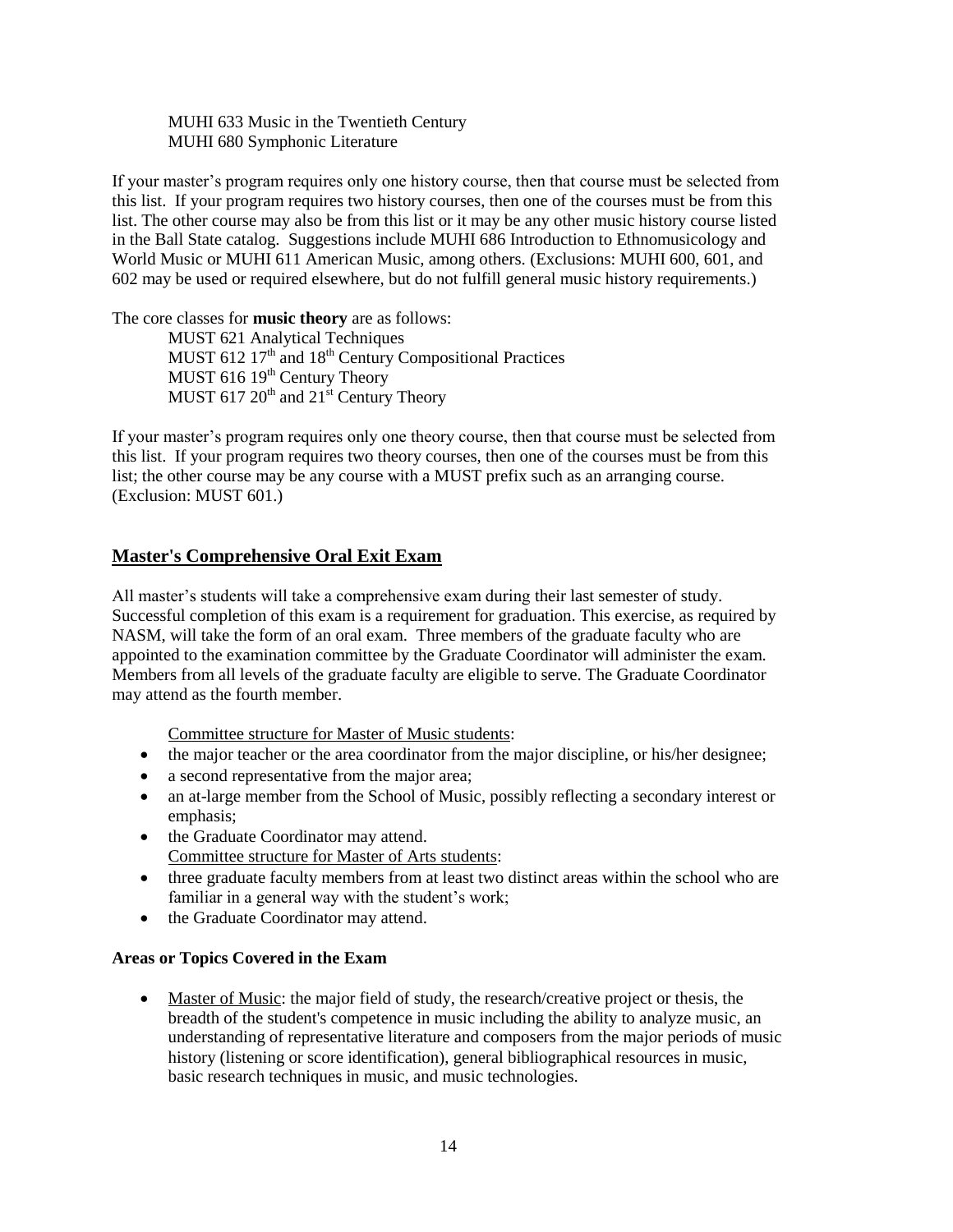Master of Arts: the breadth of the student's competence in music including the ability to analyze music, an understanding of representative literature and composers from the major periods of music history (listening or score identification), general bibliographical resources in music, basic research techniques in music, and music technologies.

#### **Scheduling and Procedures**

Students will confer with the Graduate Coordinator about the nature of the exam at the end of the penultimate semester or beginning of the final semester of study. The exam is scheduled in the final semester of study no later than four weeks before commencement. One and one-half hours will be scheduled for the exam (it may be longer for students working on a double major). Faculty appointed to the exam will be provided a copy of the student's BSU transcript or grade reports at least a week before the scheduled exam.

Students may receive a pass, a partial pass, or a failure as indicated on a signature form. If the exam is failed or receives a partial pass, the committee will provide clear written statements regarding the deficiencies and detail what needs to be done to clear the deficiencies. The exam will pass if one committee member fails it. When an exam is determined to be a failure, the entire exam must be repeated. The exam may be repeated one time.

Usually, a partial pass will mean that one or two areas were deemed deficient, and all committee members will be convened for partial retake. Only the failed sections will need to be repeated; the committee will determine the length of a partial retake. If only minimal remedial work is deemed necessary (a brief written document or minor oral follow-up is requested), one committee member may review the work and determine whether a pass has been achieved.

### **Graduation Deadlines**

In the semester in which the student plans to graduate, two published dates must be carefully observed.

- Application for graduation. This deadline occurs early in the semester. Students planning to graduate must apply for graduation at the Graduate School (in person or online).
- Deadline for turning in materials. This date (an official date, set by the Graduate School) occurs 3-4 weeks prior to the end of the semester or term. All research projects, DVDs, CDs, compositions, etc., must be approved within the School of Music (see above) and uploaded and submitted to the Graduate School on or before this date. If you are writing a research paper or thesis, in order to meet this university deadline, you must submit your materials (drafts, edited versions, final version) to the faculty who are directing your project weeks in advance of the university deadline. (As noted above, if your degree recital is presented during the graduation semester, it must be scheduled significantly in advance of this deadline.) Students missing this deadline with their materials will officially graduate at the end of the next semester.

REVALIDATION: Students must complete the master's degree within a timeframe established by the university (6 years from the semester started). If a student exceeds that timeframe, they must revalidate their earliest courses, as described in the Graduate School catalog. The student should consult with the Coordinator of Graduate Programs in Music regarding the preparation of a revalidation plan, which is submitted for approval to the School of Music Graduate Admissions and Awards Committee and then the Graduate School. A course might be revalidated through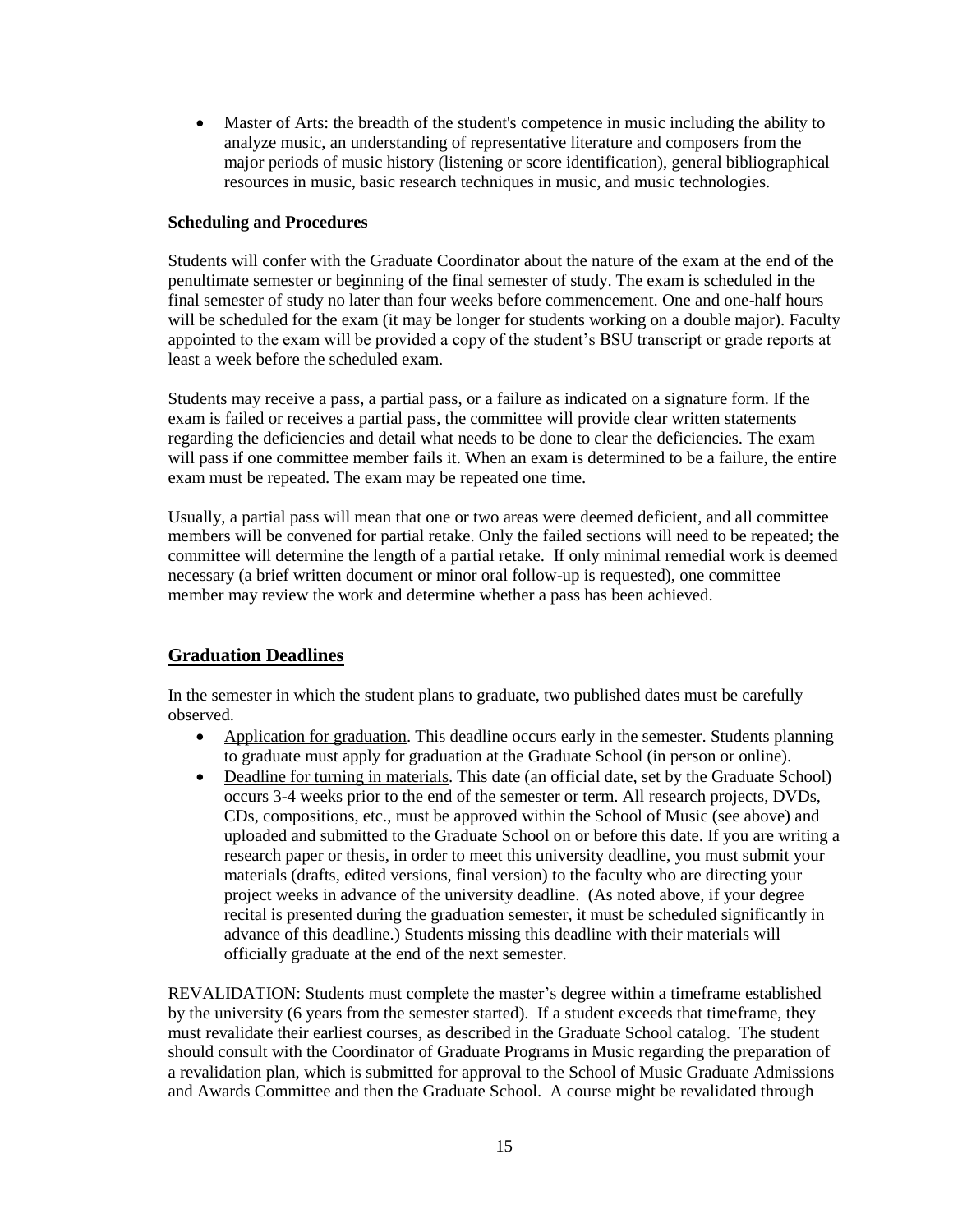evidence of recent activity in the field (composing or performing, for example), through independent refresher study under faculty supervision (if a faculty member is willing), or through retaking the original course or an appropriate substitute. The School of Music is not required to automatically honor requests for revalidation. The decision against a revalidation request could be based on the length of time that has passed, availability of faculty appropriate to the student's needs, etc.

- If the student successfully completed the master's oral exit exam during a previous enrollment, the result will stand. If they had not taken it previously, it must be scheduled in the semester in which they plan to graduate. If the student was enrolled in years before the oral exit exam was required, the Graduate Coordinator will consult with the student's major teacher and appropriate area coordinator to determine our approach.
- Review course credits do not count towards degree credits. If a student has completed all degree work but the capstone project (composition, thesis, recital, paper, etc.), he/she will have one year—from the end of the semester that exceeds their timeframe—to complete degree requirements before revalidation of the review courses (MUHI 601, MUST 601) will be an issue. Otherwise, these review courses will be revalidated using the same procedure as used for other music courses.

### **Other Information**

### **The Double Major**

- Double majors are possible in the Master of Music program. Double majors must be declared by the end of the first year of study. Faculty approval (i.e., area acceptance) must be obtained for pursuing each of the majors. Additionally, faculty from both areas must be aware of the double major.
- A student may be approved for two performance majors, for majors in performance and an academic area, or for majors in two academic areas.
- All courses from each stand-alone MM program must be taken. If the same course is required in both majors, it may meet double requirements. A maximum of four courses (up to 12 credits) may meet double requirements in the areas of music history/musicology and music theory/composition.
- Students will register for and complete the requirements for the creative/research projects for both majors.
- The committee for the oral exit exam will include one faculty member from each major, and an at-large member, for a total of three members. The oral exam time may exceed the usual 90 minutes.

### **Professionalization Option for Teachers**

Questions regarding Professionalization of an Indiana Teaching License may be addressed to the Area Coordinator for Music Education, or the Licensing Coordinator in the Teachers College. (NOTE: Professionalization is not part of Rules 200 licensing, but is still potentially available to Rules 46-47 licensees.)

### **Transfer Credits**

The number of transfer credits allowable on master's programs is limited to 9 semester hours. Consult with the Graduate Coordinator to verify acceptance of the hours for your program.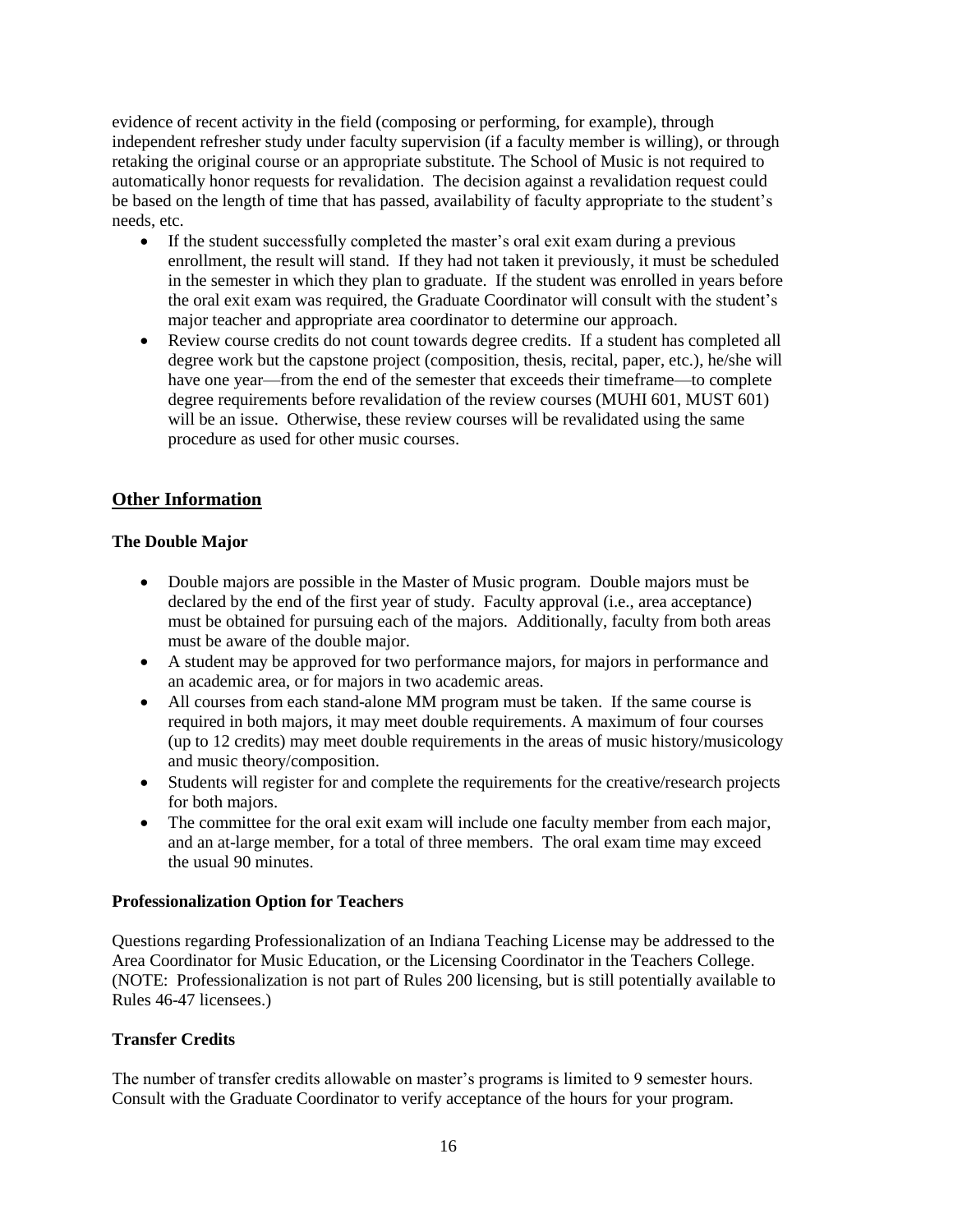### **Time Limit**

All degree requirements must be met within a six-year period. At the time of graduation, course work older than six years is considered out-of-date and may not be applied toward the degree. This policy applies also to transfer credits. The Graduate Catalog describes a process whereby the student may apply for revalidation of course work older than six years. Revalidation may be accomplished through examinations, retaking out-of-date courses for credit, or presenting other evidence of currency in the field. See further above for more detailed information.

### **Master's Degrees and Minimum Course Requirements**

| Major in Music |                    |                                                           | 22-27          |    |
|----------------|--------------------|-----------------------------------------------------------|----------------|----|
|                |                    | Applied Studies - minimum 1 hour in principal performance | $\overline{4}$ |    |
|                | area               |                                                           |                |    |
|                |                    | History/Musicology (two courses, one must be core)        | $5-6$          |    |
|                |                    | Theory/Composition (two courses, one must be core)        | $4-6$          |    |
|                |                    | Music Education (one course)                              | $2 - 3$        |    |
|                |                    | Research: MUSE 668 or MUHI 600                            | 3              |    |
|                | Electives in Music |                                                           | $0 - 5$        |    |
|                | Electives          |                                                           | $3 - 8$        |    |
|                | Options:           | a) Professionalizing courses for teachers                 |                |    |
|                |                    | b) The creative or research project, CRPR 698 or          |                |    |
|                |                    | RES 697 (3)                                               |                |    |
|                |                    | c) Electives in music or free electives                   |                |    |
|                |                    |                                                           | Total:         | 30 |

#### **Master of Arts in Music**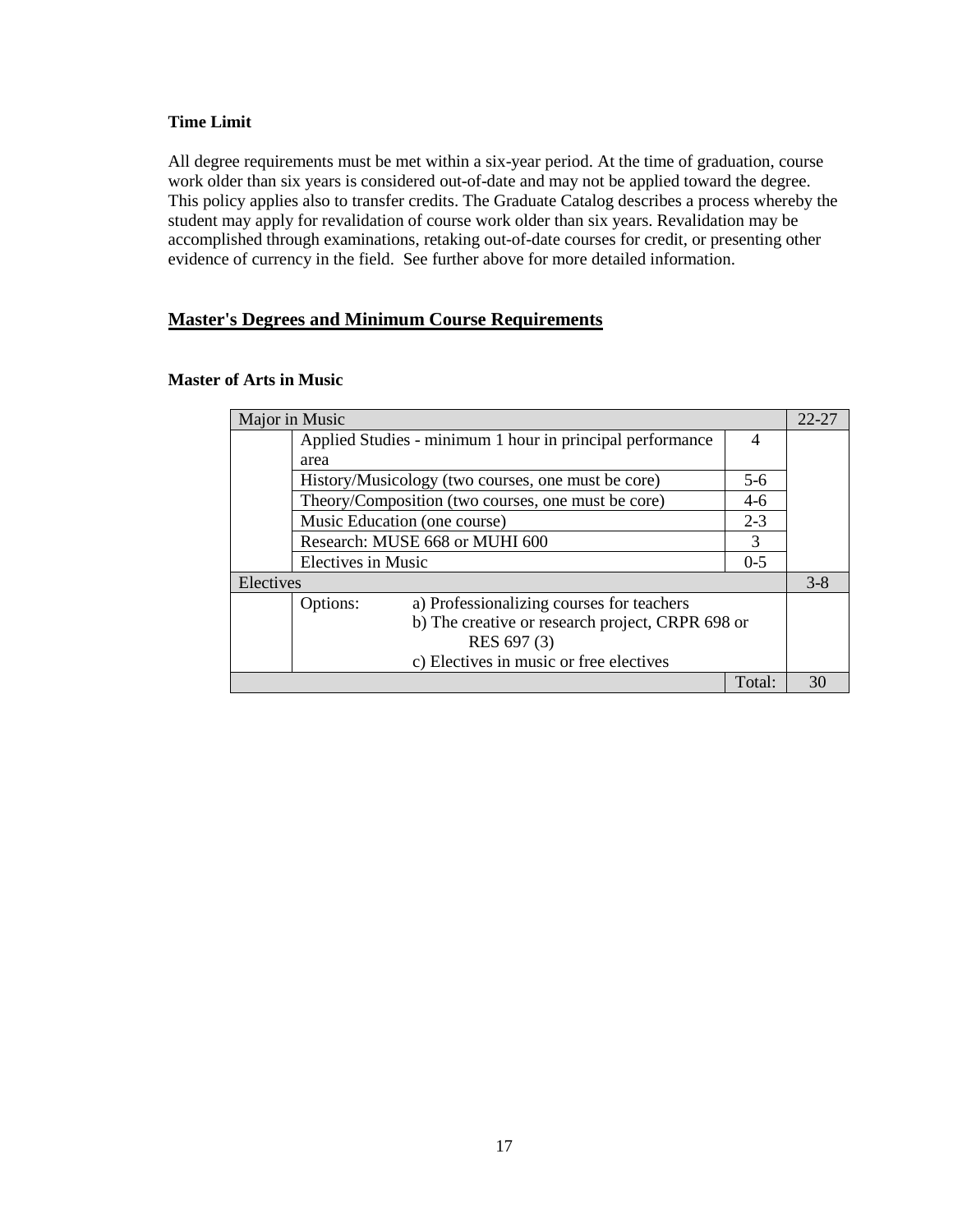### **Master of Music in Performance**

|                                                                                                                                                                                | Major in Music                                                                         |                | 25-29     |
|--------------------------------------------------------------------------------------------------------------------------------------------------------------------------------|----------------------------------------------------------------------------------------|----------------|-----------|
|                                                                                                                                                                                | Ensembles                                                                              | $2 - 3$        |           |
|                                                                                                                                                                                | Participation in small or large ensembles will be                                      |                |           |
|                                                                                                                                                                                | determined based on discussion involving the                                           |                |           |
|                                                                                                                                                                                | student, the major teacher, and the ensemble                                           |                |           |
|                                                                                                                                                                                | director.                                                                              |                |           |
|                                                                                                                                                                                | Major Applied Study - from either 600 or 610                                           | $8\phantom{1}$ |           |
|                                                                                                                                                                                | Creative Project Recital: CRPR 698                                                     | $\overline{3}$ |           |
|                                                                                                                                                                                | One full solo performance recital with the                                             |                |           |
|                                                                                                                                                                                | accompanying paper is required. For voice majors,                                      |                |           |
|                                                                                                                                                                                | one full performance and one half performance solo                                     |                |           |
|                                                                                                                                                                                | recitals are required. (With approval of the voice                                     |                |           |
|                                                                                                                                                                                | faculty, a major opera role or performance with                                        |                |           |
|                                                                                                                                                                                | orchestra can be substituted for partial recitals.)                                    |                |           |
|                                                                                                                                                                                |                                                                                        |                |           |
|                                                                                                                                                                                | Academic Music (Theory/Composition;                                                    | $9-12$         |           |
|                                                                                                                                                                                | History/Musicology)                                                                    |                |           |
|                                                                                                                                                                                | Four courses (one core course minimum in                                               |                |           |
|                                                                                                                                                                                | History/Musicology, and one core course minimum                                        |                |           |
|                                                                                                                                                                                | in Theory/Composition)                                                                 |                |           |
|                                                                                                                                                                                | Research: MUSE 668 or MUHI 600                                                         | 3              |           |
|                                                                                                                                                                                | Electives in music or free electives                                                   |                | $1-5$     |
|                                                                                                                                                                                | Required course for voice majors: MUSP 599                                             | $\overline{2}$ |           |
|                                                                                                                                                                                | <b>Advanced Vocal Diction</b>                                                          |                |           |
|                                                                                                                                                                                |                                                                                        | Total:         | $30 - 31$ |
|                                                                                                                                                                                | Incoming graduate voice majors who have not completed a diction class as part of       |                |           |
|                                                                                                                                                                                | his/her undergraduate degree, with a grade of B minus or better, may be required to    |                |           |
|                                                                                                                                                                                | complete MUSP 598 Diction for Singers. The faculty assesses skills in diction at the   |                |           |
|                                                                                                                                                                                | time of the voice audition.                                                            |                |           |
|                                                                                                                                                                                | A minimum of one year of college-level Italian and one semester each of language       |                |           |
|                                                                                                                                                                                | courses in French and German (completed with a grade of B minus or better) are a       |                |           |
|                                                                                                                                                                                | prerequisite for admission to the MM degree with a major in voice. Any language        |                |           |
|                                                                                                                                                                                | deficiency must be corrected by either taking primary-level language courses or        |                |           |
| testing out of the first-semester classes by taking the Ball State language department<br>placement exams. (Because Ball State does not offer Italian, for students who cannot |                                                                                        |                |           |
|                                                                                                                                                                                | verify previous college-level Italian study, substitutions of other languages are      |                |           |
|                                                                                                                                                                                | possible with the advanced approval of the voice area coordinator). A total of 2 years |                |           |
|                                                                                                                                                                                | of language study is required.                                                         |                |           |
|                                                                                                                                                                                | All graduate vocal performance majors are required to take MUSP 529 Vocal              |                |           |
|                                                                                                                                                                                | Pedagogy if they have not taken a similar course at the undergraduate level            |                |           |
|                                                                                                                                                                                | (completed with a grade of B minus or better).                                         |                |           |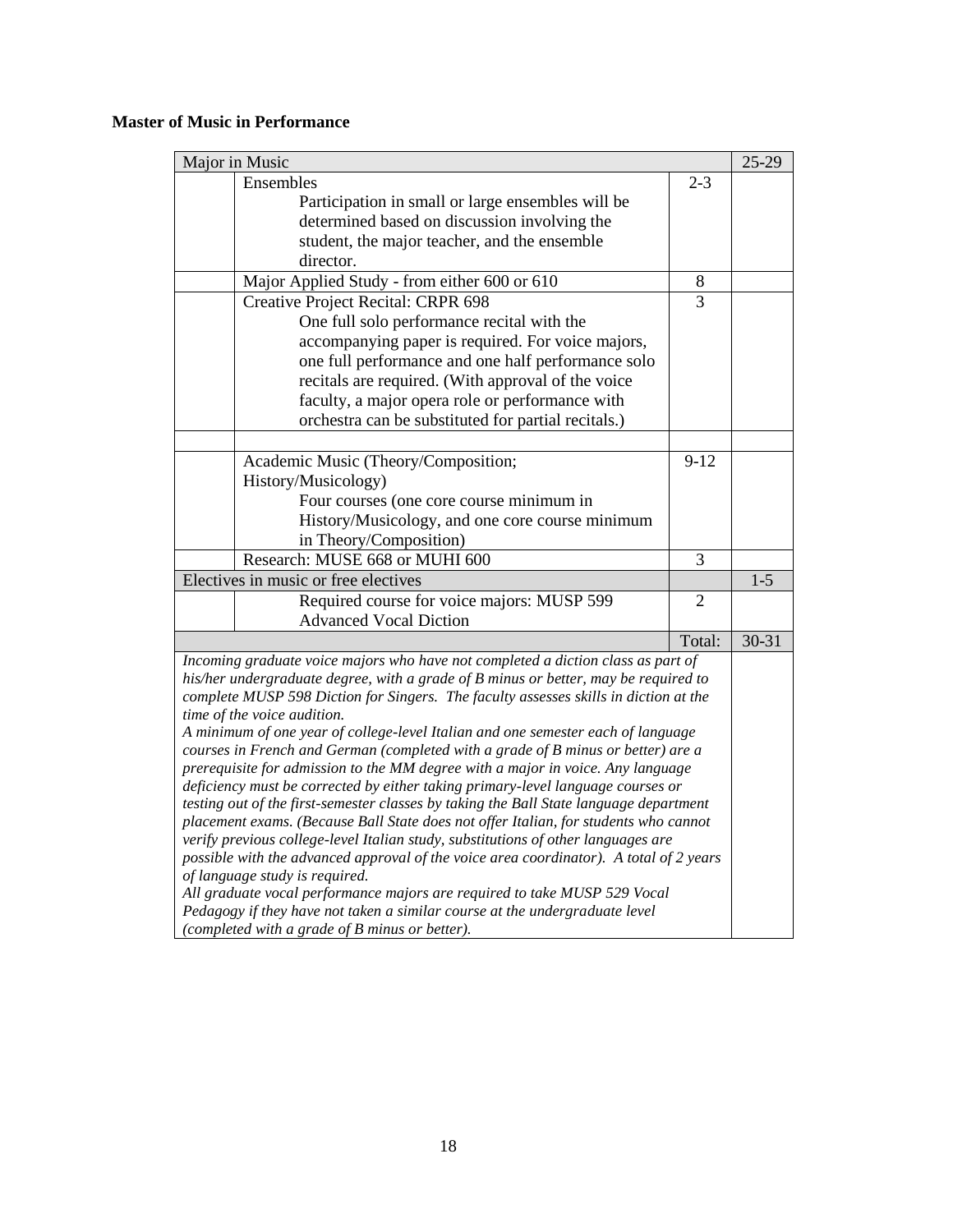# **Master of Music in Performance, Woodwinds Emphasis**

| Prerequisites: Major instrument - equivalent to B.M. degree.<br>Minor instrument: Either 1) experience or demonstrated high-level aptitude<br>on an instrument other than the major instrument, called the secondary<br>major instrument (and little or no experience on another minor related<br>instrument) or 2) skill on one, two, or three related minor instruments<br>indicative of ability to meet secondary requirement.                                                                               |          |         |
|-----------------------------------------------------------------------------------------------------------------------------------------------------------------------------------------------------------------------------------------------------------------------------------------------------------------------------------------------------------------------------------------------------------------------------------------------------------------------------------------------------------------|----------|---------|
| Ensembles                                                                                                                                                                                                                                                                                                                                                                                                                                                                                                       | 2        |         |
| Major Applied Study<br>4 in major instrument; 6 in secondary major or minor<br>instruments                                                                                                                                                                                                                                                                                                                                                                                                                      | 10       |         |
| Creative Project Recital: CRPR 698<br>Two recitals are required: One full recital on major<br>instrument. One partial recital on secondary<br>instrument or minor instruments, selecting either 1)<br>two semesters study on secondary major instrument<br>with the presentation of partial recital; two<br>semesters study on each of two minor related<br>instruments, or 2) two semesters study on each of<br>three minor related instruments; presentation of at<br>least one of them on a partial recital. | 3        |         |
| Academic Music                                                                                                                                                                                                                                                                                                                                                                                                                                                                                                  | $9 - 12$ |         |
| History/Musicology (two courses, one must be core)<br>Theory/Composition (two courses, one must be<br>core)                                                                                                                                                                                                                                                                                                                                                                                                     |          |         |
| Research: MUSE 668 or MUHI 600                                                                                                                                                                                                                                                                                                                                                                                                                                                                                  | 3        |         |
| <b>Free Electives</b>                                                                                                                                                                                                                                                                                                                                                                                                                                                                                           |          | $0 - 3$ |
|                                                                                                                                                                                                                                                                                                                                                                                                                                                                                                                 | Total:   | 30      |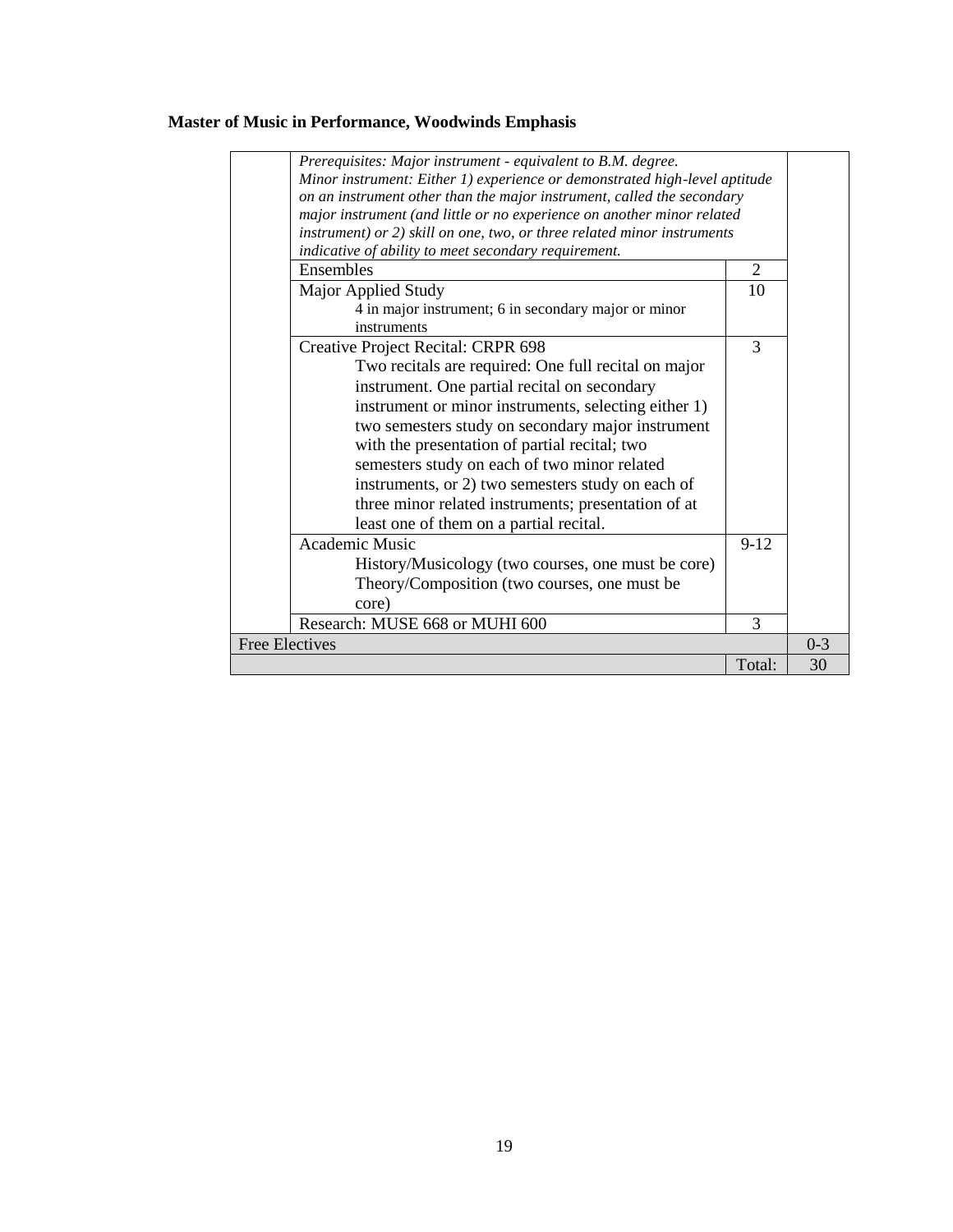# **Master of Music in Piano Chamber Music/Accompanying**

| Major in Music                                                                   |         | 32 |
|----------------------------------------------------------------------------------|---------|----|
| Prerequisite: Bachelor's degree with a senior piano recital, or, non-credit solo |         |    |
| piano recital at the graduate level.                                             |         |    |
| Major Applied Study - combination of 600/610 (collaborative                      | 12      |    |
| piano music)                                                                     |         |    |
| Diction for Singers, MUSP 598                                                    | 2       |    |
| Creative Project/Recital: CRPR 698                                               | 3       |    |
| Two recitals are required: 1) Accompanying voice (to                             |         |    |
| include lieder, art songs, arias), 2) Accompanying                               |         |    |
| instrument(s), to include two major chamber works as                             |         |    |
| well as accompaniments. Both of these recitals, with                             |         |    |
| the supporting paper for one of them, meet the                                   |         |    |
| creative project requirement. Recital programs must                              |         |    |
| be approved by piano faculty during semester before                              |         |    |
| the recital date.                                                                |         |    |
| Academic Music (Theory/Composition; History/Musicology)                          | $9-12$  |    |
| Four courses must be taken (one core course                                      |         |    |
| minimum in History/Musicology, and one core course                               |         |    |
| minimum in Theory/Composition). Recommended                                      |         |    |
| courses in music history: MUHI 501, 537, 603, 605.                               |         |    |
| Research: MUSE 668 or MUHI 600                                                   | 3       |    |
| Electives in music                                                               | $0 - 3$ |    |
|                                                                                  | Total:  | 32 |

# **Master of Music in Piano Performance and Pedagogy**

| Piano Performance                                     | 11    |       |
|-------------------------------------------------------|-------|-------|
| Applied Piano, 3 semesters (6)                        |       |       |
| Ensemble, 2 semesters of chamber music or             |       |       |
| accompanying(2)                                       |       |       |
| MUHI 501 Piano Literature (3)                         |       |       |
| Piano Pedagogy                                        | 12    |       |
| MUSP 525 Elementary Piano Pedagogy and Literature (3) |       |       |
| MUSP 526 Intermediate Piano Pedagogy and Literature   |       |       |
| (3)                                                   |       |       |
| MUSP 692 Special Topics in Music Performance (3)      |       |       |
| Current trends in piano pedagogy, music               |       |       |
| technology applications, group teaching methods       |       |       |
| and materials.                                        |       |       |
| Creative Project CRPR 698 (3)                         |       |       |
| Solo performance recital or lecture recital.          |       |       |
| Academic Music (Music Theory; Music History)          | 5-6   |       |
| One core theory course $(2-3)$                        |       |       |
| One core history course (3) (other than MUHI 501)     |       |       |
| Research: MUSE 668 or MUHI 600                        | 3     |       |
|                                                       | Total | 31-32 |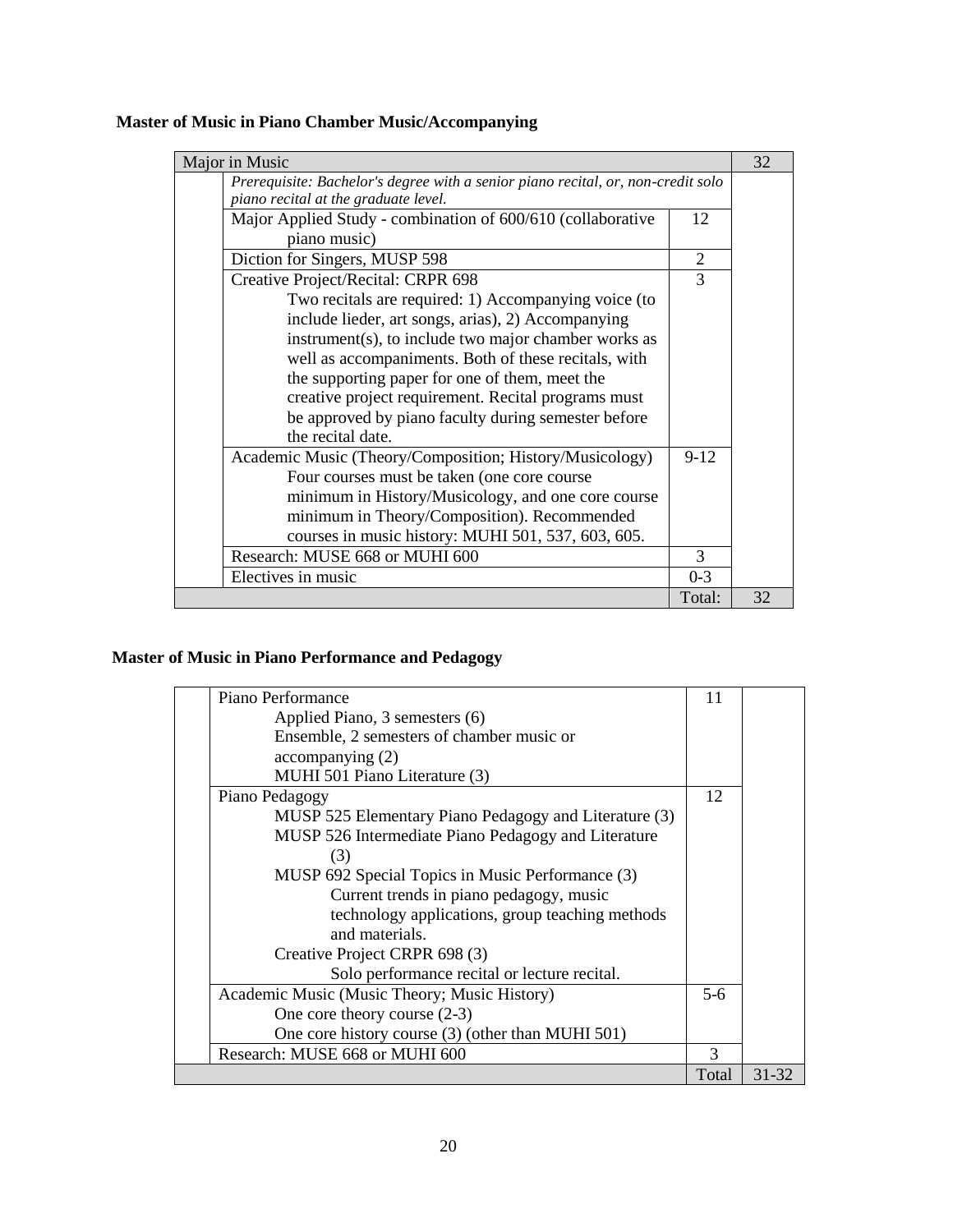# **Master of Music in Conducting**

| Ensembles                                                                                                                                                        | $1 - 2$        |    |
|------------------------------------------------------------------------------------------------------------------------------------------------------------------|----------------|----|
| <b>Conducting Courses</b>                                                                                                                                        | 12             |    |
| Select from MUSP 690 (4) and MUSP 691 (1)                                                                                                                        |                |    |
| Instrumental or Vocal Study; may include MUSP 626                                                                                                                | $\overline{2}$ |    |
| Creative Project Recital: CRPR 698                                                                                                                               | 3              |    |
| Academic Music: Three courses (one core course minimum in                                                                                                        | $7-9$          |    |
| Theory/Composition; one core course minimum in                                                                                                                   |                |    |
| History/Musicology)                                                                                                                                              |                |    |
| Research: MUSE 668 or MUHI 600                                                                                                                                   | 3              |    |
| Electives (Required for choral conducting majors:                                                                                                                | $2 - 4$        |    |
| MUSP 529 Vocal Pedagogy)                                                                                                                                         |                |    |
|                                                                                                                                                                  | Total:         | 32 |
|                                                                                                                                                                  |                |    |
| For orchestral and choral conducting majors, prior to matriculation, a diction<br>proficiency exam will be administered covering the IPA (International Phonetic |                |    |
| Alphabet), and in Latin, Italian, German, French, and English diction. If results are not                                                                        |                |    |
| satisfactory, the student must enroll in MUSP 598 Diction for Singers (2) and/or MUSP                                                                            |                |    |
| 599 Advanced Vocal Diction (2). Elective study to develop language competencies                                                                                  |                |    |
| sufficient to understand texts in the choral repertory is strongly encouraged.                                                                                   |                |    |
| A conducting recital will be given to meet the creative project requirement. At the                                                                              |                |    |
| discretion of the conducting faculty, conducting majors may fulfill the full recital                                                                             |                |    |
| requirement by accumulating time in conducting appearances over multiple                                                                                         |                |    |
| semesters; a minimum of 40 accumulated minutes is required.* Two compilation                                                                                     |                |    |
| DVDs (video, not audio only) of conducting recitals will be submitted to the                                                                                     |                |    |
| graduate school via the Graduate Coordinator. The required paper related to the                                                                                  |                |    |
| conducting project(s) also will be submitted to the Graduate School after approval                                                                               |                |    |
| of the proposal and final approval of the paper from the primary conducting                                                                                      |                |    |
| teacher and the School of Music Graduate Coordinator.                                                                                                            |                |    |
| All conducting projects will be juried and all 40 minutes "passed" by jury members                                                                               |                |    |
| invited by the Graduate Coordinator. All repertoire conducted must be approved                                                                                   |                |    |
| by the chair of the student's committee before the performance. (The School of                                                                                   |                |    |
| Music Recital Jury Voting Procedures apply in the rare event of a "partial pass.")                                                                               |                |    |
| A sheet listing the contents of the DVD must be submitted to the Graduate                                                                                        |                |    |
| Coordinator at the beginning of the final semester of residency (and also should be                                                                              |                |    |
| attached to the DVD) and should include the following information:<br>Conductor's Name<br>Date of Performance                                                    |                |    |
| Title of Work Conducted<br>Composer                                                                                                                              |                |    |
| Ensemble conducted<br>Length of Work (in minutes)                                                                                                                |                |    |
| [Attach copies of all relevant Concert Programs]                                                                                                                 |                |    |
| Every conducting student should help ensure that the official "partial fulfillment"                                                                              |                |    |
| statement appears on each program that contains "accumulated minutes" for                                                                                        |                |    |
| him/her. This information MUST be provided to the Coordinator of Music                                                                                           |                |    |
| Promotional Services AND the Graduate Coordinator in a timely fashion.                                                                                           |                |    |
| Programs containing jury signatures and votes should be submitted to the Graduate                                                                                |                |    |
| Coordinator for inclusion in the student's file after each event that includes                                                                                   |                |    |
| accumulated minutes.                                                                                                                                             |                |    |
| *It is assumed and preferred that conducting appearances counted in the cumulated                                                                                |                |    |
| minutes will be with BSU ensembles and/or on the BSU campus. In the event that a                                                                                 |                |    |
| stellar opportunity off campus or with a non-BSU ensemble presents itself well in                                                                                |                |    |
| advance, the student may petition the conducting area and the Graduate Coordinator to                                                                            |                |    |
| have those minutes be included in the cumulated total. Details regarding the DVD                                                                                 |                |    |
| record, "partial fulfillment" statement, etc., will be determined on a case-by-case basis.                                                                       |                |    |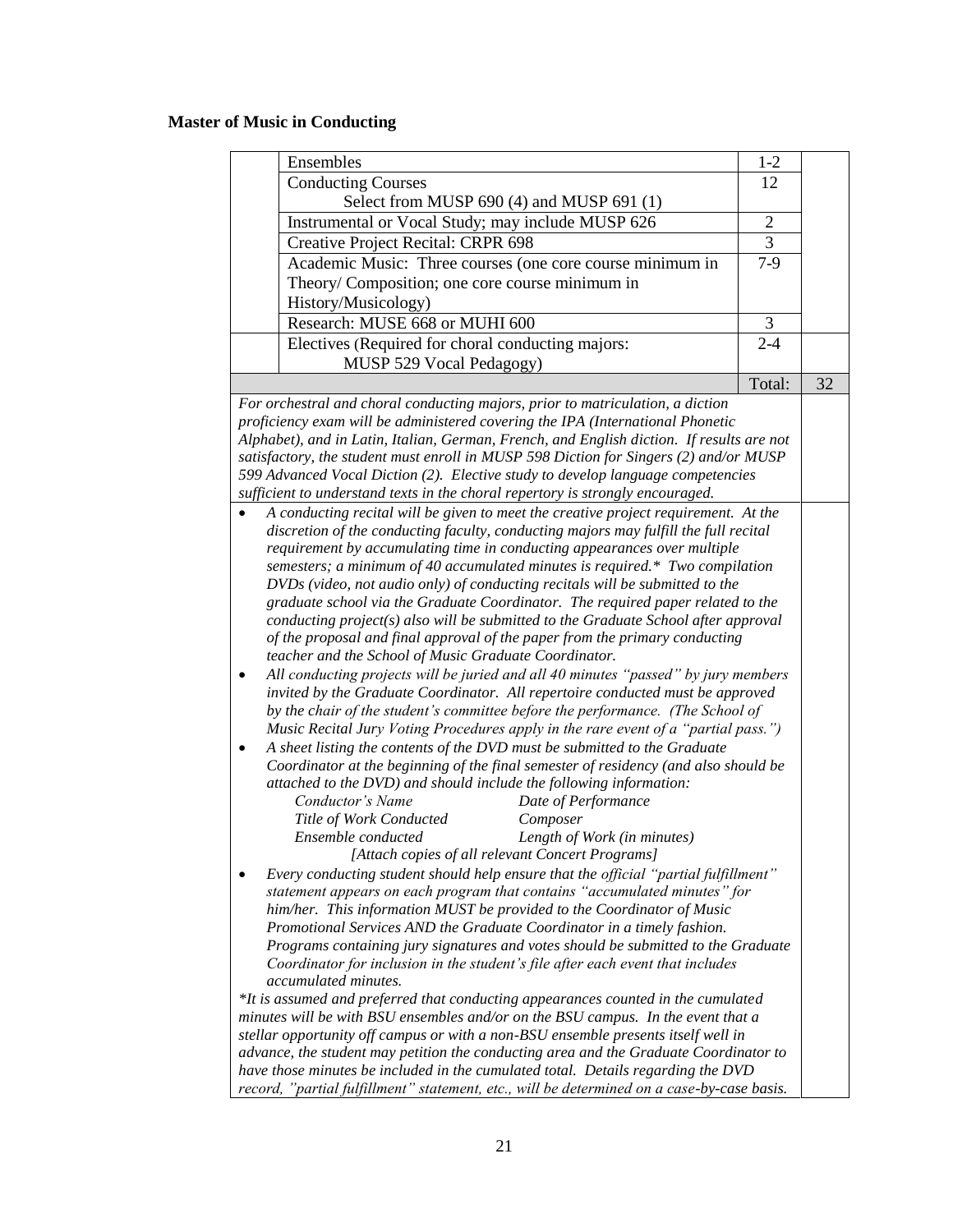# **Master of Music in Music Education**

 $\mathsf{L}$ 

| <b>Music Education Courses</b>                          | 12      |    |
|---------------------------------------------------------|---------|----|
| MUSE 600 History and Philosophy of Music Education      |         |    |
| (3)                                                     |         |    |
| MUSE 610 Music Teaching and Learning (3)                |         |    |
| MUSE 620 Assessment Techniques in Music Education       |         |    |
| (3)                                                     |         |    |
| MUSE 668 Research in Music Education (3)                |         |    |
| Supporting Music Courses (outside of music education)   | 10      |    |
| Prior to taking course work in history and/or           |         |    |
| theory the placement tests must be passed or the        |         |    |
| review courses taken.                                   |         |    |
| Academic Courses (a minimum of one core                 |         |    |
| theory/history course is required $(2-8)$               |         |    |
| Applied Music and/or Ensembles (2-8)                    |         |    |
| <b>Supporting Elective Courses</b>                      | $2 - 5$ |    |
| Graduate level course(s) appropriate to the student's   |         |    |
| interests and needs to be determined in consultation    |         |    |
| between the student and the advisor. Ball State         |         |    |
| University workshop credits may be used to fulfill this |         |    |
| requirement.                                            |         |    |
| <b>Final Project Options</b>                            | $3-6$   |    |
| Thesis, THES 698 (6)                                    |         |    |
| Research Project, RES 697 (3)                           |         |    |
| Creative Project, CRPR 698 (3) or (6)                   |         |    |
| Cognate Option (6)                                      |         |    |
| Six hours of graduate study concentrated in one         |         |    |
| area. The emphasis may be in an area of music           |         |    |
| or in a relevant area outside of music in which         |         |    |
| the student desires more depth of study.                |         |    |
| Possible areas of emphasis might include, but           |         |    |
| are not limited to: Conducting, Psychology,             |         |    |
| Instructional Technology, Instrumental/Vocal            |         |    |
| Pedagogy, Administration, etc. A scholarly              |         |    |
| document that summarizes and synthesizes the            |         |    |
| cognate studies, relating them to the student's         |         |    |
| career goals, is required. This paper will be           |         |    |
| discussed during the final oral examination.            |         |    |
|                                                         | Total:  | 30 |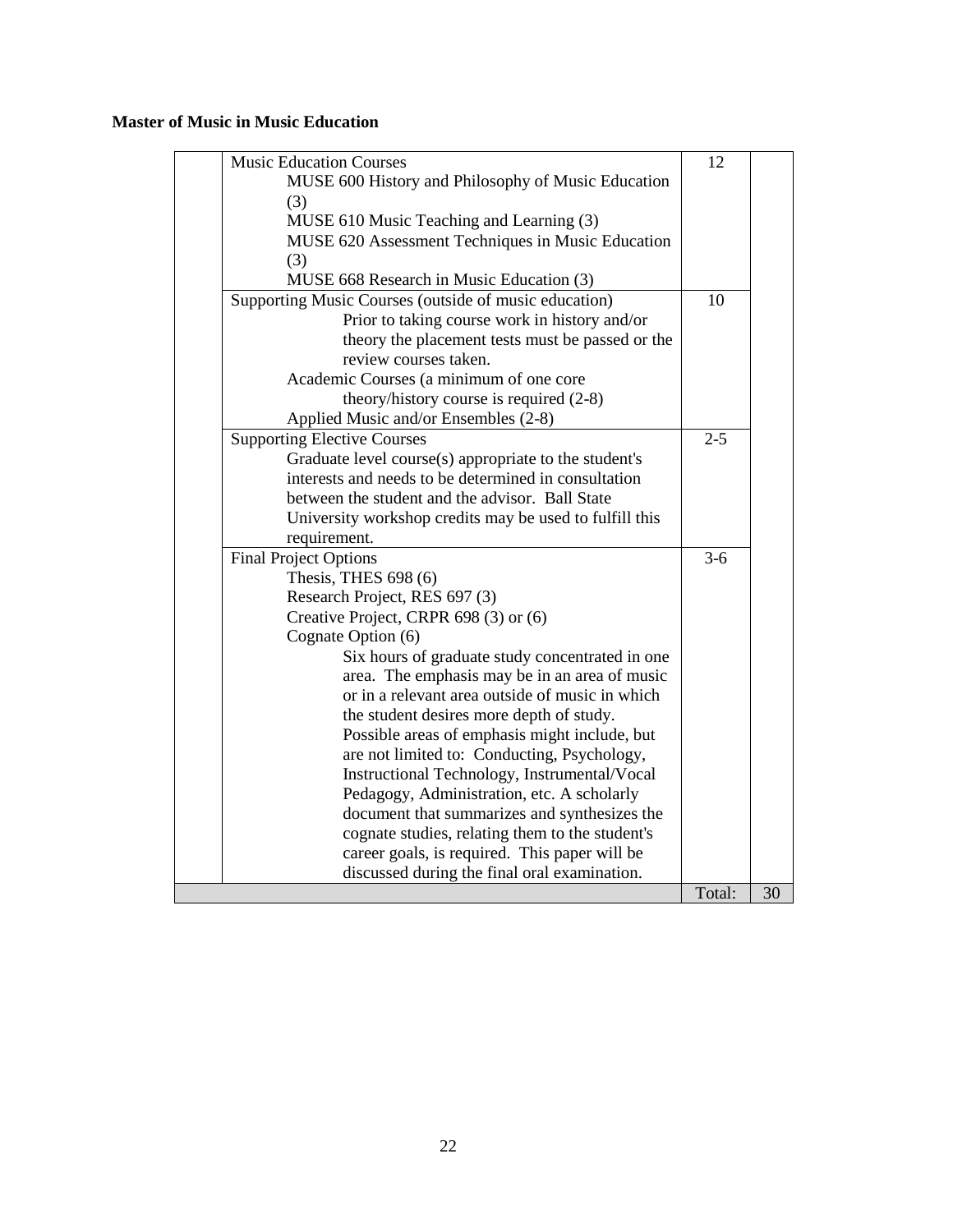# **Master of Music in Music Theory**

| <b>Applied Studies</b>                               | 3                 |  |
|------------------------------------------------------|-------------------|--|
| <b>MUST 621</b>                                      | 3                 |  |
| <b>MUHI 600</b>                                      | 3                 |  |
| Select from: MUST 510, 511, 513, 514, 625, 626, 628  | $2-6$             |  |
| Select from: MUST 612, 616, 617, 692                 | $5 - 7$           |  |
| Select from: MUST 520, 623, 691                      | $5 - 7$           |  |
| Courses from MUST 510, 511, 513, 514, 612, 616, 617, |                   |  |
| and 692 may substitute if not used elsewhere on this |                   |  |
| program.                                             |                   |  |
| Select two MUHI courses                              | $5-6$             |  |
| One must be a core course, see above for list. MUHI  |                   |  |
| 600 cannot fulfill this requirement.                 |                   |  |
| Thesis: THES 698                                     | 6                 |  |
|                                                      | Total: 32 minimum |  |

# **Master of Music in Composition**

| <b>Applied Studies</b>                                  |                  |  |
|---------------------------------------------------------|------------------|--|
| <b>MUST 621</b>                                         | 3                |  |
| MUHI 600 or MUSE 668                                    |                  |  |
| MUST 629 (three semesters)                              | Q                |  |
| Select from: MUST 520, 623, 625, 626                    | $3 - 5$          |  |
| Select from: MUST 612, 616, 617, 691, 692               | $3-5$            |  |
| Select two MUHI courses                                 | $5-6$            |  |
| One must be a core course; see above for list. MUHI 600 |                  |  |
| cannot fulfill this requirement.                        |                  |  |
| Creative Project: CRPR 698 (3) or (6)                   | $3-6$            |  |
|                                                         | Total: 32 minimi |  |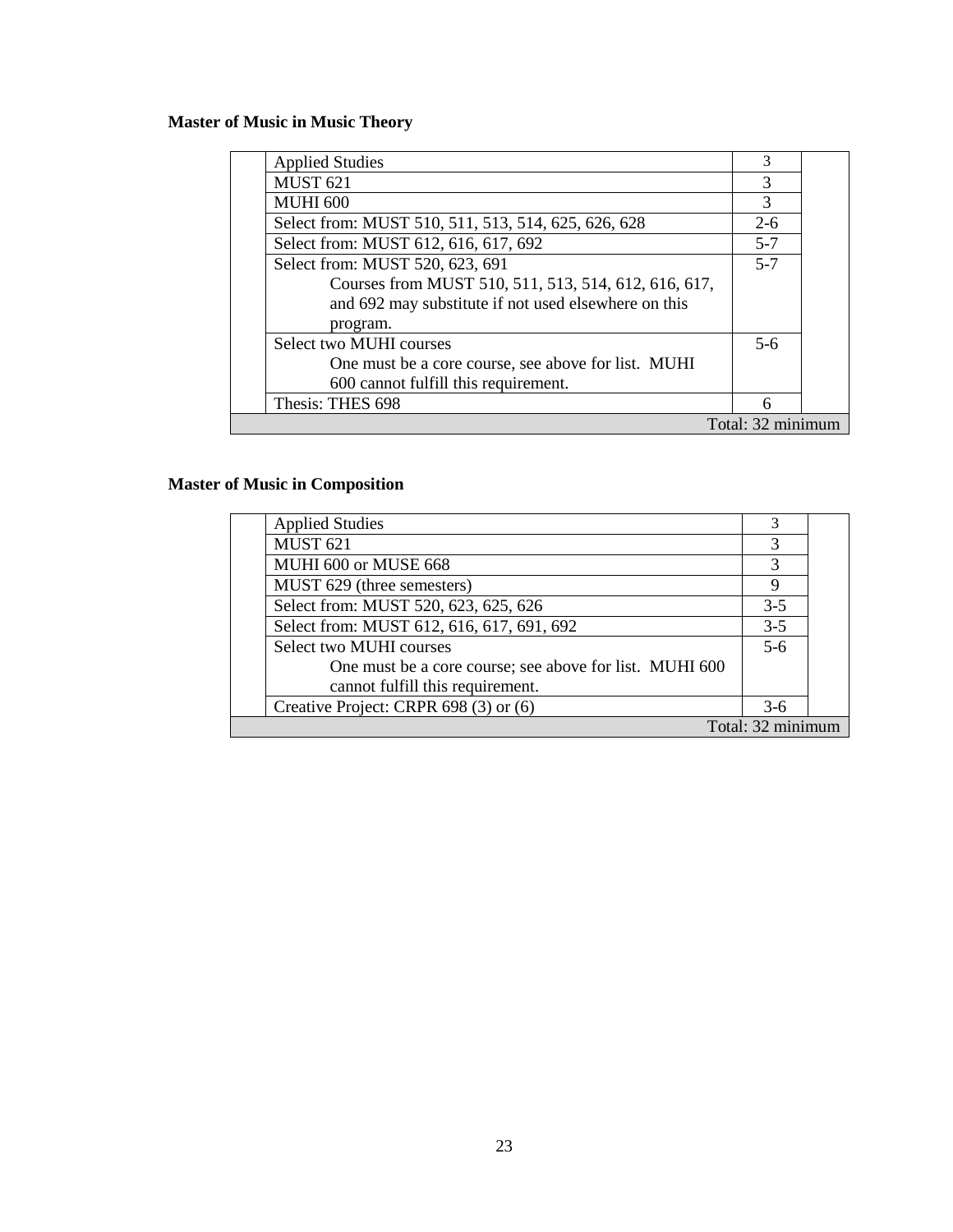# **Master of Music in Music History and Musicology**

| Prerequisite: Ten semester hours of undergraduate music history; may be waived<br>by exam or taken for undergraduate credit.<br>From Music History/Musicology<br>12 |    |
|---------------------------------------------------------------------------------------------------------------------------------------------------------------------|----|
|                                                                                                                                                                     |    |
|                                                                                                                                                                     |    |
|                                                                                                                                                                     |    |
| Select four courses from: 535, 536, 537, 538, 631, 632,                                                                                                             |    |
| 633                                                                                                                                                                 |    |
| $3-5$<br><b>Music History Elective</b>                                                                                                                              |    |
| 3<br>Music History 600                                                                                                                                              |    |
| Research Project: RES 697 or THES 698*<br>$3-6$                                                                                                                     |    |
| From Music Theory<br>$4-6$                                                                                                                                          |    |
| Select two courses from: 520, 612, 616, 617, 621, 692                                                                                                               |    |
| $2 - 5$<br>Applied Music, including ensembles                                                                                                                       |    |
| A reading knowledge of a foreign language commonly                                                                                                                  |    |
| used in musicology is required: German                                                                                                                              |    |
| (recommended), French, Italian, Spanish. This                                                                                                                       |    |
| requirement may be met by successful completion of                                                                                                                  |    |
| the graduate reading course. The applicant's proficiency                                                                                                            |    |
| in a foreign language is tested by a member of the                                                                                                                  |    |
| music history faculty.                                                                                                                                              |    |
|                                                                                                                                                                     |    |
| *If the thesis option is selected, the registration should                                                                                                          |    |
| be spread over two semesters $(3 + 3)$ .                                                                                                                            |    |
| Total:                                                                                                                                                              | 32 |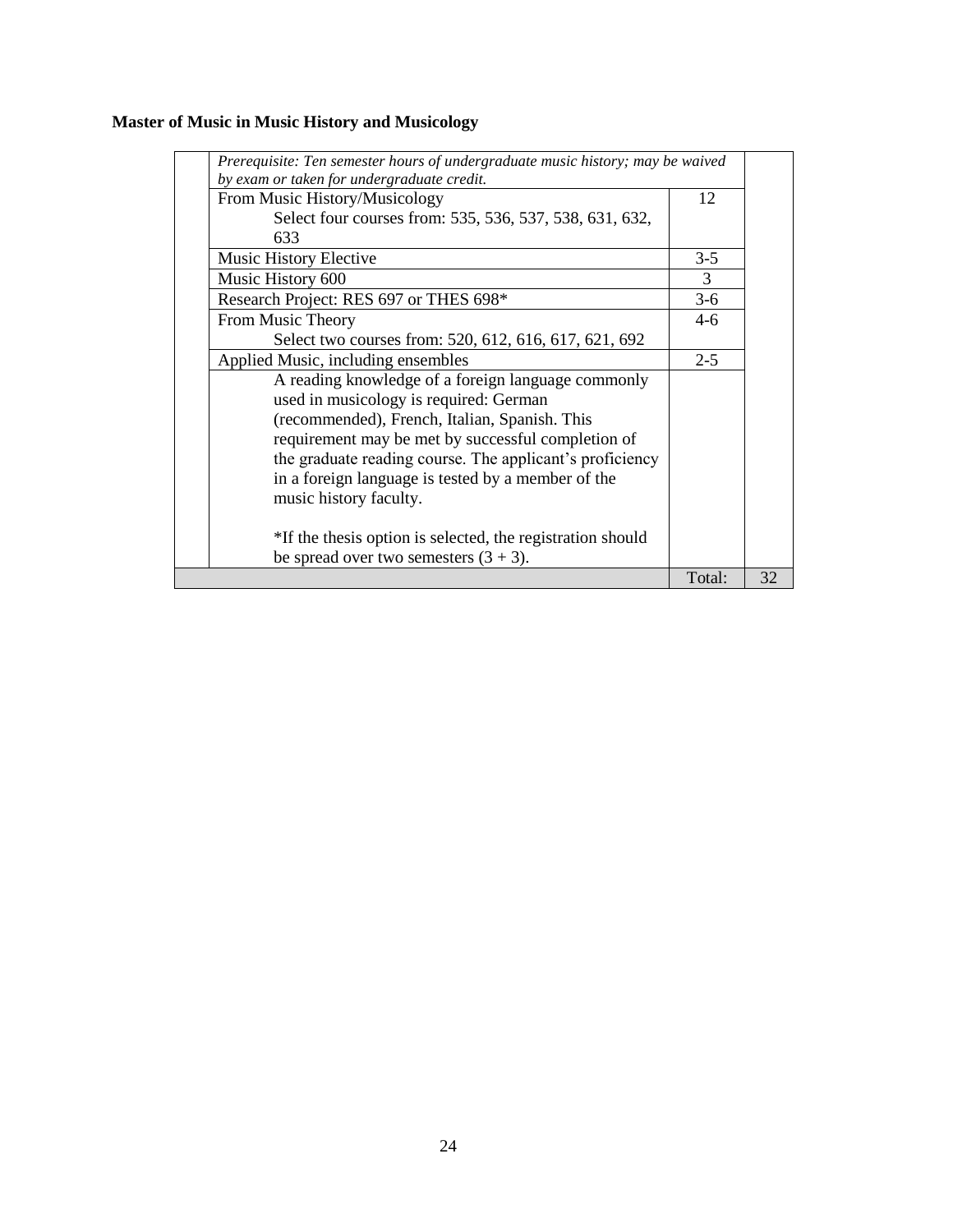# **Artist Diploma in Music Performance**

The artist diploma is a highly selective non-degree graduate program for the specialized training of the gifted and accomplished performer. The program focuses on the practical aspects of music performance: private instruction, solo performance, participation in musical ensembles, chamber music, and skills in musicianship. It may include non-performance supportive music courses.

### **Admission Requirements**

To be accepted into the Artist Diploma program the applicant must

\*Have earned the bachelor's degree from an accredited institution, and must have an overall GPA of 2.75 (or 3.00 in the last two years of study).

\*Be accepted by the Ball State Graduate School and the Rinker Center for International Programs, where applicable.

\*Present an audition demonstrating a high level of performance ability.

All audition requirements will parallel the graduate-level audition requirements used in existing graduate degree programs. For specific audition requirements, see the Graduate Auditions page on the School of Music website.

A live audition on the Ball State campus is required for admission into the program; however, a recent (within one year) LIVE, un-edited DVD recording of a full recital (such as a degree recital or professional recital) may be submitted for admission evaluation. The DVD should be a complete recording of an event with the printed program attached. Faculty from the discipline or the sub-area will evaluate all auditions; a minimum of three should comprise this audition committee. (In the case of an audition on campus, an accompanist fee may be applicable.)

NOTE: All students admitted to the Artist Diploma program must present a juried recital by enrolling in MUSP 610 (or MUSP 600 and 640) by the end of the second semester of study. Failure in this recital will result in dismissal from the program. In the event this recital is not successfully completed before the end of the second semester (because of scheduling conflicts, postponement, partial pass), the student will be given an incomplete grade. The "I" must be successfully removed within 6 weeks of the second semester's end.

### **Application Procedures**

The application process is two-pronged:

1a. U.S. citizens should fill in the Graduate School [online application](http://cms.bsu.edu/Academics/CollegesandDepartments/GradSchool/Admissions/ApplyNow.aspx) and submit the application fee. Locate and highlight the Artist Diploma program in the "certificate" box. One official transcript from all previously attended schools. **Applicants must request the registrar of these schools to send official transcripts directly to the Graduate School, Ball State University, Muncie, IN, 47306**; personal copies or photocopies of transcripts are not accepted by the Graduate School. **OR**

1b. Non-U.S. residents must apply for admission through Ball State's [Rinker Center for](http://www.bsu.edu/internationaladmit/)  [International Programs.](http://www.bsu.edu/internationaladmit/) International students must meet all of the university's regular admission requirements. All credentials from foreign secondary schools, colleges, universities, and their equivalents are evaluated by the Center for International Programs. Phone: (765) 285-5422. When applying for the AD, use the "traditional degree seeking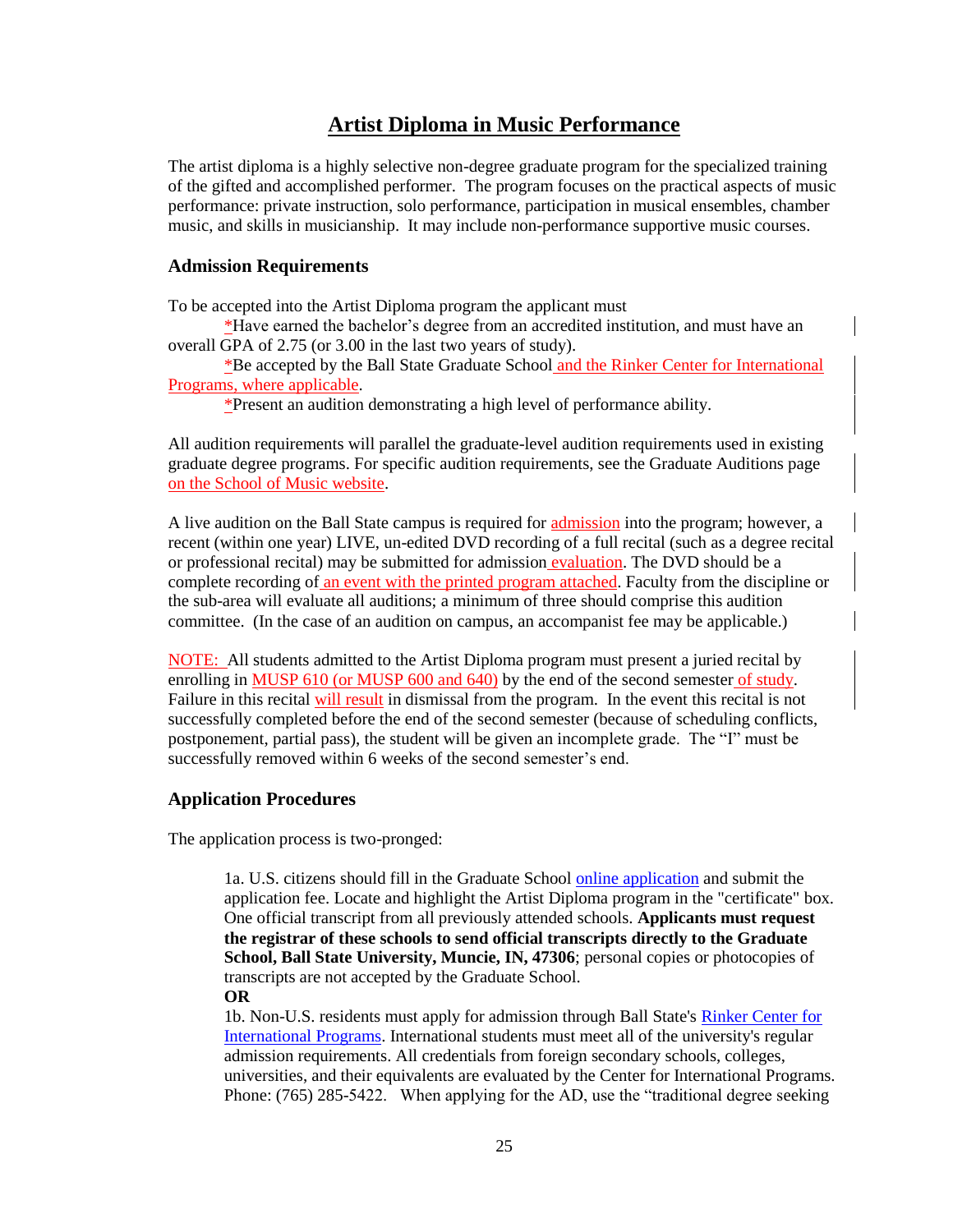application." Under Desired Major 1, enter Graduate Artist Diploma; confirm this information with an email to the Rinker Center verifying your interest in the Artist Diploma.

**AND**

2. ALL ARTIST DIPLOMA APPLICANTS should download and print (from the School of Music website) the Artist Diploma Check Sheet, and send it and a résumé to the Graduate Coordinator. Send an email to the Graduate Coordinator's secretary [lelliott@bsu.edu](mailto:lelliott@bsu.edu) to schedule an audition time and/or to request additional information. (A LIVE, UN-EDITED DVD recording, as outlined above, is allowed in lieu of a live audition.)

If a graduate [assistantship](http://cms.bsu.edu/Academics/CollegesandDepartments/Music/AcademicsAuditions/Masters/GradAssist.aspx) is requested, applicants must:

- Present a personal audition with an interview (see below regarding an exception).
- Submit three current letters of professional reference (sent by the writer, not the applicant).
- Submit the Graduate Award Application (download and print from the website).
- Write a letter to the Graduate Coordinator detailing educational and work experiences, educational and career objectives, the suitability of the applicant for the requested assistantship, and any additional skills that may be of value to the School of Music in teaching, performance, research, and administration.
- A LIVE, UN-EDITED DVD recording, as outlined further above, is allowed in lieu of a live audition. In lieu of a personal on-campus interview, the applicant and their major teacher or sub-area coordinator will arrange for a real-time video conference interview or a conference phone interview. Those present at this interview will include the Graduate Coordinator and faculty from the discipline or the sub-area. A minimum of three should comprise this assistantship committee.

*See also the Financial Information section earlier in this Handbook.*

### **Program and More Information**

If you have questions, contact [Linda Pohly,](mailto:lpohly@bsu.edu) Coordinator of Graduate Programs in Music. For complete information on graduate student requirements, please consult elsewhere in the [Music](http://cms.bsu.edu/Academics/CollegesandDepartments/Music/AcademicsAuditions/Masters/~/media/DepartmentalContent/MusicSchool/PDF/gradhandbook.ashx)  [Graduate Handbook](http://cms.bsu.edu/Academics/CollegesandDepartments/Music/AcademicsAuditions/Masters/~/media/DepartmentalContent/MusicSchool/PDF/gradhandbook.ashx) and the [Ball State University Graduate Catalog.](http://cms.bsu.edu/Academics/CollegesandDepartments/GradSchool/Academics/GraduateCatalog.aspx)

| Program of Study |                                                                    |        | Total: |
|------------------|--------------------------------------------------------------------|--------|--------|
|                  |                                                                    |        | 24     |
|                  | Applied study: MUSP 600 and/or 610                                 | $8-12$ |        |
|                  | Career/Performance Seminar: MUSP 595 (2)                           | 4      |        |
|                  | Independent Study: MUSP 699A (2) The student will undertake        |        |        |
|                  | an independent study project designed to further his/her           |        |        |
|                  | career goals in professional performance.                          |        |        |
|                  | Electives: Courses selected may include: additional applied study, | $8-12$ |        |
|                  | ensemble participation, chamber music, special topics,             |        |        |
|                  | conducting, diction and literature, pedagogy,                      |        |        |
|                  | improvisation, courses in music technology, courses from           |        |        |
|                  | music theory or music history (see * below), etc.                  |        |        |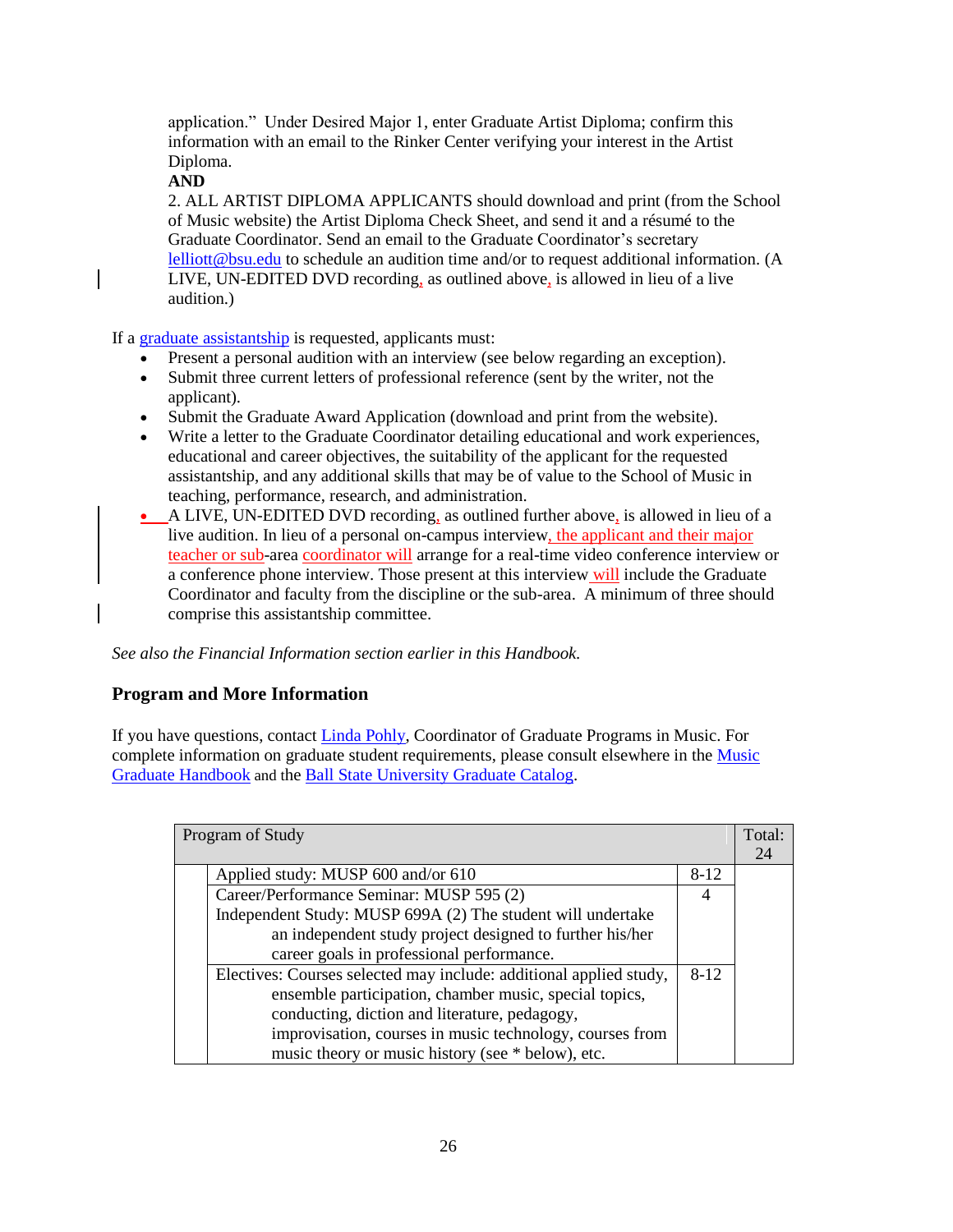### **Recital Requirements**

Two faculty-adjudicated solo recitals are required. For voice, the performance of a major opera role or a major performance with orchestra (40-50 minutes of singing) may be substituted for one recital, with permission of the voice faculty. (See the earlier statement on recital juries.) Students wishing to schedule a recital must consult with their major teacher. For recital program submission information, equipment needs, and recording, they will consult with their teacher and the Coordinator of Music Promotional Services.

### **Additional Requirements**

- Diploma students will be in residence for a minimum of two semesters (residence is defined as a minimum of 8 hrs/semester, which may include a summer).
- 
- All requirements for the diploma must be met within a five-year period.<br>• \*Students wishing to take graduate-level courses in theory (MUST) or m \*Students wishing to take graduate-level courses in theory (MUST) or music history (MUHI) must establish eligibility by passing the theory/history placement tests or successfully completing the review courses.
- No course with a grade below 2.0 can be counted toward the diploma. Diploma students must maintain an overall GPA of 3.0. Students falling below that average will be placed on academic probation and will have one semester in which to bring the GPA up to a 3.0.
- Undergraduate courses may be taken during the course of the diploma program, but will not count toward the required 24 hours of graduate credit.
- No transfer credits from other institutions are allowed.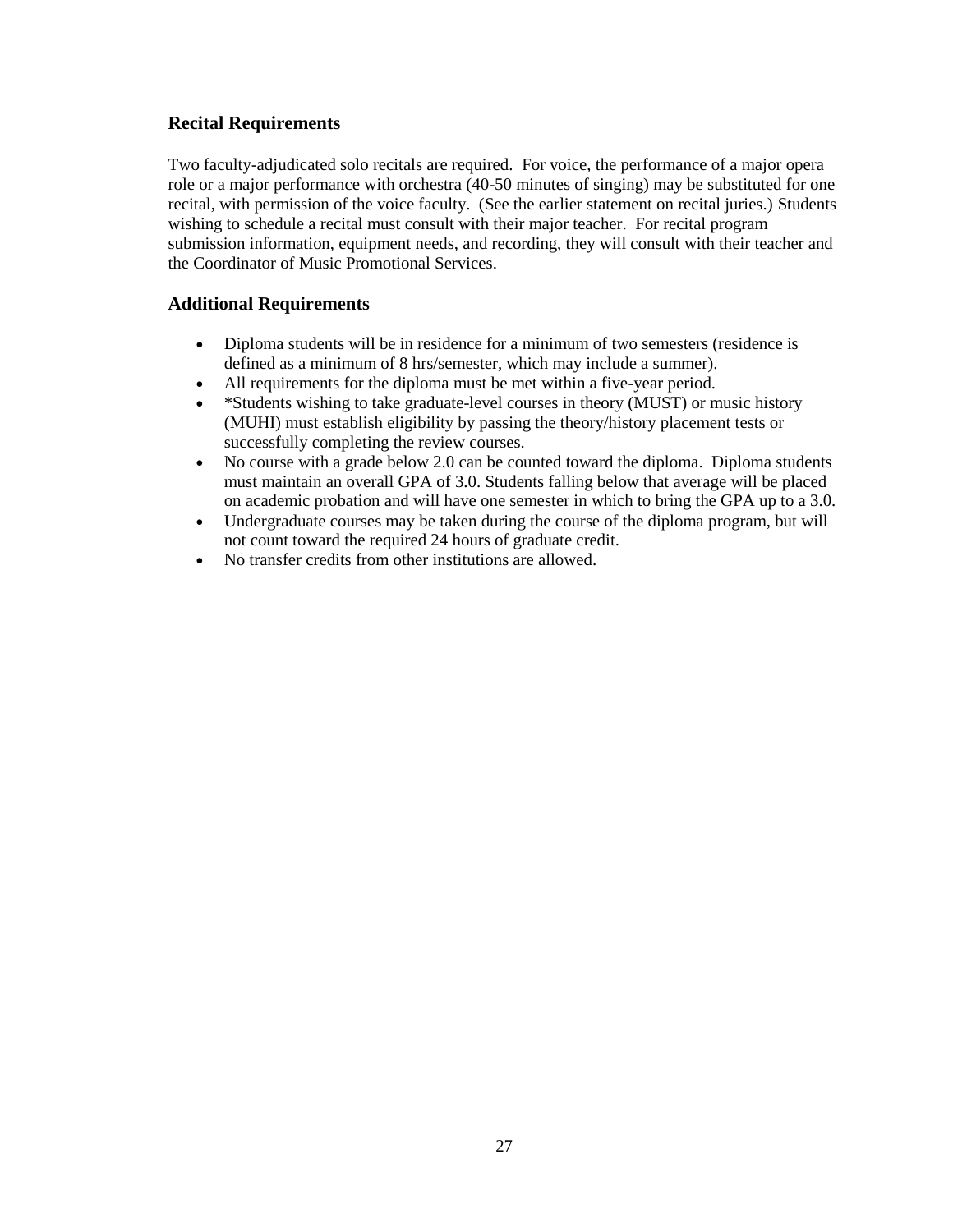# **Doctor of Arts in Music**

The Doctor of Arts degree with a major in music is designed to prepare superior musicians for careers that combine teaching, performance, and scholarship. The broadly designed program integrates depth of preparation in one of the traditional disciplines of music with a School of Music core, an area of secondary emphasis, several supervised college teaching experiences, and the dissertation. The successful graduate will be an effective and productive artist/scholar who is qualified to perform professionally, to conduct research or compose, and to teach a specific music discipline at the college or university level, as well as to take on more diverse teaching responsibilities characteristic of many faculty positions.

### **Doctoral Admissions**

#### **Requirements**

All applicants for the Doctor of Arts degree must demonstrate both an aptitude for and an interest in teaching, as well as superior achievement in music performance, composition, or research. The applicant must have a master's degree from a regionally accredited school. The cumulative grade point average on the master's degree must be not less than 3.2 on a 4.0 scale.

If the proposed area of primary emphasis is music education, the applicant must have had at least three years of successful teaching experience. Applicants should consult the music education area's information online or with the area coordinator.

All Doctor of Arts applicants should visit the School of Music for an interview with faculty from the proposed major area of study (usually scheduled on the same day as the audition/testing); applicants outside the U.S. might be interviewed by a Ball State faculty member traveling in the student's home area or by means of a video link or conference call. Applicants usually must be interviewed prior to admission to the program and prior to the awarding of a doctoral assistantship. Applicants should call or email the Graduate Coordinator's office to discuss possible dates for the interview, audition, and testing.

Applicants in the voice area who have not taken graduate-level courses in vocal pedagogy and diction prior to their enrollment at Ball State will be required to meet requirements in those areas as outlined in the program for the Ball State MM in Performance (voice). Similarly, applicants must meet the same college-level language study as required <u>for master</u>'s students. See the Master's Degrees information in this handbook for more information.

#### **Application Procedures**

The application process is two-pronged for all applicants:

1. U.S. citizens should note the following instructions for application to the BSU [Graduate School,](http://cms.bsu.edu/Academics/CollegesandDepartments/GradSchool/Admissions.aspx) while international students should contact the [Rinker Center for](http://cms.bsu.edu/AdmissionsLanding/International.aspx)  [International Programs.](http://cms.bsu.edu/AdmissionsLanding/International.aspx)

2. All applicants (both U.S. and international) should note the instructions below for what to send directly to the School of Music.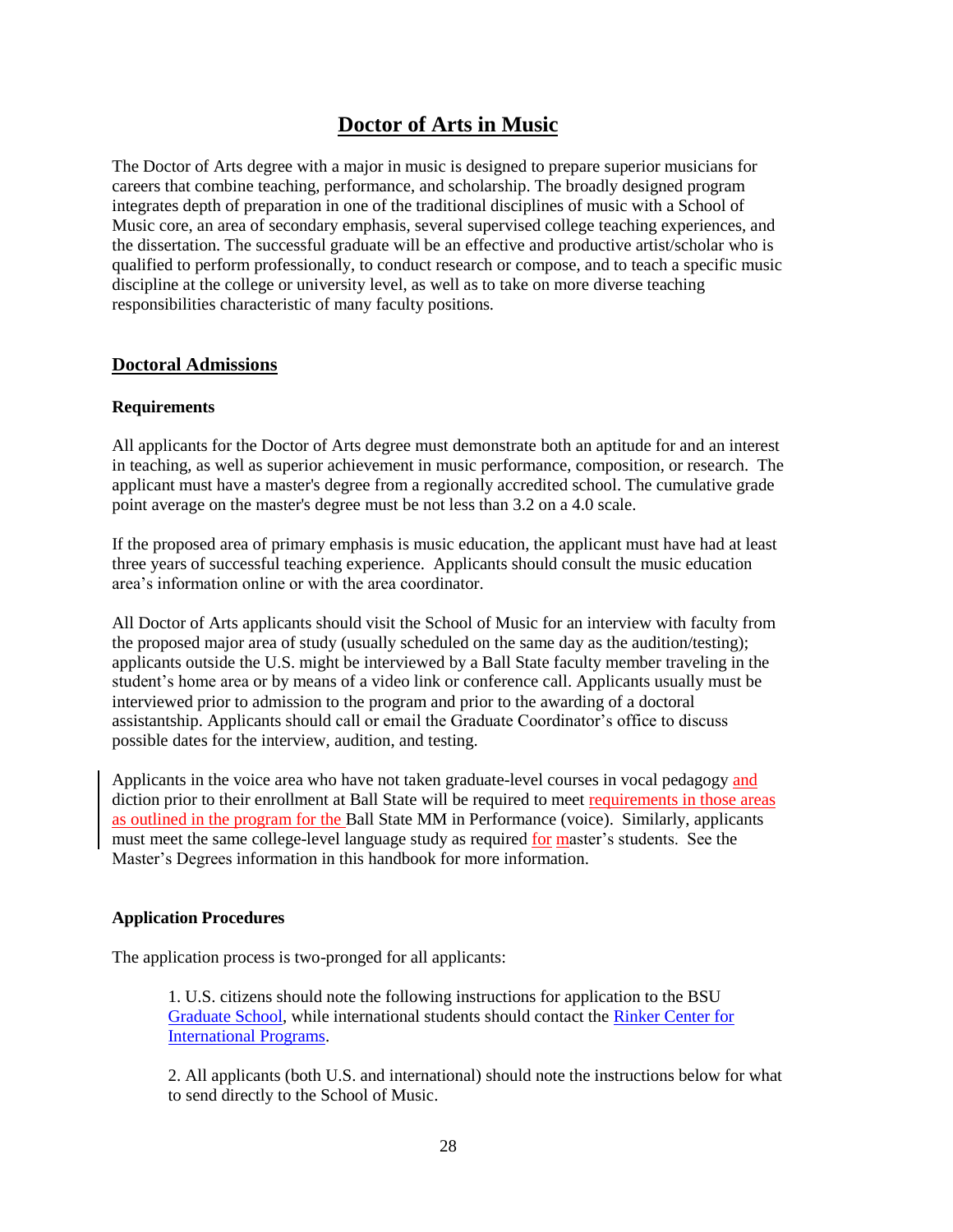*See Financial Information section, further above, if you are interested in a graduate assistantship award. All applicants must take placement tests in music history and theory as soon as is feasible; contact the Graduate Secretary [lelliott@bsu.edu](mailto:lelliott@bsu.edu)*.

#### **\*\*To the Graduate School (U.S. citizens)\*\***

Send the following materials to the Graduate School, Ball State University, Muncie, IN 47306:

- [Application for Graduate Admission.](http://cms.bsu.edu/Academics/CollegesandDepartments/GradSchool/ApplyNow.aspx) You may download and print the application or apply online (online applications are encouraged). On the paper application, check "doctoral degree," circle "DA," and indicate the proposed primary emphasis. On the online application, scroll to find the appropriate doctoral degree, and select.
- Application fee.
- One official transcript from all previously attended schools. **Applicants must request the registrar of these schools to send official transcripts directly to the Graduate School, Ball State University, Muncie, IN, 47306**; personal copies or photocopies of transcripts are not accepted by the Graduate School.
- Results from the Graduate Record Exam (GRE) General Test. Visit the GRE Website to have test scores sent to the Graduate School or to register to take the computer-based or paper-based test at a local test site. (Applicants also may check with a nearby college or university to obtain GRE information guides and to schedule the test.) Computer-based test scores can be reported more quickly.

(As noted above, non-U.S. residents must apply for "international" admission through Ball State's Rinker Center for International Programs rather than the BSU Graduate School.)

### **\*\*To the School of Music (All applicants)\*\***

Send the following materials to the Coordinator, Graduate Programs in Music, School of Music, Ball State University, Muncie, IN 47306:

- A letter that indicates:
	- o your proposed primary and secondary areas of study in the doctoral program;
	- your educational and work experiences and career objectives;
	- your suitability for a doctoral assistantship (if the award is requested) and any additional skills that may be of value to the School of Music in teaching, performance, research, and administration.
- Your résumé.
- Doctor of Arts in Music Information Form (download and print from the School of Music website).
- A minimum of three letters of professional reference (sent by the writer, not the applicant; emailed letters to the graduate coordinator are welcome). If you are applying for an assistantship, the same three letters will suffice.
- CD/DVD and/or scores, if your proposed major is theory/composition. Research projects, course papers (or master's thesis), publications, reviews, etc., if your proposed major is music education. Performance applicants are asked to present an on-campus audition, or when a personal audition is not possible, send an un-edited DVD from a full, live recital with attached program. Conducting applicants must audition in person. (There may be an accompanist fee, as needed.)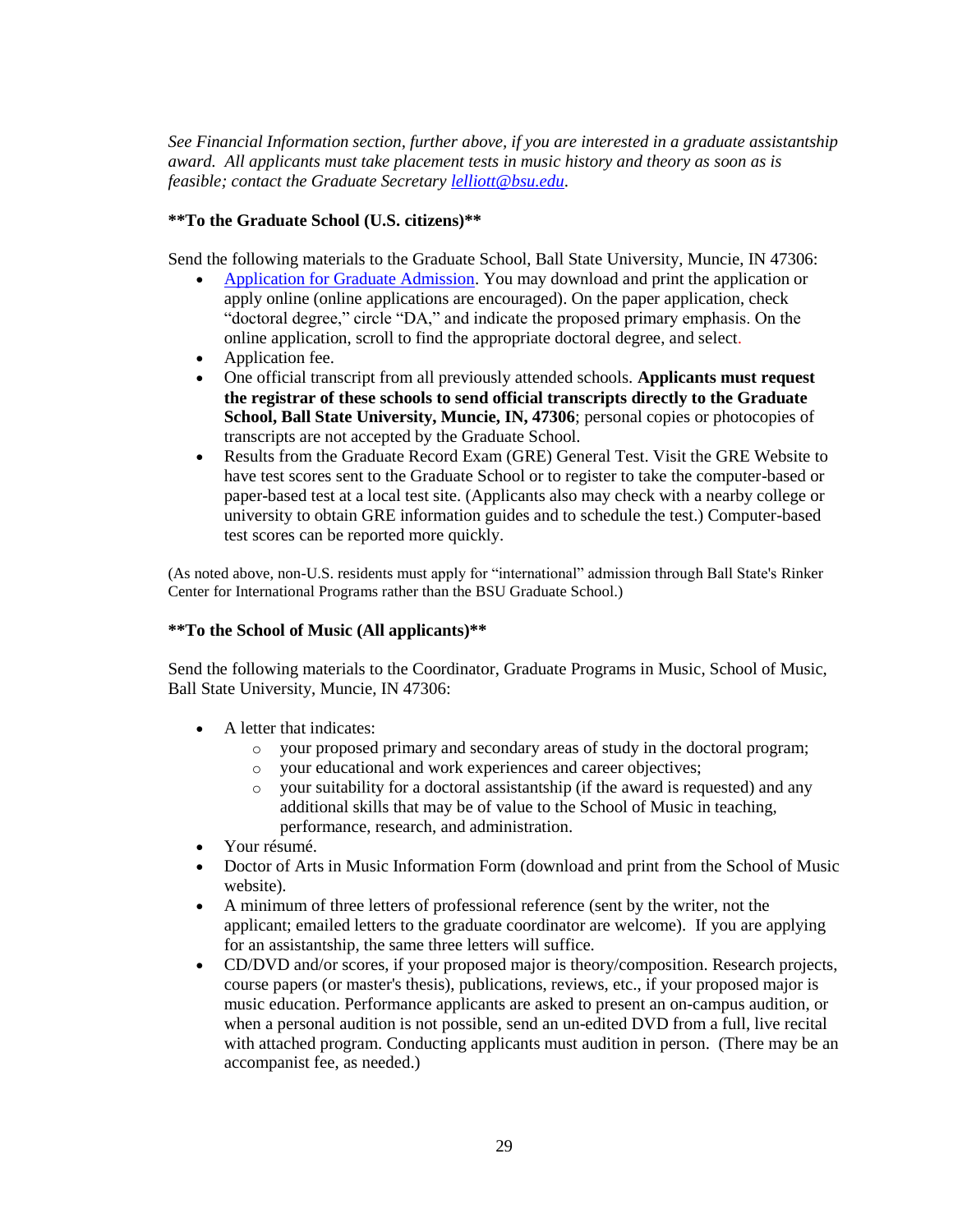#### **More Information**

If you have questions, contact [Linda Pohly,](mailto:lpohly@bsu.edu) Coordinator of Graduate Programs in Music. For complete information on program requirements, please consult elsewhere in the Music Graduate Handbook and the [Ball State University Graduate Catalog.](http://cms.bsu.edu/Academics/CollegesandDepartments/GradSchool/Academics/GraduateCatalog.aspx)

### **Curriculum**

The program requires a minimum of 90 semester hours of graduate credit beyond the bachelor's degree. Included in the 90 hours is a group of required courses taken by all Doctor of Arts students.

With the advice of the Graduate Coordinator and upon the recommendation of the student's doctoral committee (described below), credits from the master's degree are applied. A maximum of 42 graduate credits can be transferred from other schools; 20-30 is more usual. A grade of at least a B must have been earned in a transfer course; a "research class" must be very recent to transfer.

The Doctor of Arts curriculum is as follows:

|           | Area of primary emphasis       |  |  |
|-----------|--------------------------------|--|--|
|           | Area of secondary emphasis     |  |  |
|           | Supplementary studies in music |  |  |
|           | College teaching and learning  |  |  |
|           | Dissertation                   |  |  |
|           | Electives                      |  |  |
| Total: 90 |                                |  |  |

### **Area of Primary Emphasis**

This area is designed to develop the candidate's skills to the level of professionals in the field of college/university teaching and/or performance. The area of primary emphasis is selected from music performance, conducting, music theory and composition, or music education.

### **Area of Secondary Emphasis**

This area is designed to develop a secondary scholarly and/or performing function and teaching area. The area of secondary emphasis is selected from music performance, conducting, music theory and composition, music history and musicology, or music education. With committee approval, the secondary emphasis may be selected from an academic area outside the School of Music, as long as the area supports the candidate's primary study and the 15 hours represent a unified block of courses similar to a master's degree foundation. (At this time, it is not permissible to have two secondary areas of emphasis in addition to the primary area.)

### **Supplementary Studies in Music**

It is expected that much of the work from the master's degree (including post-master's credits) and some of the core/required classes at Ball State will be applicable in this component. All areas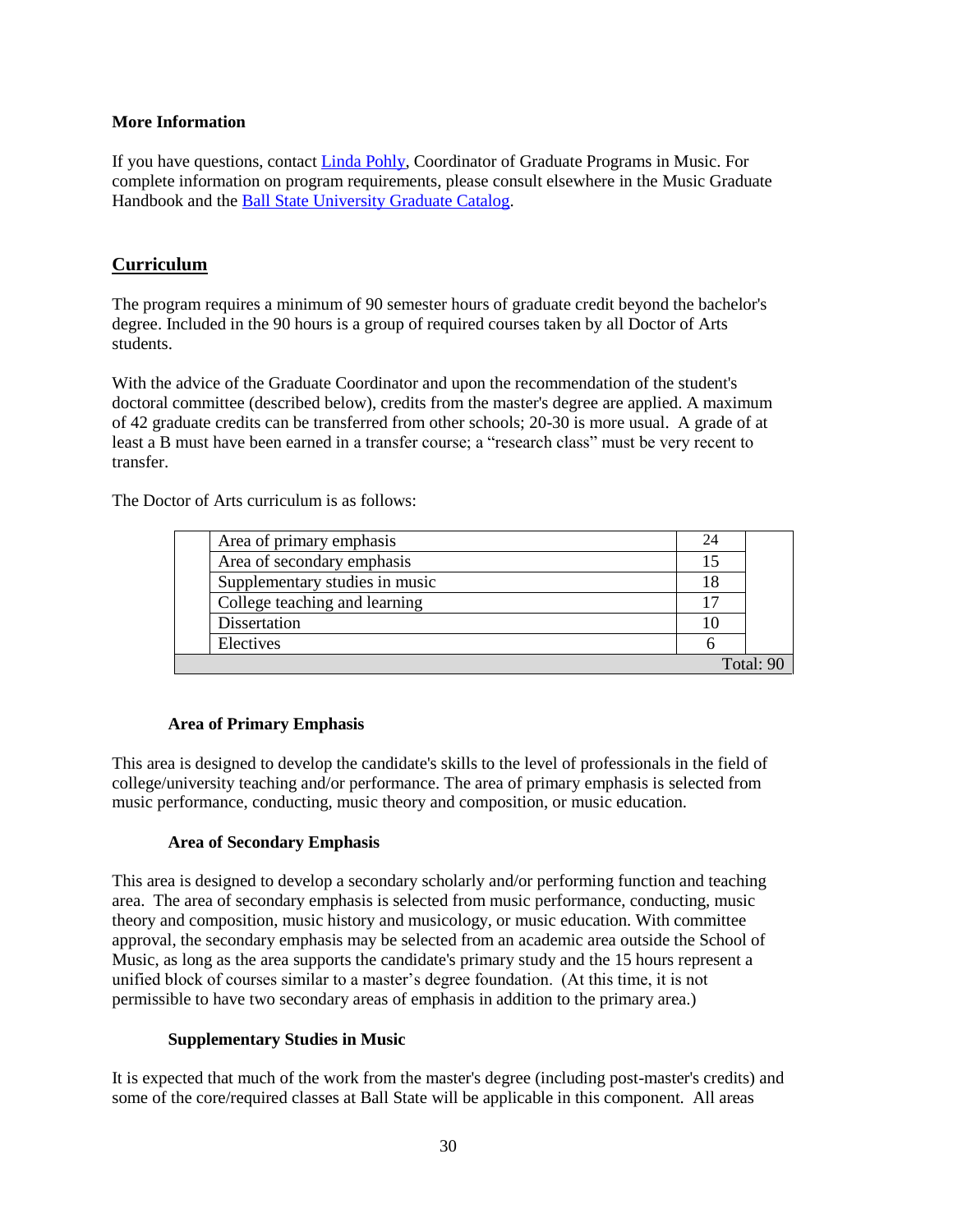(music history and musicology, music theory and composition, music education, and music performance) may be represented.

### **College Teaching and Learning**

The CTL area is designed to assure enhanced professionalism and expertise in the role of college teaching, to promote insight into learning processes, and to increase awareness and discernment in the areas of research and discovery. Included in this component are the teaching internship under the direct supervision of a Ball State music professor, and the externship, a teaching experience at a nearby, cooperating academic institution.

Course work is drawn, typically, from such areas as psychology of music, ethnomusicology, cognition and learning theory, contemporary issues, foundations of higher education, the role of music in higher education, music history or music theory pedagogy, etc.

### **Electives**

Electives are intended to provide additional flexibility in developing the student's program of study; the electives block will permit some recognition of the great variety in master's educational experiences anticipated among candidates for the Doctor of Arts degree.

### **Dissertation**

The dissertation makes an original contribution to knowledge in the primary or secondary areas, produces innovative teaching materials or methods/curricula, or focuses on a problem identifiable with college teaching/professional development. Some students create significant annotated catalogs of repertoire or teaching materials, produce extensive original scores or digital media materials, or prepare performance/ historical/theoretical analyses. No matter the direction, each dissertation contains an original contribution and a substantial and substantive written component.

### **Required and Core Courses**

The following courses are required for all Doctor of Arts students. These courses constitute the "common body of knowledge" in the program. Students will place these courses differently in their 90-hour curricular plans, depending on the areas of primary and secondary emphases. For example, a music education major might place Psychology of Music in the area of primary emphasis, while a piano performance major will likely place Psychology of Music in the college teaching and learning section of the curriculum. What is important is that these courses appear, not *where* they appear in the approved 90-hour plan. The credit hours for a course may not "double count," but a single course may "function" to fulfill requirements in more than one way. For example, MUSE 668 may simultaneously fulfill the general research-class requirement and be a part of the Music Education Primary Area requirements.

Music History and Musicology

- one advanced course selected from: MUHI 603, 605, 611, 632, 633, and 680
- two additional courses in history/musicology, one of which must be a core\* history class: one to be taken at Ball State (excluding independent studies); one may be a transfer course if taken recently (must clearly be a musicology/music history course). \* Core DA history classes include: MUHI 501, 535, 536, 537, 538, 603, 605, 611, 631, 632, 633, and 680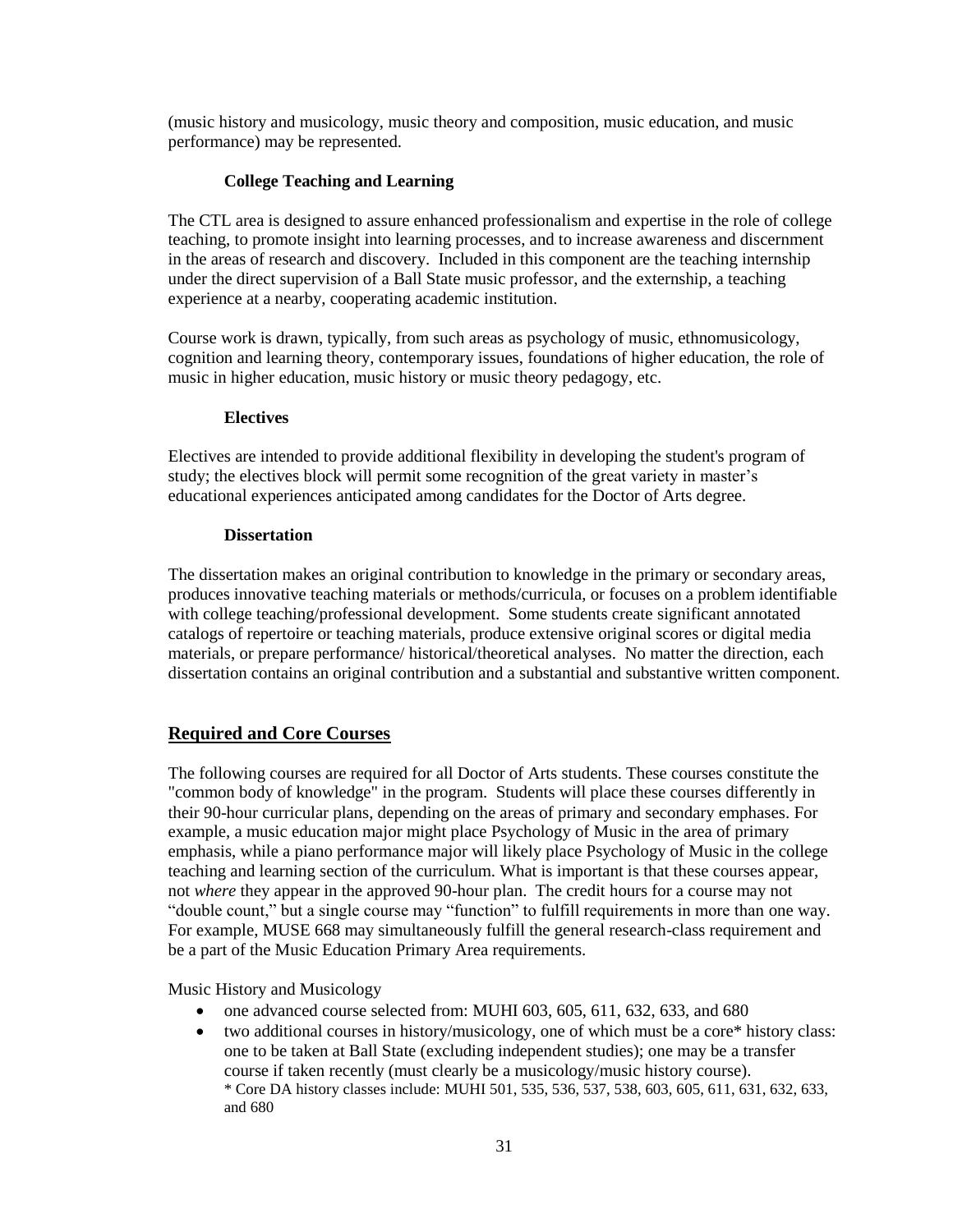Theory and Composition

- MUST 621 Analytical Techniques
- select a theory course taken at Ball State (excluding independent studies)
- one additional theory course (excluding independent studies); may be a transfer course if taken recently.

Music Education

- MUSE 681 Psychology of Music
- MUSE 743 Role of Music in Collegiate Education
- one additional music education course (excluding independent studies); may be a transfer course if taken recently (must clearly be a music education course; pedagogy classes in performance areas are not acceptable).

### Internship/Externship

(usually located in the College Teaching and Learning section of the 90-hour plan; see further information below)

- MUSC 710 Internship in College Music Teaching (3 hrs. required; may take up to 6)
- MUSC 711 Externship in College Music Teaching (3 hrs. required; may take up to 6)

### **Dissertation**

 DISS 799 A total of ten hours of credit must be earned. (It is possible to register for dissertation credit in small blocks, e.g., 1, 3 or 5.) A student can register for dissertation credits only after candidacy is achieved, that is, after the comprehensive exams are passed and the dissertation topic is approved.

Teaching/Pedagogy Seminars

 At least one of the teaching/pedagogy seminars (MUHI 602 Teaching Introduction to Music; MUST 722 Principles of Music Theory) must be taken. Note: these classes are not in addition to the history and theory requirements listed immediately above. Each could fulfill the "third course requirement" in either of those sections.

#### Research

Select either:

- MUHI 600 Methodology and Bibliography in Musicology OR MUSE 668 Research in Music Education
- Students should select one of the two research courses in consultation with the Graduate Coordinator and the Area Coordinator of their primary area. Students who will want or need a music education faculty member as the dissertation chair or co-chair must select MUSE 668; see other program requirements or suggestions below.
- Note: these research courses are not in addition to the history and education requirements listed immediately above. Either course may fulfill the "third course requirement" in one of those sections.

Course substitutions or transfers, e.g., the use of equivalent credits from the master's program, are made with approval of the student's doctoral committee (see below on formation of the committee) and in consultation with the Graduate Coordinator.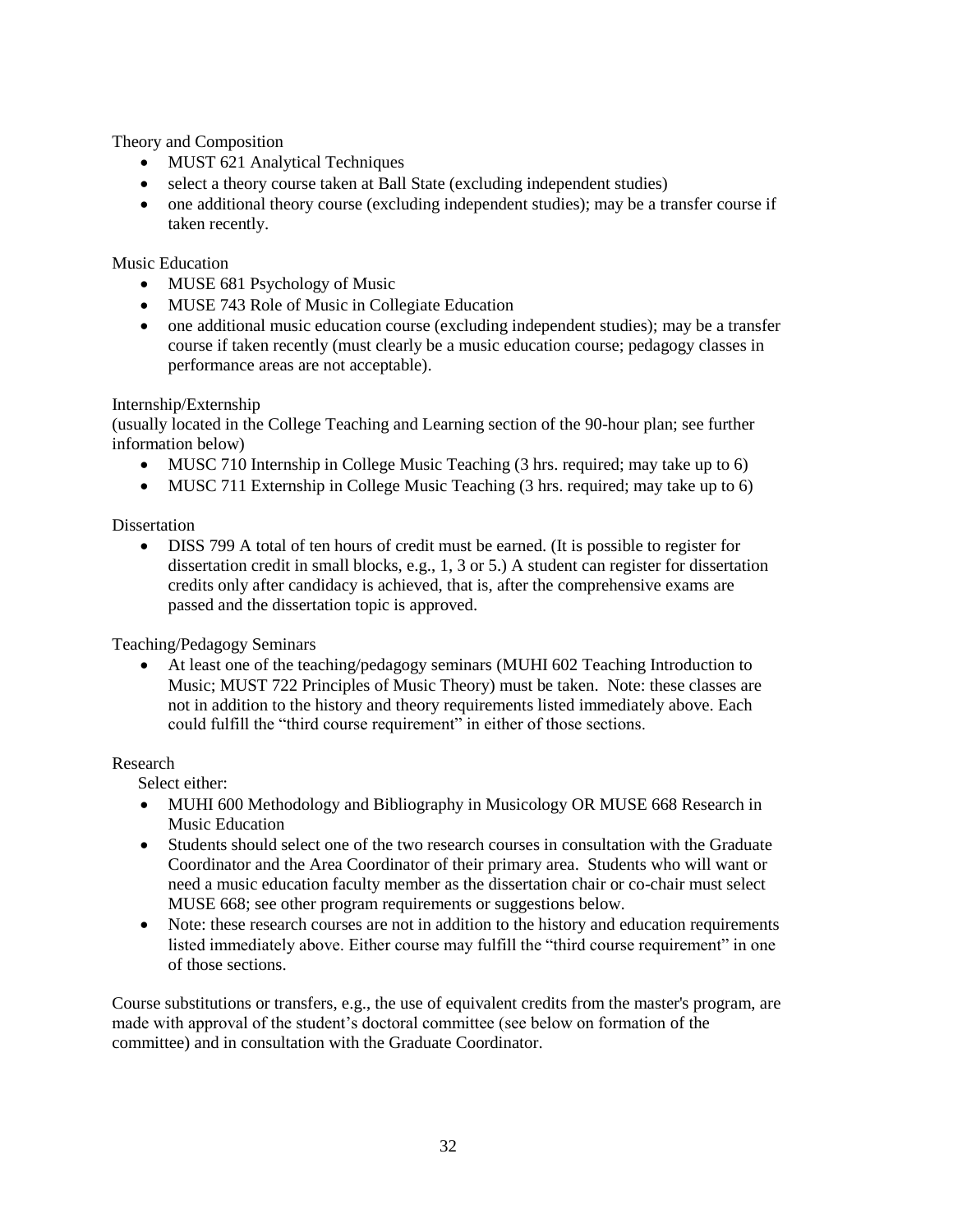### **Areas of Primary Study**

Primary and secondary emphases are offered in most traditional music areas. Curricular guidelines have been established for most of these areas and are presented below. Students who wish to schedule a recital must consult with their major teacher. The teacher and the student will consult with the Coordinator of Music Promotional Services for information on recital program information submission, equipment needs, and recording.

### **Primary Emphasis in Performance**

| Primary Emphasis                                                           |          | 24 |
|----------------------------------------------------------------------------|----------|----|
| Major Instrumental Study                                                   | $12-16$  |    |
| <b>Related Course work</b>                                                 | $8 - 12$ |    |
| Any academic or applied music courses that directly or                     |          |    |
| indirectly support the major instrumental study; including                 |          |    |
| minor applied study, conducting, chamber music, opera                      |          |    |
| productions, large ensembles, and courses from music                       |          |    |
| history. (Voice students should note admissions                            |          |    |
| requirements mentioned earlier regarding diction,                          |          |    |
| languages, and pedagogy.)                                                  |          |    |
| Two recital requirement (see below for piano and voice): One               |          |    |
| performance recital, major chamber works(s) permitted,                     |          |    |
| One lecture recital, (minimum 20 minutes performing and                    |          |    |
| 20 minutes lecture); chamber music permitted.                              |          |    |
| Three recital requirement <u>for piano</u> : Two performance recitals, one |          |    |
| major chamber work permitted on only one of these                          |          |    |
| recitals. One lecture recital that may include solo and/or                 |          |    |
| chamber music.                                                             |          |    |
| Three recital requirement <u>for voice</u> : Two full performance recitals |          |    |
| and one lecture recital. (With approval of the voice faculty,              |          |    |
| a major opera role or performance with orchestra can be                    |          |    |
| substituted for partial recitals.)                                         |          |    |

### **Primary Emphasis in Piano Chamber Music/Accompanying**

| <b>Primary Emphasis</b>                                    |         |  |
|------------------------------------------------------------|---------|--|
| Major Piano Study (combination of MUSP 700/710)            | $12-16$ |  |
| Diction for Singers, MUSP 598                              | 2       |  |
| <b>Related Course work</b>                                 | $8-10$  |  |
| Any academic or applied music courses that directly or     |         |  |
| indirectly support the major instrumental study; including |         |  |
| minor applied study (voice or instrumental), conducting,   |         |  |
| chamber music, opera productions, and courses from         |         |  |
| music history.                                             |         |  |
| Three recital requirement:                                 |         |  |
| One recital accompanying voice, to include lieder, art     |         |  |
| songs, arias                                               |         |  |
| One recital accompanying instrument(s), to include two     |         |  |
| major chamber works as well as accompaniments              |         |  |
| One lecture recital                                        |         |  |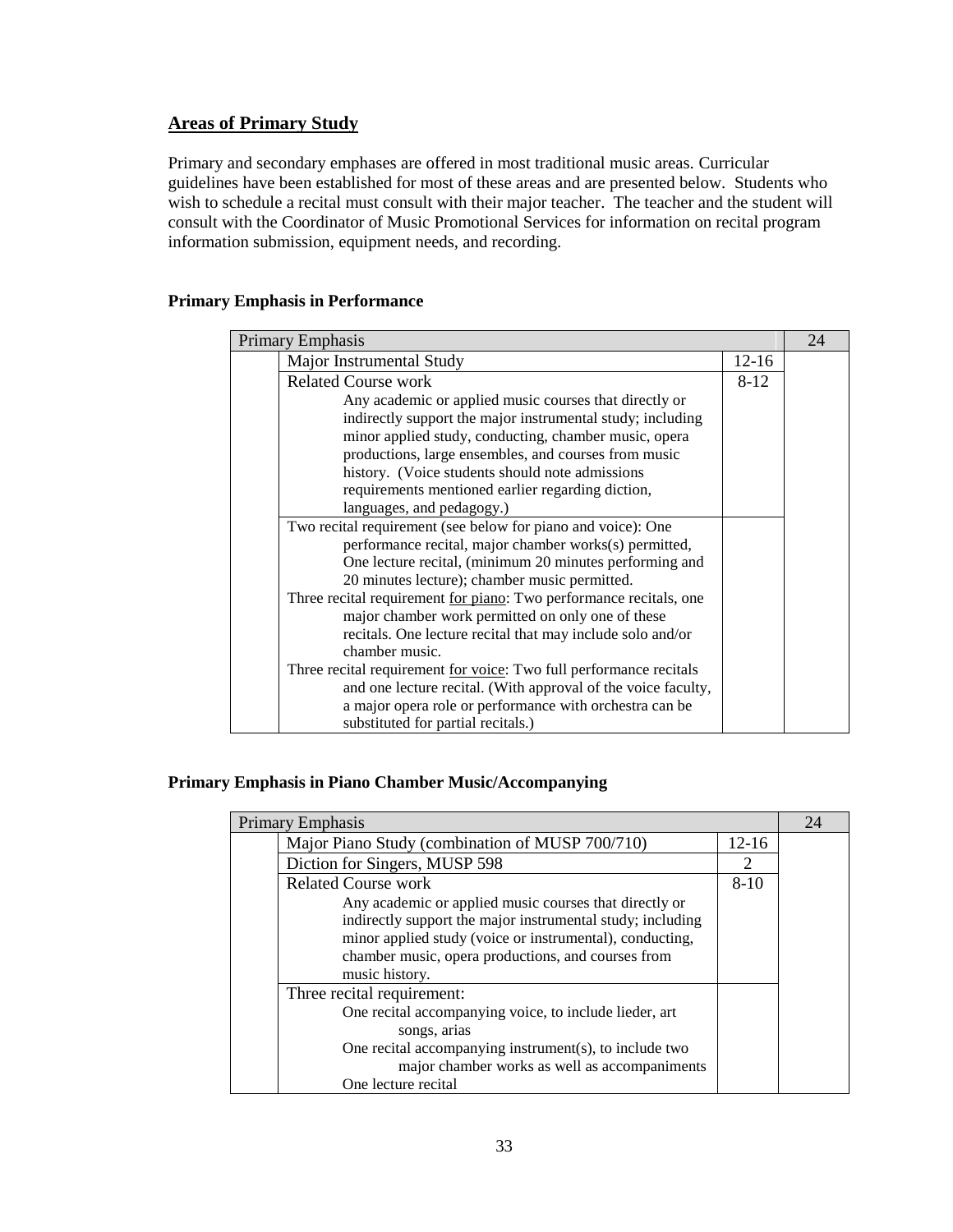# **Primary Emphasis in Conducting**

| <b>Primary Emphasis</b>                                                                                                                                          |                |  |
|------------------------------------------------------------------------------------------------------------------------------------------------------------------|----------------|--|
| Classes and/or lessons in conducting, MUSP 690, 691, 791                                                                                                         | 16             |  |
| Ensembles                                                                                                                                                        | $\overline{4}$ |  |
| <b>Additional Curricular Recommendations</b>                                                                                                                     | $\overline{4}$ |  |
| The additional courses may be part of supplementary studies,                                                                                                     |                |  |
| the area of secondary emphasis, or electives:                                                                                                                    |                |  |
| Diction, MUSP 598 or 599, 0-2*                                                                                                                                   |                |  |
| Voice or Instrumental Applied Study, 0-4                                                                                                                         |                |  |
| String study (bowing), 0-2                                                                                                                                       |                |  |
| Piano for the conductor, 0-2; Dance/Movement, 0-2                                                                                                                |                |  |
| Courses in Business/Leadership, 0-4                                                                                                                              |                |  |
| *For orchestral and choral conducting majors, a diction proficiency exam will be                                                                                 |                |  |
| administered (prior to matriculation) in the IPA (International Phonetic Alphabet)                                                                               |                |  |
| and in Latin, Italian, German, French, and English Diction. If results are not                                                                                   |                |  |
| satisfactory, the student must enroll in MUSP 598 Diction for Singers and/or MUSP<br>599 Advanced Vocal Diction. Elective study to develop language competencies |                |  |
| sufficient to understand texts in the choral repertory is strongly encouraged.                                                                                   |                |  |
| A conducting recital is required. At the discretion of the conducting faculty,                                                                                   |                |  |
| conducting majors may fulfill the full recital requirement by accumulating time in                                                                               |                |  |
| conducting appearances over multiple semesters; a minimum of 50 accumulated                                                                                      |                |  |
| minutes is required. $+$ {The student should maintain a compilation DVD (not                                                                                     |                |  |
| audio only). Although it is not submitted to the Graduate School (unless it is an                                                                                |                |  |
| integral part of the student's dissertation), the DVD will be kept in the student's                                                                              |                |  |
| School of Music file.}                                                                                                                                           |                |  |
| DA students also present a lecture recital that must be at least 50 minutes in<br>٠                                                                              |                |  |
| length with a minimum of 20 minutes of lecture. A written lecture/demonstration                                                                                  |                |  |
| document will be submitted to the student's committee chair in advance of the                                                                                    |                |  |
| public performance.                                                                                                                                              |                |  |
| All conducting projects will be juried and all 50 minutes "passed" by jury<br>٠                                                                                  |                |  |
| members invited by the Graduate Coordinator. All repertoire must be approved                                                                                     |                |  |
| by the student's committee chair before the performance. (The School of Music                                                                                    |                |  |
| Recital Jury Voting Procedures apply in the rare event of a "partial pass.")                                                                                     |                |  |
| A sheet listing the contents of the DVD (the accumulated minutes) must be<br>٠                                                                                   |                |  |
| submitted to the Graduate Coordinator at the beginning of the final semester of                                                                                  |                |  |
| residency for inclusion in the student's file. It should include the following:                                                                                  |                |  |
| Conductor's Name<br>Date of Performance                                                                                                                          |                |  |
| Title of Work Conducted<br>Composer                                                                                                                              |                |  |
| Ensemble conducted<br>Length of Work (in minutes)                                                                                                                |                |  |
| [Attach copies of all appropriate concert programs]                                                                                                              |                |  |
| Every conducting student should help ensure that the official "partial fulfillment"                                                                              |                |  |
| statement appears on each program that contains "accumulated minutes" for<br>him/her. This information MUST be provided to the Coordinator of Music              |                |  |
| Promotional Services AND the Graduate Coordinator in a timely fashion.                                                                                           |                |  |
| Programs containing jury signatures and votes should be submitted to the                                                                                         |                |  |
| Graduate Coordinator for inclusion in the student's file after each event that                                                                                   |                |  |
| <i>includes accumulated minutes.</i>                                                                                                                             |                |  |
| $+It$ is assumed and preferred that conducting appearances counted in the                                                                                        |                |  |
| accumulated minutes will be with BSU ensembles and/or on the BSU campus. In the                                                                                  |                |  |
| event that a stellar opportunity off campus or with a non-BSU ensemble presents itself                                                                           |                |  |
| well in advance, the student may petition the conducting area and the Graduate                                                                                   |                |  |
| Coordinator to have those minutes be included in the total. Details regarding the                                                                                |                |  |
| DVD record, "partial fulfillment" statement, etc., will be determined on a case-by-                                                                              |                |  |
| case basis.                                                                                                                                                      |                |  |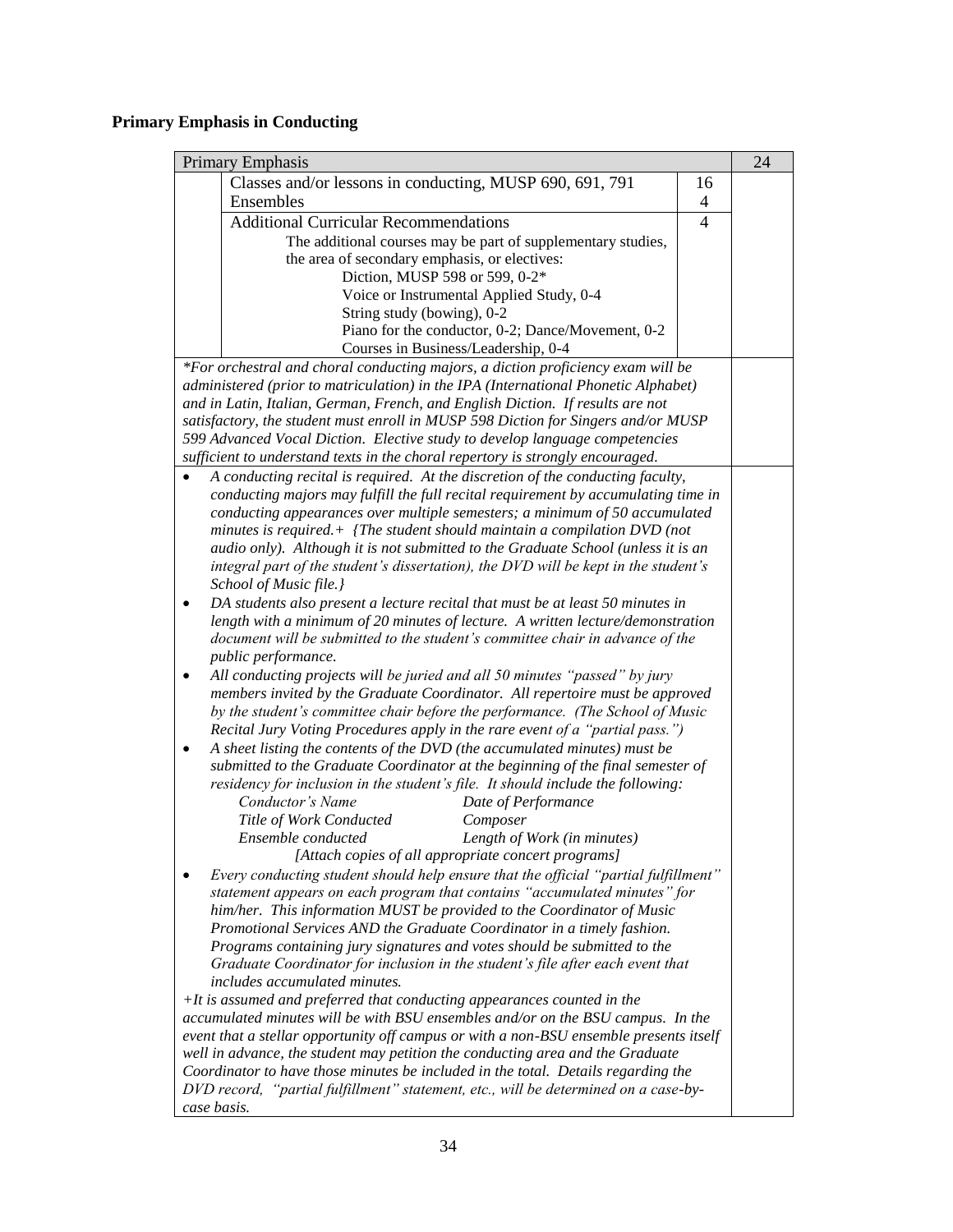# **Primary Emphasis in Music Education**

| Primary Emphasis                                                 |        | 24 |
|------------------------------------------------------------------|--------|----|
| <b>Foundational Courses in Music Education</b>                   | 9      |    |
| MUSE 681 Psychology of Music (3)                                 |        |    |
| MUSE 743 Role of Music in Collegiate Education (3)               |        |    |
| A third course selected from:                                    |        |    |
| MUSE 600 History and Philosophy of Music Education (3)           |        |    |
| MUSE 610 Music Teaching and Learning (3)                         |        |    |
| MUSE 620 Assessment Techniques in Music Education (3)            |        |    |
| <b>Research Tools</b>                                            | $5-6$  |    |
| MUSE 668 Research in Music Education (3)                         |        |    |
| One additional course in research methodology, addressing the    |        |    |
| needs of the candidate (selected in consultation with the        |        |    |
| committee chair)                                                 |        |    |
| Classroom Music Education, General and Special                   | $9-10$ |    |
| Select from the following (if not selected above):               |        |    |
| MUSE 593 Workshop in Music Education (1-3); maximum of 4 credits |        |    |
| may be applied to degree requirements                            |        |    |
| MUSE 600 History and Philosophy of Music Education (3)           |        |    |
| MUSE 610 Music Teaching and Learning (3)                         |        |    |
| MUSE 620 Assessment Techniques in Music Education (3)            |        |    |
| MUSE 640 Advanced Studies in General Music Education (3)         |        |    |
| MUSE 650 Advanced Studies in Choral Music Education (3)          |        |    |
| MUSE 660 Advanced Studies in Instrumental Music Education (3)    |        |    |
| MUSE 692 Special Topics in Music Education (1-6)                 |        |    |

# **Primary Emphasis in Music Theory and Composition**

|  | Primary Emphasis                                                       |     | 24 |
|--|------------------------------------------------------------------------|-----|----|
|  | MUST 617 Music Theory of the $20th$ and $21st$ centuries               |     |    |
|  | MUST 621 Analytical Techniques                                         |     |    |
|  | For composers: MUST 729 Composition                                    | 12. |    |
|  | OR                                                                     |     |    |
|  | For theorists: Select from MUST 612, 616, 623, 625, 626, 692, 791      |     |    |
|  | Electives: MUST courses 600-level and above                            |     |    |
|  | Additional Curricular Recommendations: MUHI 600, 611, 633 and MUST 722 |     |    |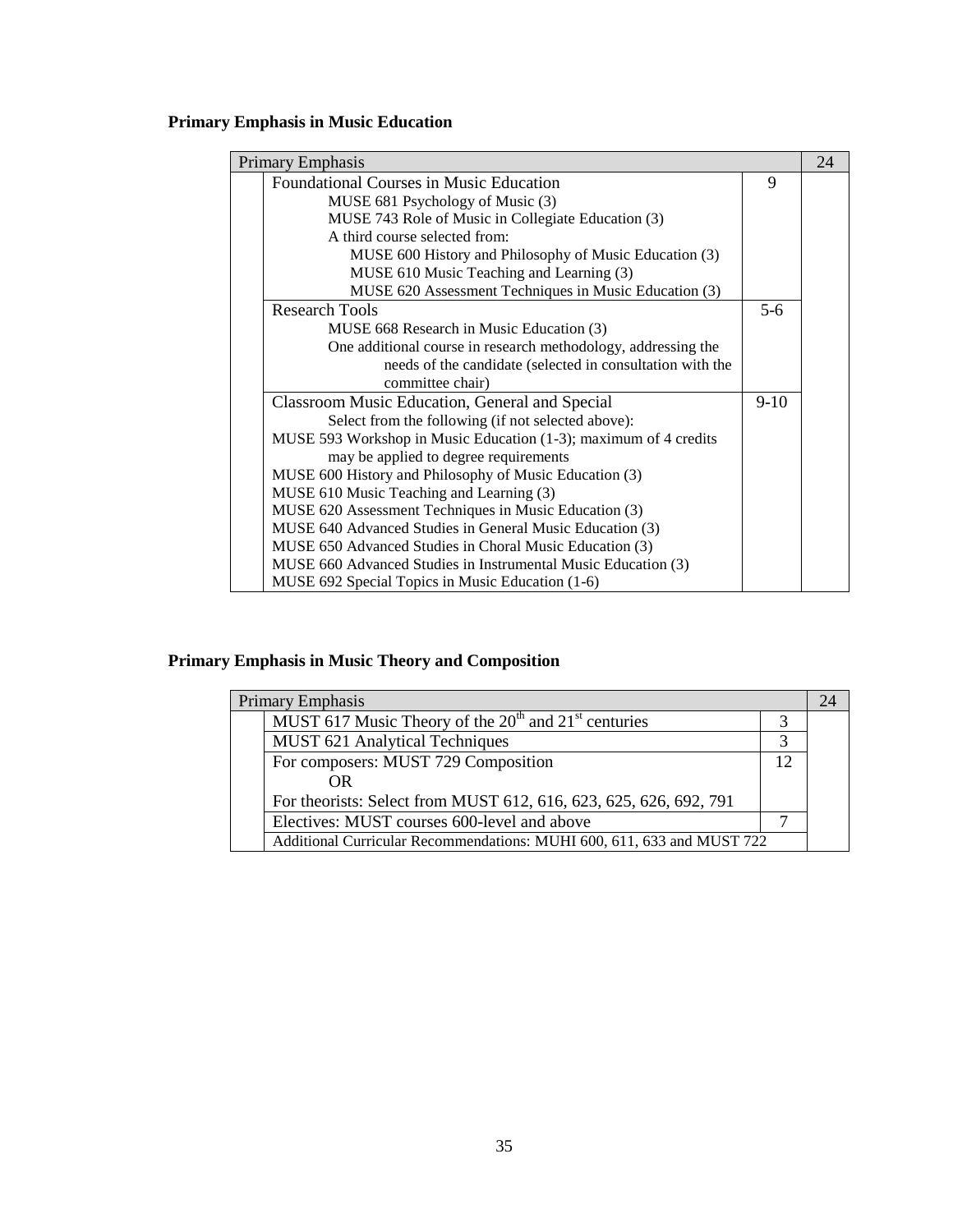# **Areas of Secondary Study**

# **Secondary Emphasis in Performance**

| <b>Secondary Emphasis</b>                                               |         | 15 |
|-------------------------------------------------------------------------|---------|----|
| Major Instrumental Study, MUSP 720                                      | $8-12$  |    |
| <b>Related Course work</b>                                              | $3 - 7$ |    |
| Any academic or applied music courses that directly or indirectly       |         |    |
| support the major instrumental study, including minor applied           |         |    |
| study, conducting, chamber music, opera productions, large              |         |    |
| ensembles, and courses from music history                               |         |    |
| Recital requirement (except piano): One performance recital, 50-60      |         |    |
| minutes performing time, major chamber works(s) permitted OR one        |         |    |
| lecture recital (minimum 20 minutes performing and 20 minutes lecture), |         |    |
| chamber music permitted.                                                |         |    |
|                                                                         |         |    |
| Recital requirement for piano: One performance recital, including one   |         |    |
| required major chamber work OR one lecture recital, chamber works       |         |    |
| permitted.                                                              |         |    |
| An audition is required for this secondary emphasis. (One exception: if |         |    |
| the student has been accepted for a primary in piano chamber            |         |    |
| music/accompanying)                                                     |         |    |

# **Secondary Emphasis in Piano Chamber Music/Accompanying**

| <b>Secondary Emphasis</b> |                                                                                                                                                                                                                                                                                |         | 15 |
|---------------------------|--------------------------------------------------------------------------------------------------------------------------------------------------------------------------------------------------------------------------------------------------------------------------------|---------|----|
|                           | Major Piano Study, MUSP 720                                                                                                                                                                                                                                                    | $8-12$  |    |
|                           | <b>Related Course work</b>                                                                                                                                                                                                                                                     | $3 - 7$ |    |
|                           | Any academic or applied music courses that directly or indirectly<br>support the major instrumental study including minor applied<br>study (voice or instrumental), conducting, chamber music, opera<br>productions, language/diction study, and courses from music<br>history |         |    |
|                           | Two Recital Requirement:<br>1 - Accompanying Voice (to include lieder, art songs, arias)<br>1 - Accompanying Instrument(s) (to include two major chamber<br>works as well as accompaniments)                                                                                   |         |    |
|                           | An audition for this secondary emphasis is required unless the student has<br>already been approved for the DA primary in piano performance.                                                                                                                                   |         |    |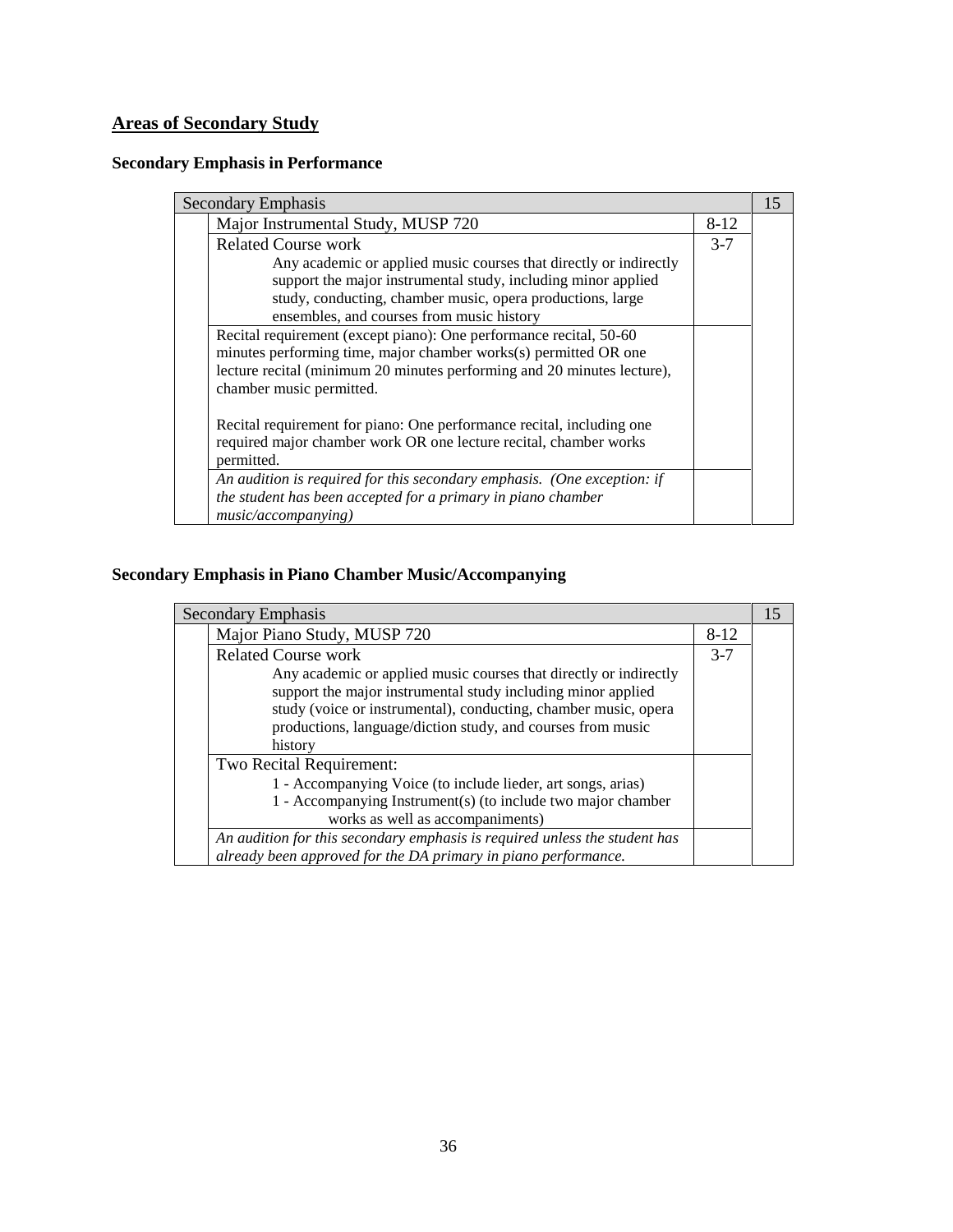# **Secondary Emphasis in Conducting**

| Secondary Emphasis |                                                                                |          | 15 |
|--------------------|--------------------------------------------------------------------------------|----------|----|
|                    | Classes and/or lessons in conducting: MUSP 690, 691, or 791                    | $8 - 12$ |    |
|                    | Related course work                                                            | $0 - 5$  |    |
|                    | Any academic or applied music courses that directly or indirectly              |          |    |
|                    | support conducting study, including minor applied study,                       |          |    |
|                    | chamber music, opera productions, and courses in music history,                |          |    |
|                    | music theory/composition (Choral conducting: diction                           |          |    |
|                    | proficiency or MUSP 598 or MUSP 599 required)                                  |          |    |
|                    | Large Ensemble Participation:                                                  | $2 - 3$  |    |
|                    | Participation in a large ensemble directly related to area of                  |          |    |
|                    | conducting (wind conducting, choral conducting, and orchestral                 |          |    |
|                    | conducting)                                                                    |          |    |
|                    | <b>Conducting Project Recital</b>                                              |          |    |
|                    | One performance, 5-10 minutes performing time, repertoire to be                |          |    |
|                    | determined after consultation with area coordinator (winds, chorus,            |          |    |
|                    | orchestra); chamber music permitted                                            |          |    |
|                    | An audition is required for admission into a secondary emphasis in conducting. |          |    |

# **Secondary Emphasis in Music Education**

| <b>Secondary Emphasis</b>                                                              |   | 15 |
|----------------------------------------------------------------------------------------|---|----|
| MUSE 610 Music Teaching and Learning                                                   | 3 |    |
| <b>MUSE 668 Research in Music Education</b>                                            | 3 |    |
| MUSE 681 Psychology of Music                                                           | 3 |    |
| MUSE 743 Music in Collegiate Education                                                 | 3 |    |
| 3 hours selected from:                                                                 | 3 |    |
| MUSE 593 Workshop in Music Education (1-3); maximum of 4                               |   |    |
| credits may be applied to degree requirements                                          |   |    |
| MUSE 600 History and Philosophy of Music Education (3)                                 |   |    |
| MUSE 620 Assessment Techniques in Music Education (3)                                  |   |    |
| MUSE 640 Advanced Studies in General Music Education (3)                               |   |    |
| MUSE 650 Advanced Studies in Choral Music Education (3)                                |   |    |
| MUSE 660 Advanced Studies in Instrumental Music Education (3)                          |   |    |
| MUSE 692 Special Topics in Music Education (1-6)                                       |   |    |
| The music education faculty must give written approval, placed in the student's file,  |   |    |
| for a student to select this secondary area. In most cases, 12 of the 15 hours of the  |   |    |
| music education secondary area must be taken after the student has been accepted       |   |    |
| for this secondary area of study. A representative of the music education faculty must |   |    |
| be on the student's DA committee. Students are required to take MUSED 668 to meet      |   |    |
| the DA research requirement; this course should be taken as early as possible in the   |   |    |
| DA program.                                                                            |   |    |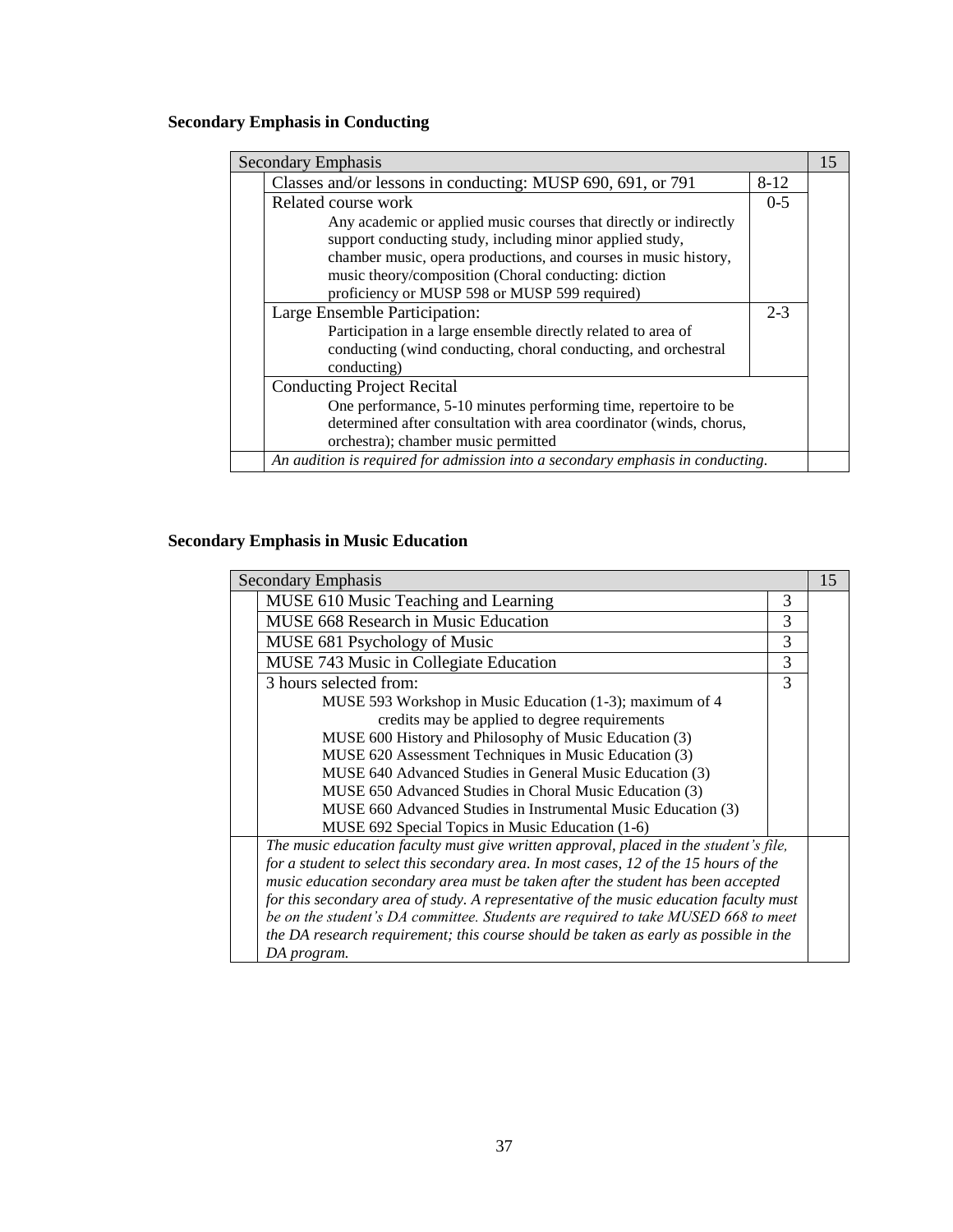# **Secondary Emphasis in Music History and Musicology**

| <b>Secondary Emphasis</b>                                                               |    | 15 |
|-----------------------------------------------------------------------------------------|----|----|
| MUHI 600 Methodology and Bibliography in Musicology                                     | 3  |    |
| 12 hours selected in consultation with the music history faculty.                       | 12 |    |
| The music history faculty must give written approval, placed in the student's           |    |    |
| file, for a student to select the secondary area in music history and                   |    |    |
| musicology. The paperwork and a detailed explanation of the                             |    |    |
| prerequisites and requirements for this option are available from                       |    |    |
| the Graduate Coordinator's office. In most cases, 12 of the 15                          |    |    |
| hours of the music history secondary must be taken after the                            |    |    |
| student has been accepted for this secondary area of study.                             |    |    |
| A representative of the music history faculty must be on the student's DA<br>committee. |    |    |
| Students are required to complete one of the following:                                 |    |    |
| 1) a music history internship;                                                          |    |    |
| 2) the course MUHI 602 Introduction to Teaching Music;                                  |    |    |
| 3) hold an assistantship in the music history area.                                     |    |    |
| Students who intend to seek a college-level teaching position are strongly              |    |    |
| encouraged to take a music history internship.                                          |    |    |
| Students are required to take the MUHI 600 bibliography course, as noted                |    |    |
| above, and it is recommended that this course be taken as early as                      |    |    |
| possible in the DA program.                                                             |    |    |

# **Secondary Emphasis in Music Theory and Composition**

| Secondary Emphasis                                                                                                                                                                                                                 |   | 15 |
|------------------------------------------------------------------------------------------------------------------------------------------------------------------------------------------------------------------------------------|---|----|
| Choose from MUST 612, 616, 617, 621, 692, 722                                                                                                                                                                                      |   |    |
| Additional theory/composition courses                                                                                                                                                                                              | 8 |    |
| Any DA student who wishes to select music theory and composition (MUST) as                                                                                                                                                         |   |    |
| her/his secondary area of study must receive written permission from the<br>area coordinator (to be placed in the student's file). A representative of the                                                                         |   |    |
| theory/composition faculty must be on the student's DA committee. (See the<br>complete policy, including requirements that students must meet, which is                                                                            |   |    |
| available from the music graduate coordinator or the theory/composition<br>area coordinator.)                                                                                                                                      |   |    |
| A minimum of 7 hours on the student's doctoral curriculum must come from the six<br>courses specified above, taken at Ball State University. The "additional<br>courses" must be graduate-level music theory or music composition  |   |    |
| courses taken at Ball State University or another accredited graduate<br>music program—excluding graduate theory review, and excluding<br>combined undergraduate/graduate courses such as the BSU School of                        |   |    |
| Music's 500-level courses. In some cases, a course that is from a cognate<br>area and that is strongly oriented toward theory or composition can count<br>in this category, at the discretion of the student's doctoral committee. |   |    |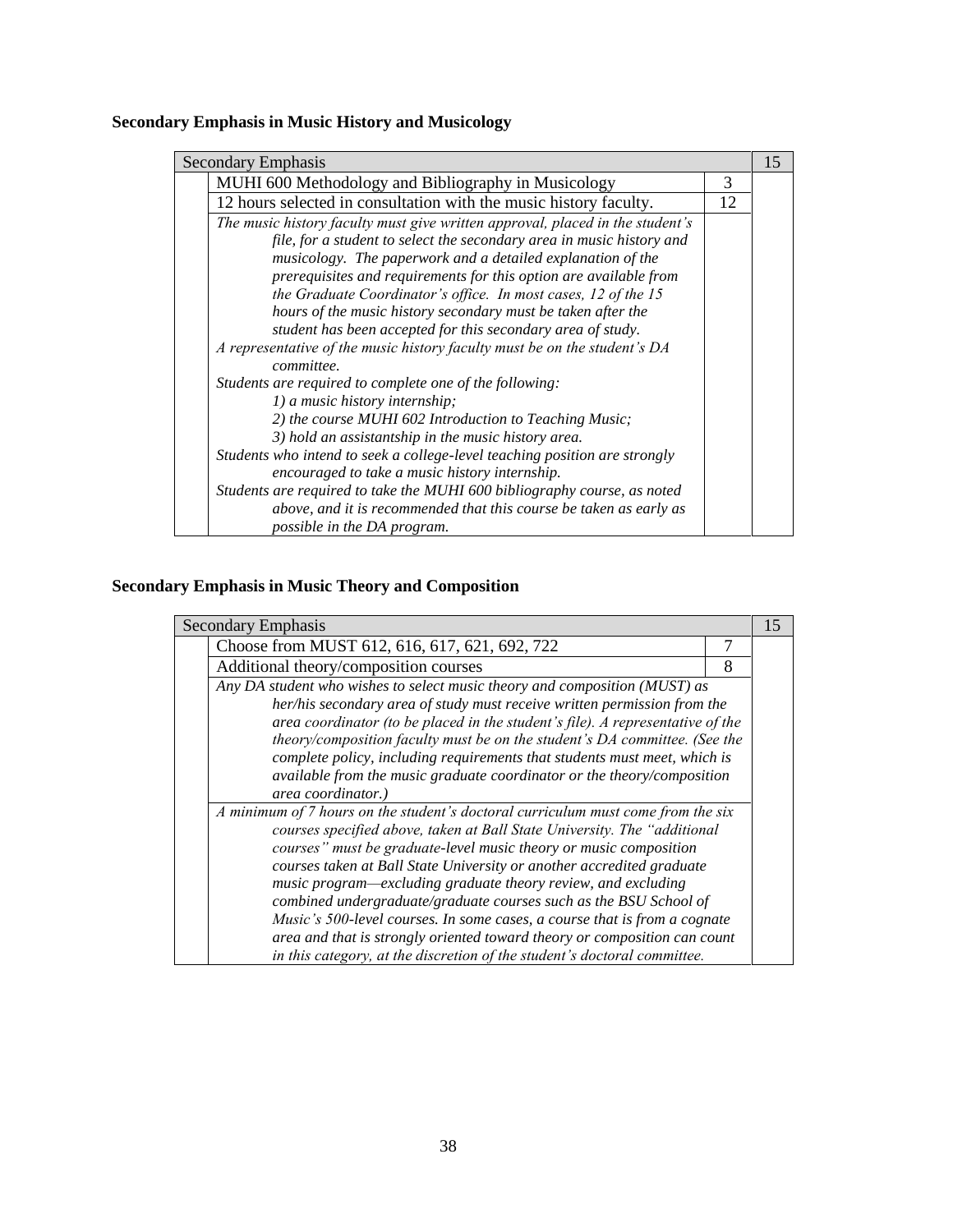### **General Information on Forms, the Doctoral Committee, and Program Details**

### **Forms to be Processed and Guideline Handouts**

Soon after commencing studies, the doctoral student should obtain from the Graduate Secretary a list of forms that can be downloaded from the Graduate School. Almost all of these forms are filed with the Graduate School, via the Graduate Coordinator's office, and enable the student to progress officially through the stages of the doctoral program. Additionally, there are some School of Music forms and guideline handouts available, such as the  $2<sup>nd</sup>$  Year Evaluation form or the Preparing Your DA 90-Hour Plan handout. The Graduate Secretary can supply these items and provide information about other materials. Many of these paper forms require original signatures. Forms include:

- *Approved Curriculum Check Sheet* submitted to the Graduate School upon approval by the student's doctoral committee of the 90-hour curriculum. This form becomes the academic contract between the student and university. Students should request from the Graduate Secretary a *Course Rotation* to help in this process.
- *Request for Internship Assignment* submitted to the Director, via the Graduate Coordinator, prior to the semester of enrollment
- *Approval for Externship Assignment* submitted to the Director, via the Graduate Coordinator, prior to the semester of enrollment
- *Letter for Notification of Comprehensive Exams* sent by the student's committee chair, via the Graduate Coordinator's office, to the doctoral committee to announce the exam and invite questions
- *Approval Form for Satisfactory Completion of Comprehensive Written and Oral Examinations* - submitted to the Graduate School, via the Graduate Coordinator
- *Approval Form for Dissertation Proposal and Admission to Candidacy for the Doctoral Degree* - submitted to Graduate School, via the Graduate Coordinator
- *Final Approval Form* (Defense of Dissertation) for Doctoral Candidates submitted to Graduate School, via the Graduate Coordinator

### **The Doctoral Committee**

The student's committee is appointed after the student has been admitted to study for the Doctor of Arts degree and has completed one full semester of study. Until the committee is appointed, the Graduate Coordinator serves as the student's primary program advisor and remains a consultant throughout the process.

In consultation with the student, area coordinators within the School of Music, and the Graduate Coordinator, the committee will:

- determine and approve the student's plan of study (90-hour plan) and complete the  $2<sup>nd</sup>$ -Year Evaluation
- examine the student over the primary and secondary areas of the approved curriculum
- provide counsel for, examine, and finally approve the proposal and the dissertation.

Thus, the committee usually meets a minimum of three times over the course of the student's entire doctoral program.

The student will have a five-member committee, arranged as follows:

 two members representing the primary area of study, one member serving as committee chair (or co-chair)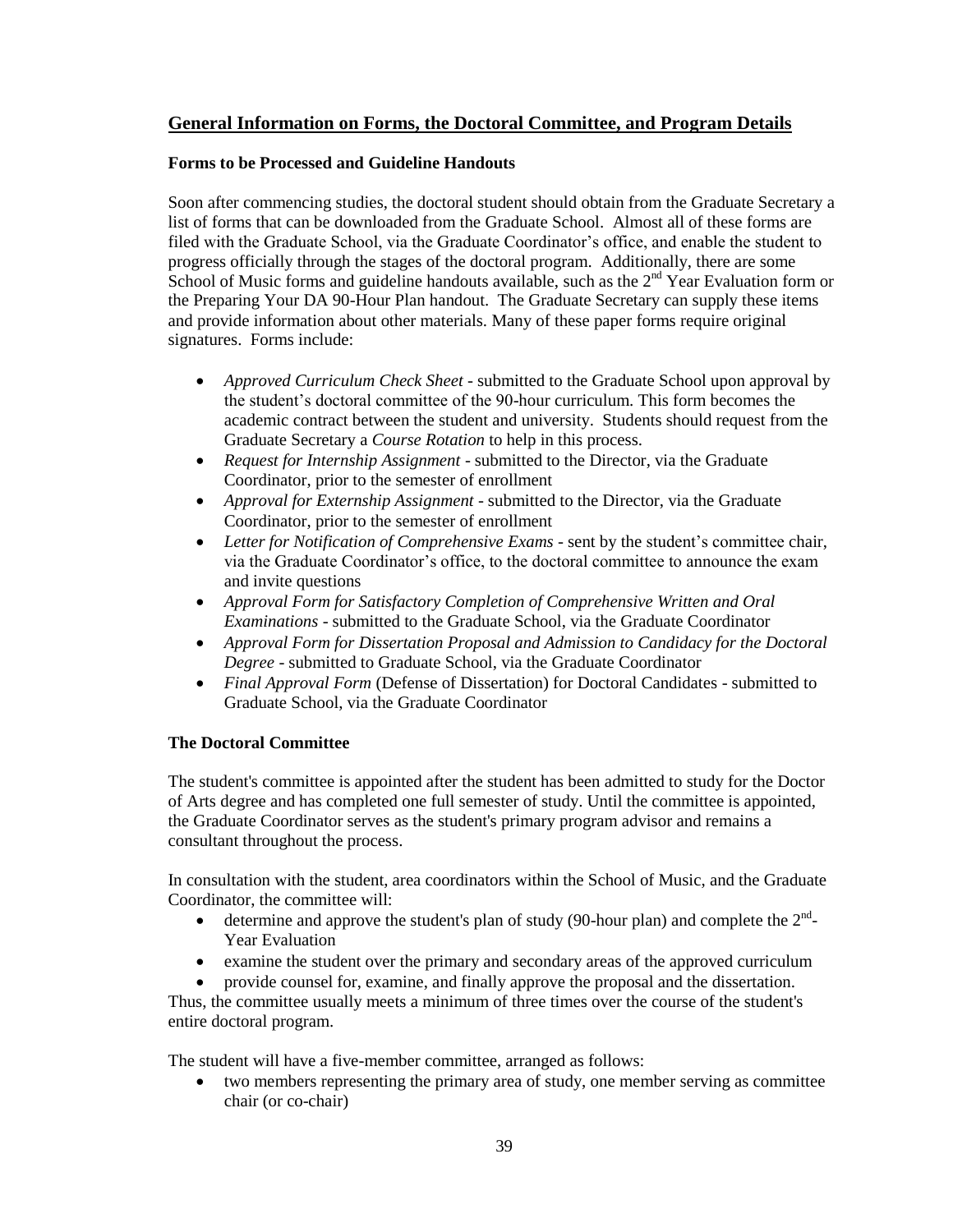- one member representing the secondary area
- one School of Music at-large member (usually drawn from an area outside the primary and secondary areas)
- one university at-large member usually from outside the College of Fine Arts appointed by the Dean of the Graduate School.

All committee personnel must be Regular members of the university Graduate Faculty; the chair (or one co chair) must have the dissertation endorsement. The chair or co-chair holding the endorsement will have overall responsibility for directing the proposal and dissertation. The doctoral committee should be established no later than the second semester of full-time study.

In consultation with the Graduate Coordinator, students are invited to speak with faculty members to ascertain their willingness to serve on the doctoral committee. (Prior to contacting faculty, students should obtain from the Graduate Coordinator a list of faculty members eligible to serve on doctoral committees.) As soon as the membership of the committee is established, the student will inform the Graduate Coordinator; the Coordinator will then forward the names to the Graduate School. The Graduate Dean officially appoints the committee and sends a letter of appointment to all concerned.

### **Approved program of study**

Doctoral students are expected to establish a doctoral committee and to have an approved 90-hour program of study on file with the Graduate School within one year after beginning course work (or after approximately 12-15 hours, if a part-time student). With assistance from the Graduate Coordinator and the committee chair, the student will develop the 90-hour plan, using master's credits as a base, and supplementing these credits with course work from Ball State. During this process, the student will consult both the list of required courses and the available curriculum guides for primary and secondary study. When the curriculum plan is complete, the committee is convened to consider and formally approve the plan. Students should consult the course rotation and guidelines for preparing the 90-hour plan available from the Graduate Coordinator.

Doctor of Arts degree students must be evaluated before the end of their second year of doctoral study (between 21 and 30 DA credit hours at BSU). Students may do this in conjunction with their 90-hour plan approval meeting. Whether done at that time or not, this signature page must be submitted to the music graduate office by the timeframe/credit-hour status noted above. The signature page will be kept in the student's file, with a copy sent to the student's committee chair. (Evaluation forms are available from the Graduate Coordinator.) The purpose of the evaluation, a requirement of the Graduate School, is to provide the student with an indication of acceptable progress toward degree completion, though it does not guarantee final completion.

Both items (the 90-hour plan and the  $2<sup>nd</sup>$ -year evaluation) likely can be approved at one 50-minute meeting. The student and committee chair should facilitate finding a meeting time and location; all committee members must be present.

### **Establishing meeting times**

Doctoral students often assist the committee chair in identifying suitable meeting times for the committee. Doctoral committee meetings should be scheduled several weeks in advance of deadlines. Rarely will committee meetings be scheduled during the final exam week. The Graduate Secretary can help the student reserve a room for meetings.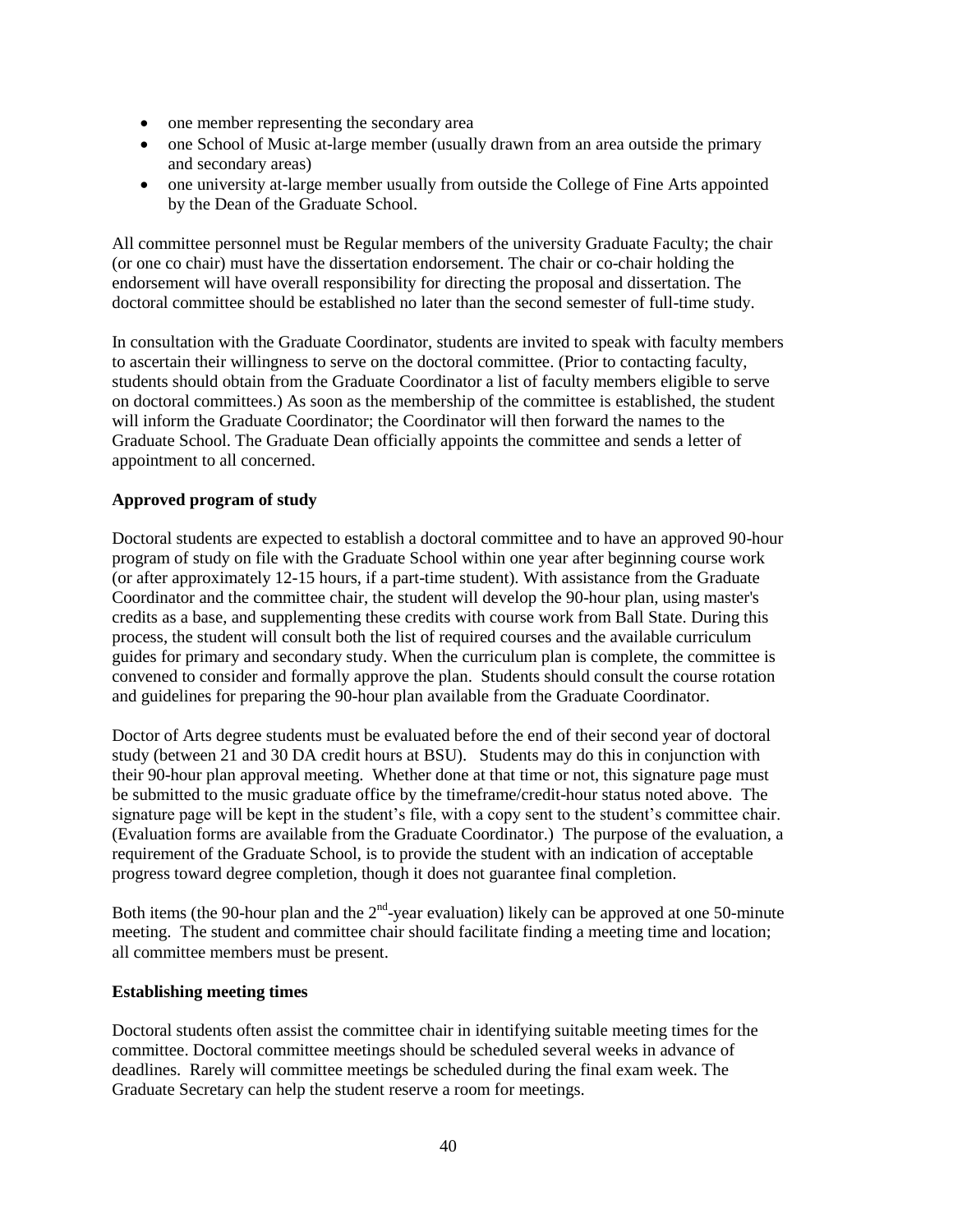### **Copy Work**

The student is responsible for all routine copying of materials for the doctoral committee, including the curriculum, the dissertation proposal, and preliminary and final drafts of the dissertation. The office of the Graduate Coordinator provides multiple copies of the comprehensive written exams.

### **Internship and Externship**

#### **Internship in College Teaching (MUSC 710)**

 The internship is required for the completion of the College Teaching and Learning component. The course involves guided teaching of Ball State University undergraduate students under the supervision of a master teacher, and it surveys objectives, teaching approaches, and evaluative techniques appropriate to music teaching in the university. Three hours of credit must be earned; a total of six hours of credit (usually in 2 separate experiences) may be earned with committee approval. An approval form must be submitted before enrollment is completed.

### **Externship in College Teaching (MUSC 711)**

- The course involves guided teaching of undergraduate students in a campus environment contrasting in size with Ball State, and surveys objectives, teaching approaches, and evaluative techniques appropriate to music teaching in the smaller university, college, junior or community college. Three hours of credit must be earned; a total of six hours of credit (usually in 2 separate experiences) may be earned with committee approval.
- For students entering the doctoral program already having college teaching experience [not as a graduate assistant], the externship may be waived with the approval of the Graduate Coordinator. If the externship is waived, another 3-hour course is substituted.
- This course parallels MUSC 710 Internship in College Music Teaching, with the distinction that the teaching assignment will be in an institution smaller than Ball State University. A cooperative arrangement between a Ball State senior professor and a member of the faculty of the host institution will provide for the guidance and supervision in the teaching experience. Original signatures from the host institution are required on the request/approval form, which must be obtained before enrollment.
- International students should consult with the Rinker Center for International Programs before embarking on the externship.
- A Ball State travel form must be completed before beginning the externship; see the Graduate Secretary.

### **Procedures**

The committee chair and the student, and in the case of the externship, the faculty of the participating institution, jointly prepare a written request that indicates the kind of experience desired and the choice of master teacher. The request/approval form must be on file prior to registration for the internship or externship.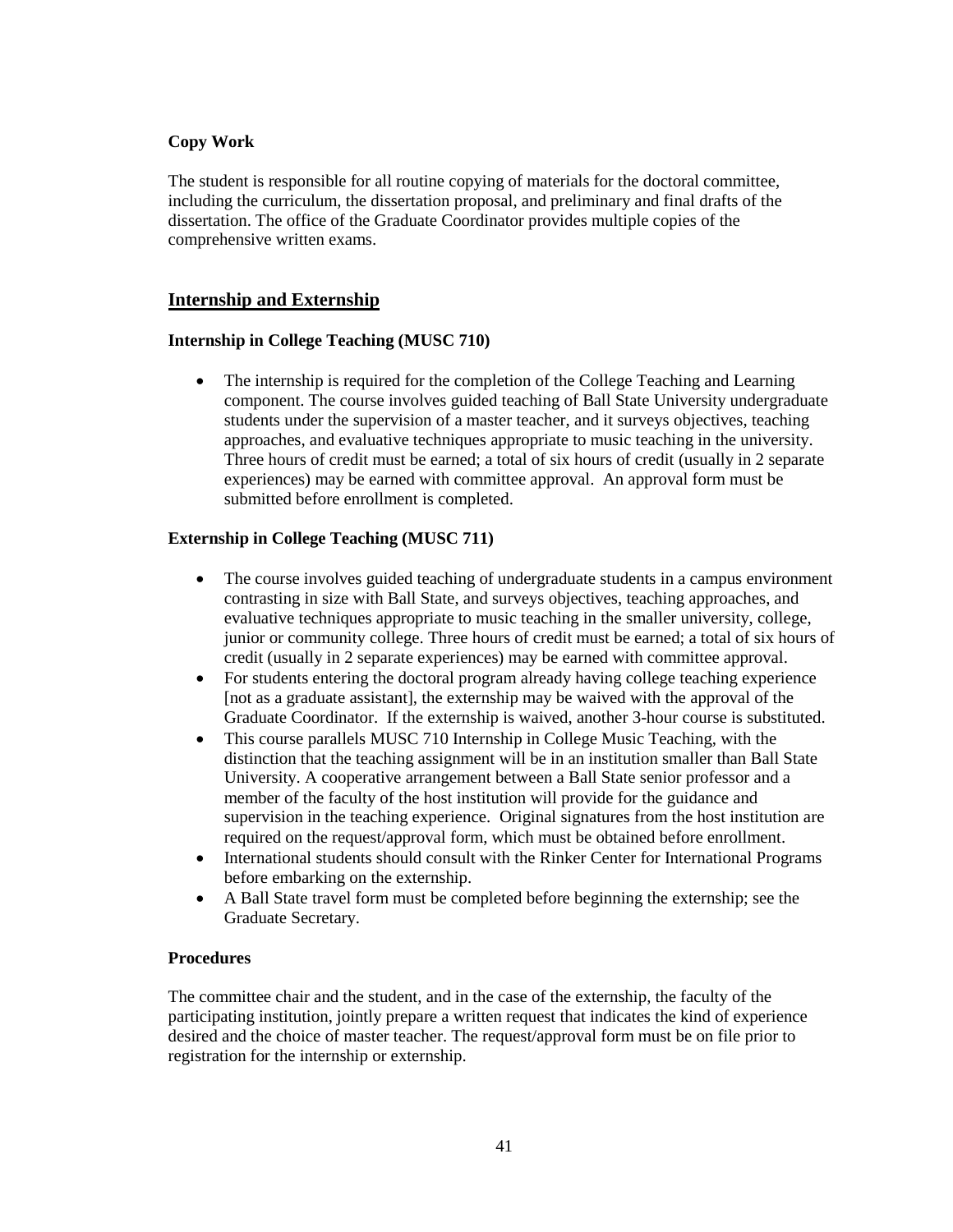The experiences should cover all facets of a given teaching assignment, including the organization and planning, as well as the actual instruction. The differences between a large performing organization, the studio, and the classroom should receive consideration when determining the number of hours of credit awarded for the experience. In general, for studio and classroom teaching, a 3-credit-hour enrollment should involve an average of 6 hours of related activity per week (this can include contact time with the students, observation of the master teacher, preparation and grading, etc.).

In the relationship of the master teacher and the intern/extern, the following activities are expected:

- The master teacher should establish the general goals and objectives of the experience.
- Joint planning between the master teacher and the student should develop appropriate means for the accomplishment of the goals and objectives.
- The master teacher and the student should have periodic meetings in order to discuss the overall progress of the individual, class, or ensemble.
- Observation of the teaching act by both master teacher and intern/extern occur frequently.
- An atmosphere conducive to the exchange of ideas, and experimentation and innovation as they relate to instructional procedures, should prevail during the experience.

### **Journal/Log and Record Keeping**

Both the intern and the extern keep a daily/weekly log or journal regarding the educational experiences that occur during the semester. In addition to a brief survey of the daily activities, the journal contains a summary of his/her discussion of goals, objectives, accomplishments, concerns, and recommendations based on meetings with the master teacher. The goals are to 1) document the work done and 2) be a useful resource for the student later. Therefore, the writing and record keeping should be substantial enough to accomplish these goals.

The student submits the journal to the master teacher; the master teacher, in turn, sends the journal with a recommended grade to the Coordinator of Graduate Programs at the close of the semester. (Students should make a copy for their own later reference.)

### **Examinations**

### **Comprehensive Written and Oral Exams**

Comprehensive examinations, with a written and an oral component, are administered by the Graduate Coordinator's office and the student's doctoral committee with assistance from School of Music graduate faculty who prepare questions over the required/core courses. The committee and the Graduate Coordinator will determine, well in advance of the examinations, the areas appropriate to the student's program and degree to be covered in the examinations. The exams will be administered at or near the time of completion of the course work. All "Incompletes" from course work must be cleared prior to scheduling the exams. Students may consult with faculty concerning preparation suggestions; faculty members are at liberty to provide details, general ideas, or only minimal suggestions.

### **Knowledge/Skills Required**

At the time of the comprehensive exams, doctoral students are expected to demonstrate: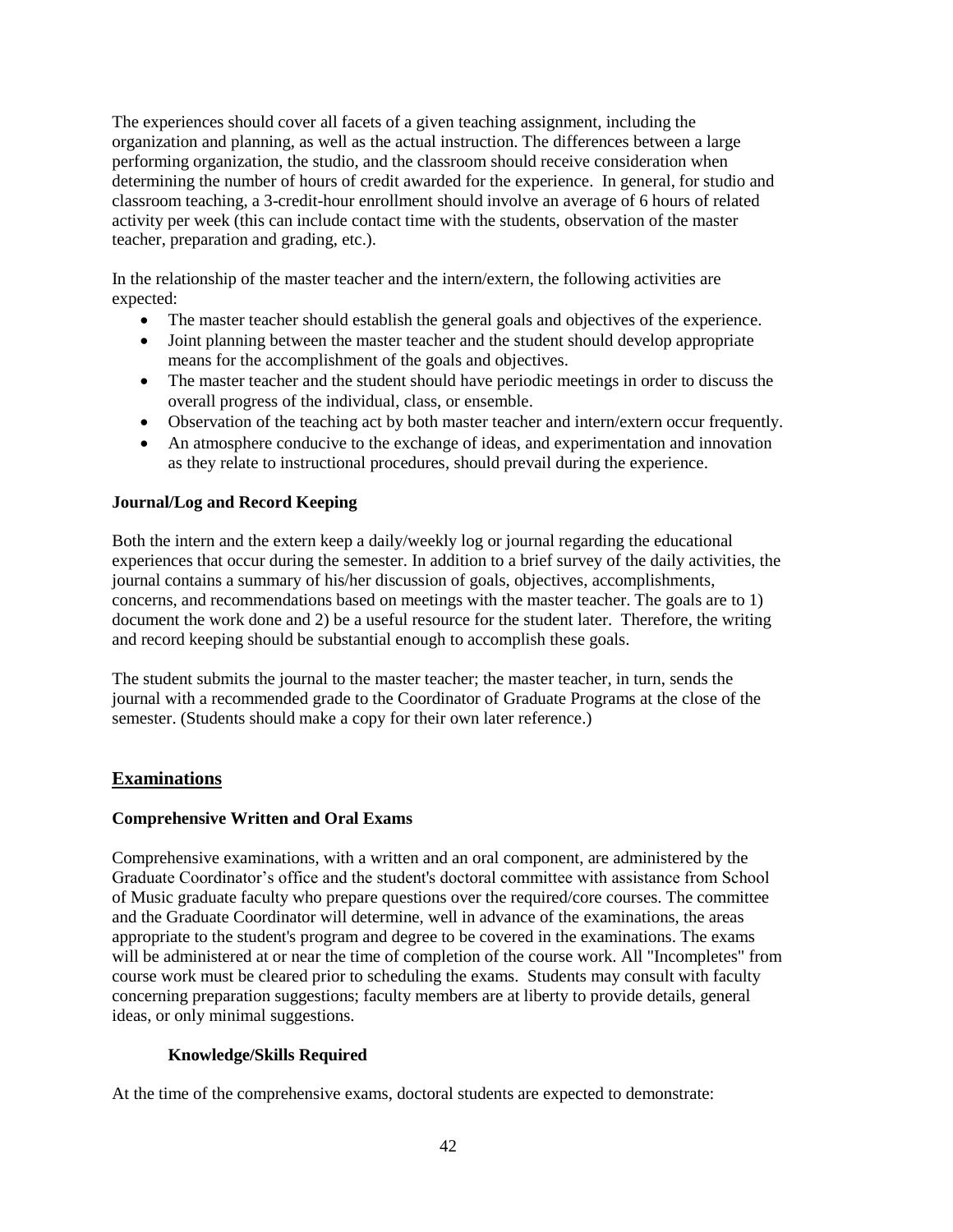- Intellectual awareness and curiosity sufficient to predict continued growth and contribution to the discipline including use of technology as appropriate;
- A knowledge of the techniques of music theory sufficient to prepare advanced analysis;
- A knowledge of representative literature and composers of each major period of music history;
- A knowledge of general bibliographical resources in music;
- A knowledge of the roles of music in college and university education;
- Depth of knowledge in the primary field of study, and generalized knowledge in the secondary field;
- Sufficient writing and speaking skills to communicate clearly and effectively to members of the scholarly community and to the wider community. *- - Adapted from NASM Handbook*

### **Written Exam Component**

The written exams are divided into four parts, each part approximately 4-6 hours in length, and are written on separate days over the course of a week:

- One day exam over the required or core doctoral courses;
- One day the first exam in the area of primary emphasis;
- One day the second exam in the area of primary emphasis;
- One day exam in the area of secondary emphasis.

The committee chair is responsible for structuring the exams and the duplication and distribution thereof upon completion. Usually, the Graduate Coordinator's office assists with these procedures. The exam must be written in a secure location provided by the Graduate Coordinator's office.

Committee members representing the primary and secondary areas are responsible for preparing and evaluating the written examination questions for their respective areas. The School of Music at-large member is invited, though not required, to submit questions for the primary and secondary areas. The university at-large member must be informed of the exam and given the opportunity to submit questions; he/she may submit questions or elect to reserve his/her questions for the oral exam. Music faculty members who teach the required or core courses prepare questions on the content of their courses, and submit these questions to the exam pool. From these questions the Graduate Coordinator compiles the exam over the required/core courses.

The exams are approved or not approved by the student's appointed committee members and by the teachers of the doctoral required or core courses. If the written exam, or any portion thereof, is not passed, the committee chair, the appropriate faculty, and the Graduate Coordinator will determine, if appropriate, what the student must accomplish in order to secure a satisfactory pass. If a portion of the written exam is evaluated as a "partial pass," the examiner will indicate that either a written follow-up is required or that the deficiency will be addressed at the oral exam. If the committee determines that the written exam as a whole is not adequate to move into the oral, see the procedure below. (The written exam over the core/required courses usually must be satisfactorily passed before the student proceeds to the oral exam, because the faculty from the core/required courses may not be on the oral exam committee.)

### **Oral Exam Component**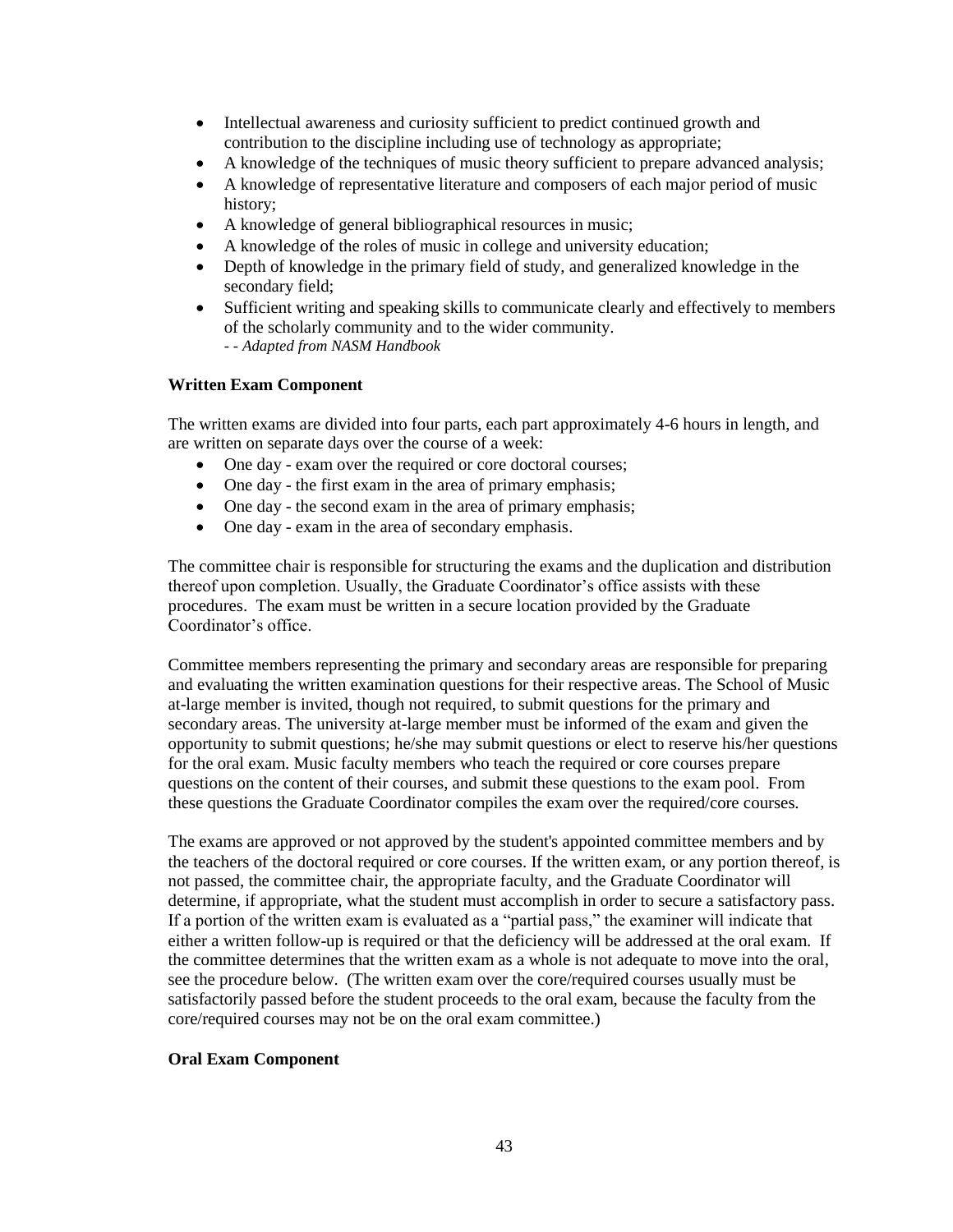The oral exam usually will be taken within three weeks (exclusive of vacation periods) of the written exam. It should be at least one and a half hours in length (more time may be scheduled if the student intends to introduce or seek approval of a dissertation proposal at the same gathering). It is administered by the student's appointed committee and is to be viewed as an extension of the written exams, covering, mainly, subject matter appropriate to the student's primary and secondary areas of study or material deemed "partial pass" on the written exams. At the conclusion of the oral exam a formal committee vote is taken on the comprehensive exams in their entirety, and either a pass or a fail is recorded with the Graduate School (see the Graduate Catalog). If the committee determines that the written exams were passed, but the oral exam failed, the committee may deem the oral a "partial pass," and determine what must be accomplished to reach a satisfactory pass. The entire committee must approve the subsequent work and then vote on the entire exam (written and oral).

#### **Comprehensive Exams Evaluation**

The committee decision regarding the entire exam (held at the conclusion of the oral exam) may be any of the following: pass, partial pass, or fail. The student may pass the comprehensive exams with one dissenting committee vote. A single portion of these exams may be repeated at the discretion of the committee. If two or more members are dissatisfied with the results of the examinations, the entire comprehensive exam must be repeated. A second exam may be scheduled no earlier than one semester after the date of the first examination.

In the event a student fails the comprehensive exams or any portion of it (the oral portion, the core/required-class portion, the secondary-area portion, the primary-area portion, the entire written portion, etc.), the committee chair will send written notification to the student and the Graduate Dean within three days stating the reasons for the failure and what must be done to address it, for example, additional course work, directed study, etc. Additional course work or directed study will not, by themselves, clear the deficiency. A second exam must be scheduled. A student who fails the second exam is ineligible to continue on the doctoral program. Consult the Graduate Catalog for more information on the evaluation process.

### **Final Exam (Dissertation Defense)**

The candidate will take a final oral exam. For this exam the candidate is expected to defend the dissertation. No examination will be given without all committee members (or official designees) present. Should there be need for substantial and substantive revision to the dissertation, the student will not have passed the final exam.

### **Dissertation**

Students should work closely with their chair or co-chairs concerning procedures for writing the dissertation. Often a detailed timeline for completion and an outline of the project are helpful for the student and the committee. The student should be aware of all Graduate School requirements as to deadlines, format, procedures, etc. Additionally, the chair or co-chairs should discuss with the student and other committee members a plan for their involvement (some committee members wait to see a "defense draft," while others want to see portions all the way along). The same is true for the proposal process. After the dissertation is complete, the student will prepare an abstract concerning its content. See the Graduate School website for details about the length, format, and submission, especially the links to "Forms" and "Preparing for Graduation."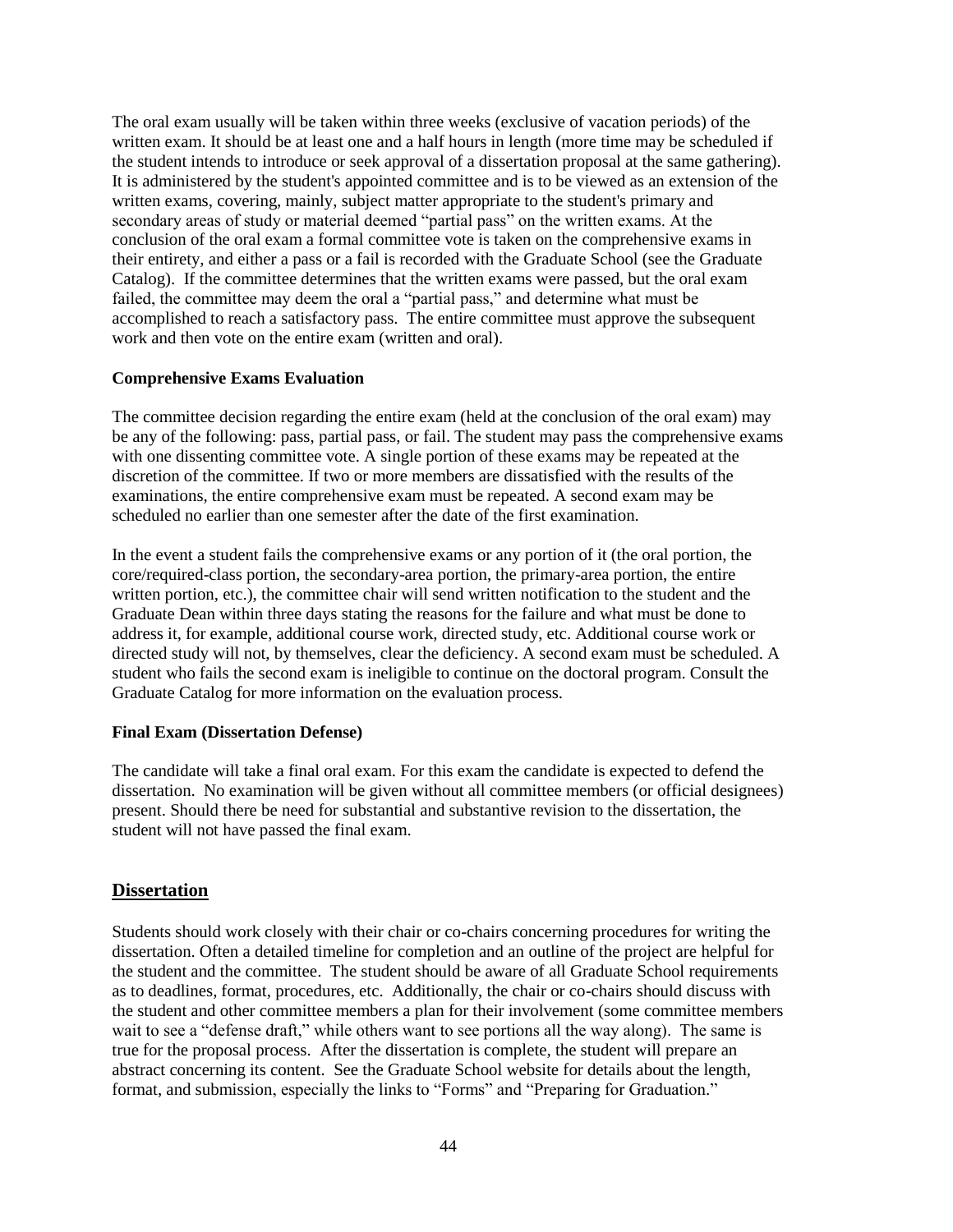#### **Proposal**

The dissertation proposal, after review and approval by the doctoral committee member holding dissertation endorsement, is presented to the committee for approval, often at the end of the comprehensive oral exam (if there has been appropriate lead time) or at a separate meeting called soon after the successful completion of the exams. The proposal must be approved before enrolling in dissertation hours and reaching candidacy; enrollment often can occur after the official drop/add deadline, within reason.

The proposal for *descriptive and experimental research* may contain the following sections (consult with your committee endorsement member; music education proposals may take the form of full chapters):

Introduction

- A clear and succinctly written statement of the problem (what the student proposes to research), with enough background to place the problem into context, including sections on subquestions or subproblems to be answered (or hypotheses to be tested)
- $\bullet$  Need for the study / Significance of the study
- Definitions of critical terms
- Delimitations of the study

Review of Literature

 There should be evidence of a conscientious preliminary search of the literature, including a basic representation of the most relevant major published items (books, articles, dissertations, etc.) which will be useful in the study, which contribute to an understanding of the need for the study, and which show what has previously been discovered or done in this area.

Methodology

 Included should be an outline of the methodology to be used to gather information, including items such as the overall research plan (experimental, descriptive, content analysis, etc.), the data gathering instruments to be used (analytical tools, tests, questionnaires, interviews, documents, etc.), from whom the data will be collected, where and when this is to take place. There should also be an indication of how the information collected will be analyzed and presented.

Bibliography

The proposal for *historical or analytical research* or dissertations that take the form of a catalog, consist of teaching methodology or curriculum plans, or contain a substantial score or media component, may contain the following sections:

Introduction

 A clear and succinctly written statement of the topic, placing it in appropriate context and indicating its significance.

Review of Literature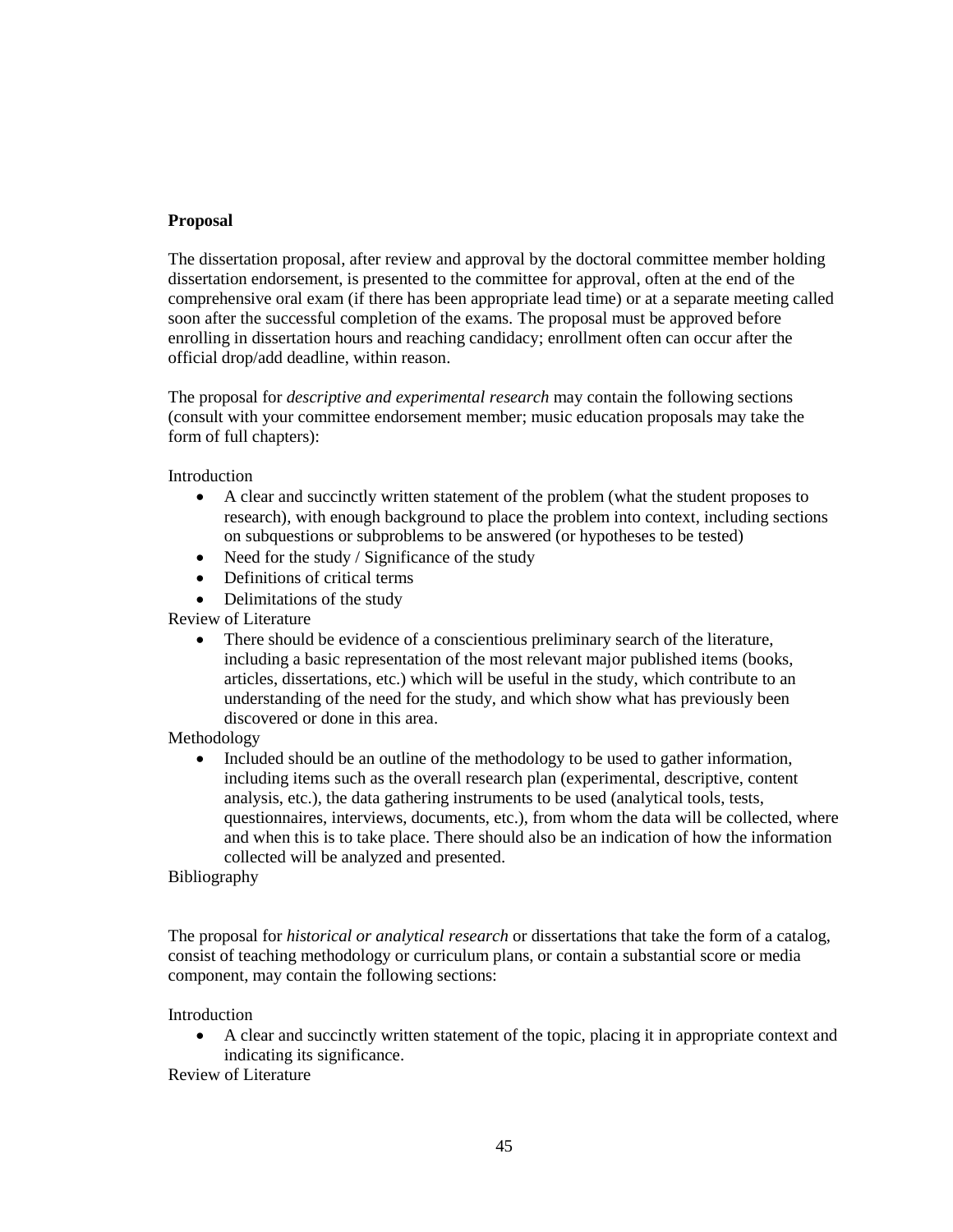Demonstrate that the topic has not been covered, or demonstrate that there are deficiencies in the current scholarship.

Methodology

- Describe the types and locations of sources that will be studied, or
- Describe the style of analysis to be used, or
- Describe other works that provide a reasonable model.

Bibliography

- Include an extensive list of primary and secondary sources to be consulted, and format according to a recognized style guide.
- Demonstrate that standard bibliographic sources have been searched.

To present all of this in an appropriate format, there should be both a title page and a table of contents. After the committee has approved the proposal, the student may wish to file the topic with one of several dissertation clearinghouses.

### **Research Involving Human Subjects**

If the study involves interaction with human subjects, e.g., survey instruments or interviews, the student *must* obtain approval from BSU's Office of Research Integrity/Institutional Review Board, and this approval *must be secured before the study begins*. The ORI, through its IRB, reviews and approves all of Ball State's research protocols involving human subjects so that the university and individual researchers comply with laws and national standards regarding the ethical treatment of human subjects. See the ORI/IRB website for details.

### **Registering for Dissertation Credits**

A student registers for the ten hours of dissertation credit upon achieving candidacy, i.e., upon the successful completion of the comprehensive exams and the presentation of a satisfactory dissertation proposal. (No dissertation credits registration is permitted prior to candidacy.) These credits may be added to full academic load, and may be registered for after the semester has begun. If a student is delayed in enrolling for DISS hours but has completed all coursework, they may be asked to temporarily enroll in MUSC 699x so that there is some enrollment—this is intended to be short term. It is the student's responsibility to confirm with the Graduate Coordinator that the temporary 699x has been changed to DISS hours when appropriate.

Students holding the assistantship should plan their work in such a way that the comprehensive exams, the proposal approval, and the registration for dissertation credits take place while the benefits of the assistantship are in force. Students will have to pay full academic fees for the ten hours of dissertation credit if the registration takes place after the assistantship has expired.

### **Style Guidelines**

Prior to writing the dissertation, students should consult the Graduate School website for information on size of margins, contents of the title page, etc. Samples are available to download. Additionally, upon reaching candidacy and applying to graduate (see below), the Graduate School will provide each student with detailed information concerning final completion of a dissertation (uploading the document, deadlines, signature forms, etc.).

Two editorial styles are typically used in School of Music papers: 1) the system described in *The Chicago Manual of Style* (also in Turabian's *A Manual for Writers of Term Papers, Theses, and*